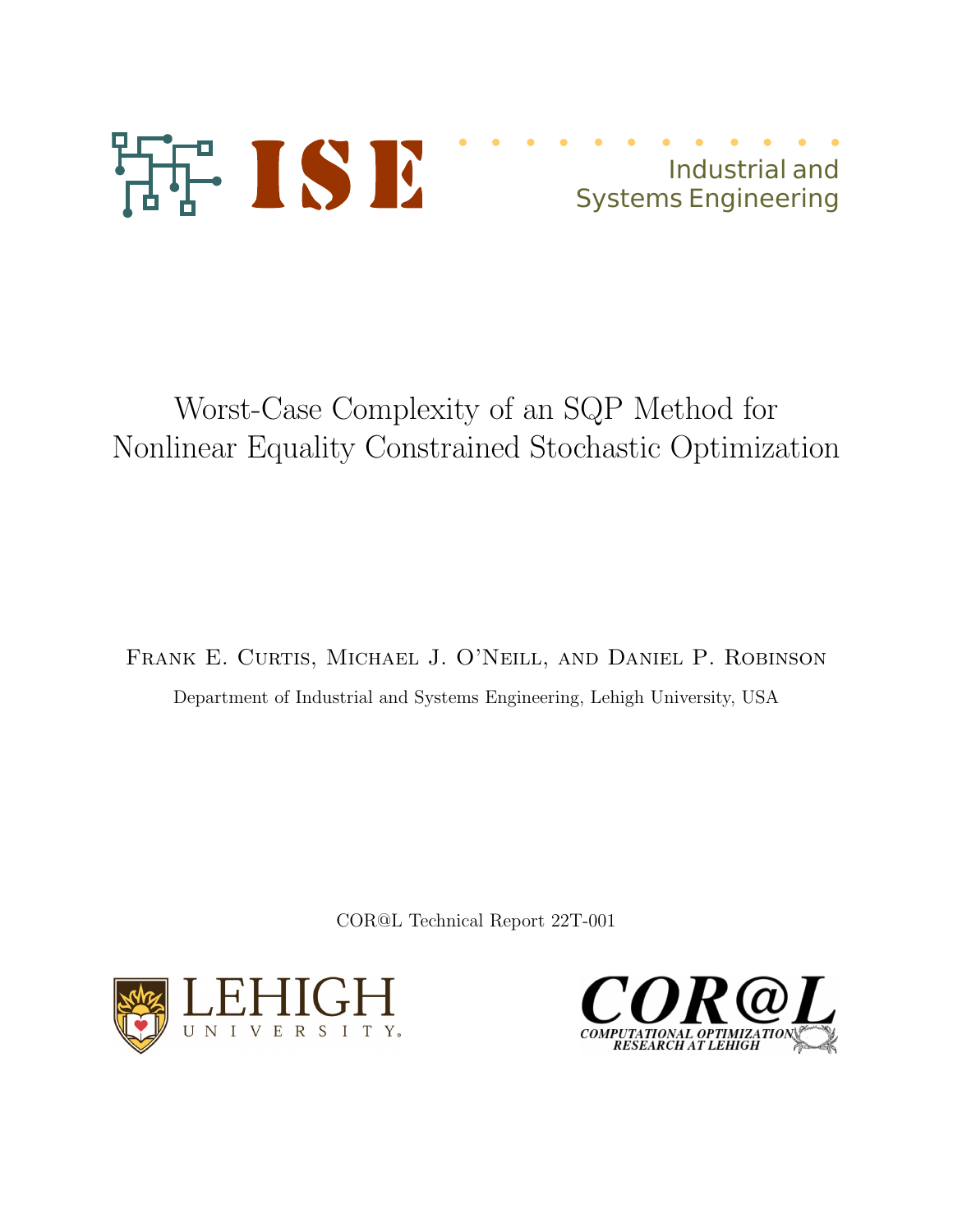## Worst-Case Complexity of an SQP Method for Nonlinear Equality Constrained Stochastic Optimization

FRANK E. CURTIS<sup>\*1</sup>, MICHAEL J. O'NEILL<sup>†1</sup>, AND DANIEL P. ROBINSON<sup> $\ddagger$ 1</sup>

<sup>1</sup>Department of Industrial and Systems Engineering, Lehigh University, USA

January 3, 2022

#### Abstract

A worst-case complexity bound is proved for a sequential quadratic optimization (commonly known as SQP) algorithm that has been designed for solving optimization problems involving a stochastic objective function and deterministic nonlinear equality constraints. Barring additional terms that arise due to the adaptivity of the monotonically nonincreasing merit parameter sequence, the proved complexity bound is comparable to that known for the stochastic gradient algorithm for unconstrained nonconvex optimization. The overall complexity bound, which accounts for the adaptivity of the merit parameter sequence, shows that a result comparable to the unconstrained setting (with additional logarithmic factors) holds with high probability.

## 1 Introduction

We present a worst-case complexity analysis of an algorithm for minimizing a smooth objective function subject to nonlinear equality constraints. (Due to the nature of the algorithm, this worst-case complexity analysis holds in terms of iterations, function evaluations, and derivative evaluations.) Problems of this type arise in various important applications throughout science and engineering, including optimal control, PDE-constrained optimization, and resource allocation [\[3,](#page-29-0) [4,](#page-29-1) [15,](#page-29-2) [22\]](#page-30-0). However, unlike the vast majority of the literature on equality constrained optimization, the algorithm that we consider has been designed to solve problems in which the objective function is stochastic, in the sense that it is defined by the expectation of a function that has a random variable argument. The algorithm that we consider assumes that evaluations of the objective function and its gradient are intractable to obtain, but that it has access to (unbiased) stochastic gradient estimates.

A few algorithms have been proposed recently for solving problems of this type. These approaches fall into two categories: penalty methods [\[7,](#page-29-3) [19,](#page-30-1) [23\]](#page-30-2) (which includes the class of augmented Lagrangian methods) and sequential quadratic optimization (commonly known as SQP) methods

<sup>∗</sup>E-mail: frank.e.curtis@lehigh.edu, supported by NSF Grant CCF-2008484 and ONR Grant N00014-21-1-2532 †E-mail: moneill@lehigh.edu, supported by the CI Fellows Program

<sup>‡</sup>E-mail: daniel.p.robinson@lehigh.edu, supported by supported by ONR Grant N00014-21-1-2532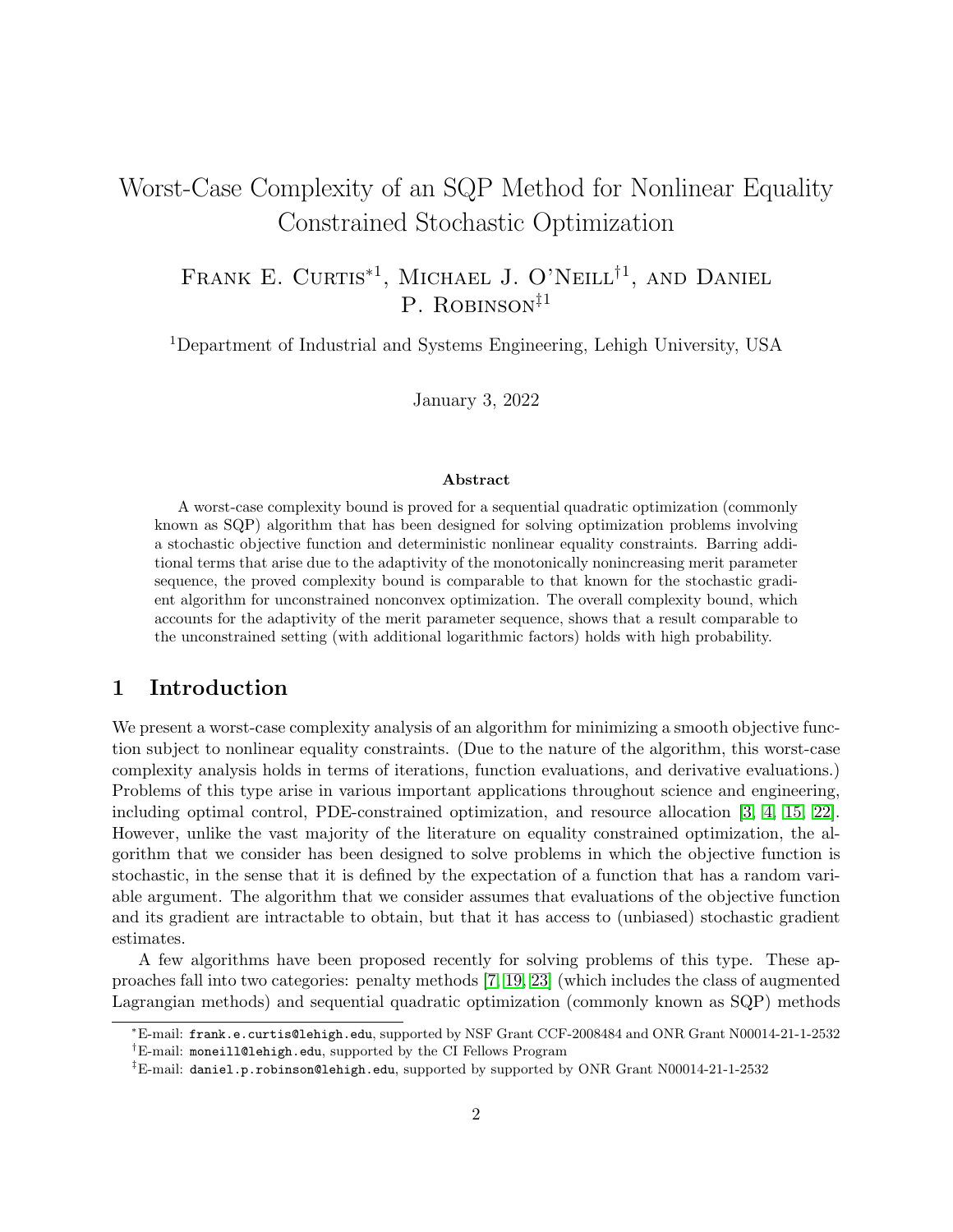[\[1,](#page-28-0) [18\]](#page-29-4). Penalty methods aim to solve the constrained optimization problem by adding a term to the objective function, weighted by a penalty parameter, that penalizes constraint violation. Unconstrained optimization techniques are then applied to minimize the resulting penalty function, after which the penalty parameter may be modified and the minimization is performed again in an iterative manner until a solution is obtained that (approximately) satisfies the original constraints. Methods of this type perform well in some situations, but in others they perform poorly, e.g., due to ill-conditioning and/or nonsmoothness of the subproblems. Such methods also often suffer due to their sensitivity to the particular scheme used for updating the penalty parameter.

In practice in both deterministic and stochastic optimization contexts, penalty methods are frequently outperformed by SQP methods. Indeed, it is commonly accepted in the deterministic optimization literature that a state-of-the-art algorithm is an SQP method that chooses stepsizes based on a line search applied to a merit function. In this deterministic setting, such an algorithm is intimately connected with applying Newton's method to the first-order primal-dual necessary conditions for optimality of the problem [\[25\]](#page-30-3).

In this paper, we present a worst-case complexity analysis of the SQP method proposed in [\[1\]](#page-28-0), which can be seen as an extension of an SQP method from the deterministic to the stochastic setting. A consequence of our analysis is that, in an idealized setting in which one knows a threshold for the merit parameter beyond which the merit function is  $\epsilon x \alpha ct$  [\[13\]](#page-29-5), the number of iterations required until the method generates a point at which first-order necessary conditions for optimality hold in expectation with accuracy  $\varepsilon \in (0,\infty)$  is  $\mathcal{O}(\varepsilon^{-4})$ . This is arguably the best result that one can expect given this is the same bound proved to hold for a stochastic gradient method employed to solve an unconstrained nonconvex problem [\[11\]](#page-29-6). However, our analysis does not only consider this idealized setting; we go further and prove a worst-case complexity bound for the algorithm when the merit parameter threshold is unknown and the algorithm adaptively updates a monotonically nonincreasing merit parameter sequence. We prove under reasonable assumptions that the aforementioned worst-case bound, with additional logarithmic factors, holds with high probability. The high-probability aspect of this result arises purely due to the uncertainty of the behavior of the adaptive merit parameter sequence, and does not reflect any uncertainty of the behavior of the method during situations in which the merit parameter sequence remains constant.

To the best of our knowledge, ours is the first worst-case complexity result for an SQP algorithm that operates in the highly stochastic regime (where one merely presumes that the stochastic gradient estimates have bounded variance) for solving stochastic optimization problems involving deterministic nonlinear equality constraints. Prior to this work, the only known complexity results for stochastic constrained optimization were for algorithms for solving problems with simple constraint sets that enable projection-based methods [\[11,](#page-29-6) [12\]](#page-29-7) and Frank-Wolfe type methods [\[14\]](#page-29-8). (One exception is a complexity bound proved for the SQP algorithm proposed in [\[18\]](#page-29-4), although that result only holds for the idealized setting in which the algorithm has a priori knowledge of a threshold for the merit function parameter.) Our analysis focuses a great deal on the complications that arise due to the adaptivity of the merit parameter sequence, which essentially means that the algorithm in our consideration is aiming to reduce a merit function that changes during the optimization process. Hence, many aspects of our analysis are quite distinct from the analyses that have been presented for stochastic gradient methods in the context of unconstrained optimization or optimization over simple constraint sets, for which the tool for measuring the progress of an algorithm—namely, the objective function itself—remains the same throughout the optimization.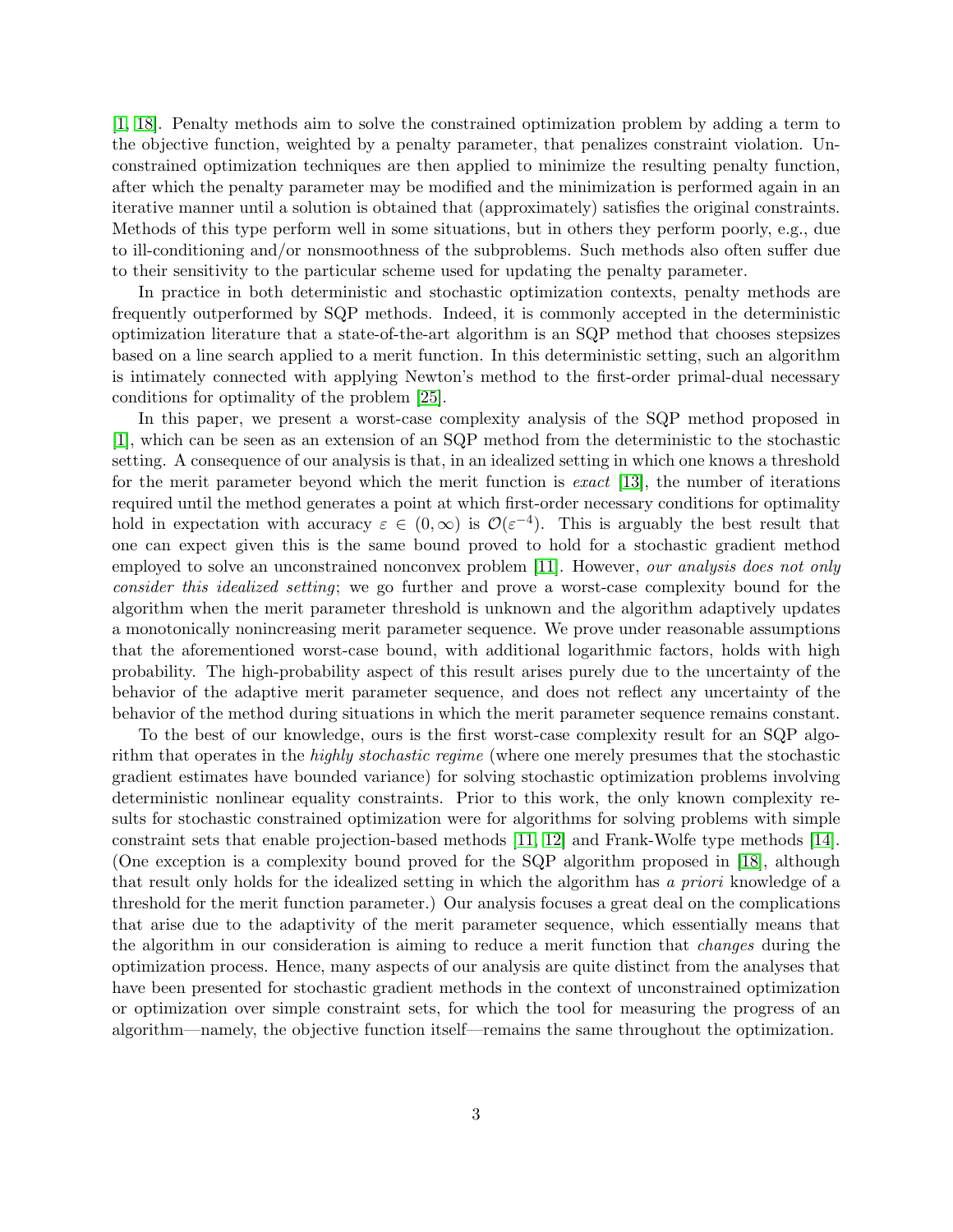## 1.1 Problem formulation

The algorithm that we consider is designed to solve problems of the form

<span id="page-3-0"></span>
$$
\min_{x \in \mathbb{R}^n} f(x) \quad \text{s.t.} \quad c(x) = 0, \quad \text{with} \quad f(x) = \mathbb{E}[F(x, \omega)],\tag{1}
$$

where  $f: \mathbb{R}^n \to \mathbb{R}, c: \mathbb{R}^n \to \mathbb{R}^m, \omega$  is a random variable with associated probability space  $(\Omega, \mathcal{F}, P)$ ,  $F: \mathbb{R}^n \times \Omega \to \mathbb{R}$ , and E represents expectation with respect to P. In particular, following [\[1\]](#page-28-0), we make the following assumption about problem [\(1\)](#page-3-0) and the algorithm that we analyze (stated as Algorithm [1](#page-8-0) on page [9\)](#page-8-0), which in any run generates a sequence of iterates  $\{x_k\} \subset \mathbb{R}^n$ .

<span id="page-3-1"></span>**Assumption 1.** Let  $\mathcal{X} \subseteq \mathbb{R}^n$  be an open convex set that contains  $\{x_k\}$  for all realizations of Algorithm [1.](#page-8-0) The objective function  $f : \mathbb{R}^n \to \mathbb{R}$  is continuously differentiable and bounded below by  $f_{\text{low}} \in \mathbb{R}$  over X and the corresponding gradient function  $\nabla f : \mathbb{R}^n \to \mathbb{R}^n$  is bounded and Lipschitz continuous with constant  $L \in (0,\infty)$  over X. The constraint function  $c : \mathbb{R}^n \to \mathbb{R}^m$  (where  $m \leq n$ ) and the corresponding Jacobian function  $J := \nabla c^{\top} : \mathbb{R}^n \to \mathbb{R}^{m \times n}$  are bounded over X, each gradient function  $\nabla c_i : \mathbb{R}^n \to \mathbb{R}^n$  is Lipschitz continuous with constant  $\gamma_i$  over X for all  $i \in \{1, ..., m\}$ , and the singular values of  $J \equiv \nabla c^{\top}$  are bounded below and away from zero over X.

A consequence of Assumption [1](#page-3-1) is that there exists  $\kappa_g \in \mathbb{R}_{>0}$  such that

<span id="page-3-2"></span>
$$
\|\nabla f(x_k)\| \le \kappa_g \quad \text{for any } k \in \mathbb{N} \text{ in any realization of Algorithm 1.}
$$
 (2)

Defining the Lagrangian  $\ell : \mathbb{R}^n \times \mathbb{R}^m \to \mathbb{R}$  corresponding to [\(1\)](#page-3-0) by  $\ell(x, y) := f(x) + c(x)^{\top}y$ , first-order primal-dual stationarity conditions for [\(1\)](#page-3-0), which are necessary for optimality under Assumption [1,](#page-3-1) are given by

<span id="page-3-3"></span>
$$
0 = \begin{bmatrix} \nabla_x \ell(x, y) \\ \nabla_y \ell(x, y) \end{bmatrix} = \begin{bmatrix} \nabla f(x) + \nabla c(x) y \\ c(x) \end{bmatrix}.
$$
 (3)

#### 1.2 Notation

We adopt the notation that  $\|\cdot\|$  denotes the  $\ell_2$ -norm for vectors and the vector-induced  $\ell_2$ -norm for matrices. We denote by  $\mathbb{S}^n$  the set of  $n \times n$  dimensional real symmetric matrices. The set of nonnegative integers is denoted as  $\mathbb{N} := \{0, 1, 2, \ldots\}$ . For any integer  $k \in \mathbb{N}$ , we use [k] to denote the subset of nonnegative integers up to k, namely,  $[k] := \{0, \ldots, k\}$ . Correspondingly, to represent a set of vectors  $\{v_0, \ldots, v_k\}$ , we define  $v_{[k]} := \{v_0, \ldots, v_k\}.$ 

Given  $\phi : \mathbb{R} \to \mathbb{R}$  and  $\varphi : \mathbb{R} \to [0, \infty)$ , we write  $\phi(\cdot) = \mathcal{O}(\varphi(\cdot))$  to indicate that  $|\phi(\cdot)| \leq c\varphi(\cdot)$ for some  $c \in (0, \infty)$ . Similarly, we write  $\phi(\cdot) = \widetilde{\mathcal{O}}(\varphi(\cdot))$  to indicate that  $|\phi(\cdot)| \leq c\varphi(\cdot)|\log^{\overline{c}}(\cdot)|$  for some  $c \in (0, \infty)$  and  $\bar{c} \in (0, \infty)$ . In this manner, one finds that  $\mathcal{O}(\varphi(\cdot) | \log^{\bar{c}}(\cdot)) \equiv \widetilde{\mathcal{O}}(\varphi(\cdot))$  for any  $\bar{c} \in (0,\infty).$ 

Algorithm [1](#page-8-0) is iterative, generating in each realization a sequence  $\{x_k\}$ . (See Section [4.1](#page-9-0) for a complete description of the stochastic process generated by the algorithm.) For our analysis, we also append the iteration number to other quantities corresponding to each iteration, e.g.,  $f_k := f(x_k)$ for all  $k \in \mathbb{N}$ .

When discussing stochastic quantities, we use capital letters to denote random variables and corresponding lower case letters to denote a realization of a random variable. For example, a stochastic gradient in iteration  $k \in \mathbb{N}$  is denoted as  $G_k$ , a realization of which is written as  $g_k$ .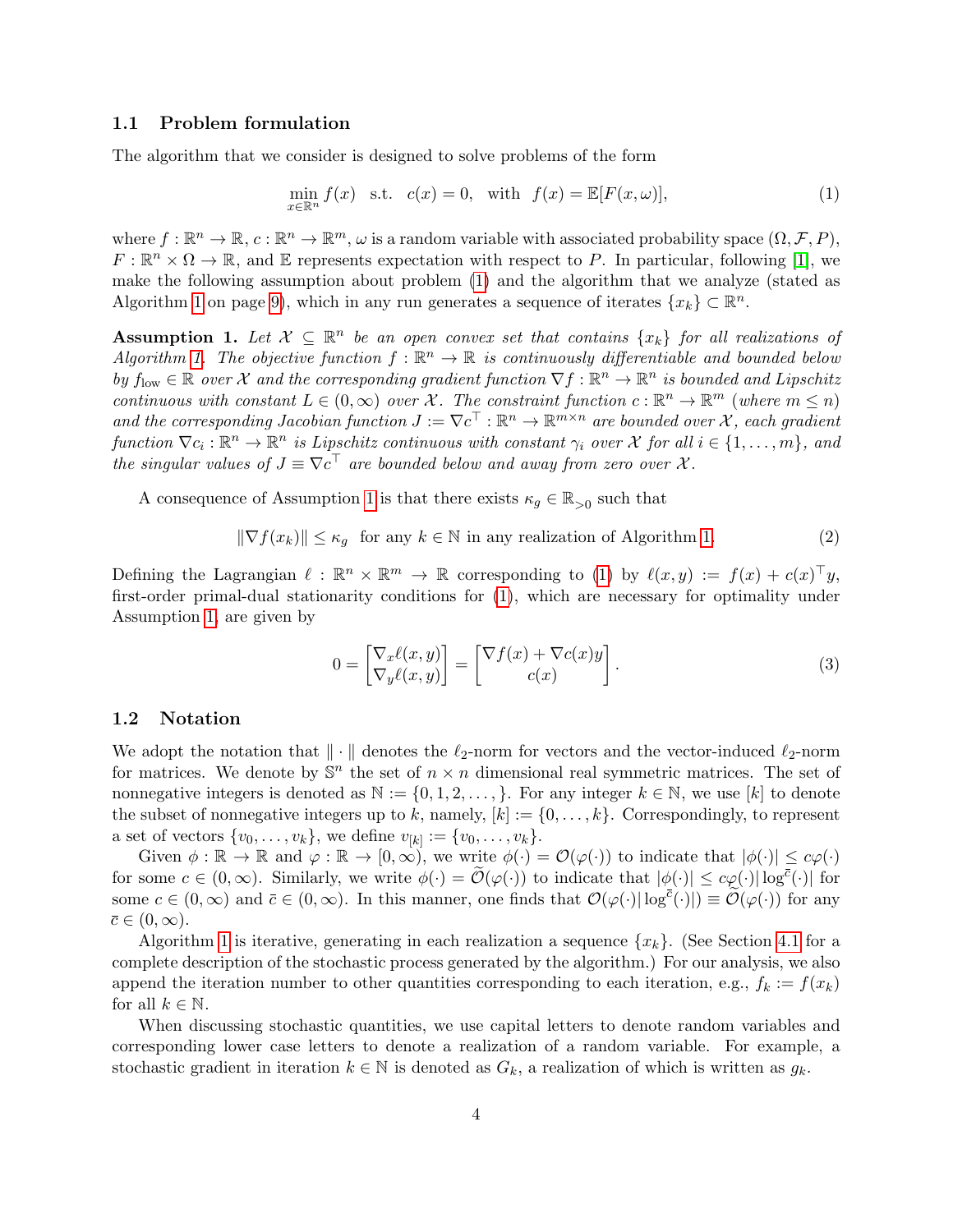#### 1.3 Outline

Section [2](#page-4-0) provides a worst-case complexity result for the algorithm from [\[1\]](#page-28-0) for the deterministic setting, and uses this result and further commentary to provide an overview of our main result for the stochastic setting. Details of the algorithm for the stochastic setting are presented in Section [3,](#page-6-0) followed by our main result and analysis, which are provided in Section [4.](#page-8-1) Finally, we provide concluding thoughts and mention future directions in Section [5.](#page-28-1)

## <span id="page-4-0"></span>2 Outline of Main Results

Our algorithm of consideration, namely, Algorithm 3.1 in [\[1\]](#page-28-0), is derived from Algorithm 2.1 in [\[1\]](#page-28-0), which is proposed and analyzed for the deterministic setting as a precursor for the stochastic setting (of Algorithm 3.1 in [\[1\]](#page-28-0)). In the deterministic algorithm, the kth search direction  $d_k \in \mathbb{R}^n$ is computed by solving an optimization subproblem defined by a quadratic approximation of the objective function and an affine approximation of the constraints using derivative information at the current iterate  $x_k \in \mathbb{R}^n$ . This computation also results in a Lagrange multiplier vector  $y_k \in \mathbb{R}^m$ . The subsequent iterate is set by  $x_{k+1} \leftarrow x_k + \alpha_k d_k$ , where  $\alpha_k \in (0, \infty)$  is a stepsize determined by a procedure to reduce the merit function  $\phi : \mathbb{R}^n \times (0, \infty) \to \mathbb{R}$  defined by

<span id="page-4-2"></span>
$$
\phi(x,\tau) = \tau f(x) + \|c(x)\|_1.
$$
\n(4)

In particular, based on properties of the search direction  $d_k$ , a value of the merit parameter  $\tau_k \in$  $(0, \tau_{k-1}]$  is set by the algorithm, after which  $\alpha_k \in (0, \infty)$  is computed to ensure that  $\phi(x_k, \tau_k)$  –  $\phi(x_{k+1}, \tau_k)$  is sufficiently positive.

## 2.1 Complexity of the Deterministic Algorithm

To motivate our main result for the stochastic setting, it is instructive to state a worst-case complexity bound for the deterministic algorithm. Such a result is the following; further details and a proof are provided in Appendix [6.](#page-30-4)

<span id="page-4-1"></span>Theorem 1. Consider Algorithm 2.1 in [\[1\]](#page-28-0) and suppose that Assumption [1](#page-3-1) holds along with As-sumption 2.4 from [\[1\]](#page-28-0). Let  $\tau_{-1} \in \mathbb{R}_{>0}$  be the initial value of the merit parameter sequence and let  $\tau_{\min} \in (0, \tau_{-1}]$  be a positive lower bound for the merit parameter sequence (the existence of which follows from Lemma 2.16 in [\[1\]](#page-28-0)). Then, for any  $\varepsilon \in (0,1)$ , there exists  $(\kappa_1, \kappa_2) \in \mathbb{R}_{>0} \times \mathbb{R}_{>0}$  such that the algorithm reaches an iterate  $(x_k, y_k) \in \mathbb{R}^n \times \mathbb{R}^m$  satisfying

<span id="page-4-4"></span>
$$
||g_k + J_k^{\top} y_k|| \le \varepsilon \quad and \quad \sqrt{||c_k||_1} \le \varepsilon \tag{5}
$$

in a number of iterations no more than

<span id="page-4-3"></span>
$$
\left(\frac{\tau_{-1}(f_0 - f_{\text{low}}) + ||c_0||_1}{\min\{\kappa_1, \tau_{\min}\kappa_2\}}\right) \varepsilon^{-2}.
$$
\n(6)

Theorem [1](#page-4-1) is not surprising. After all, such a complexity bound of  $\mathcal{O}(\varepsilon^{-2})$  is well-known for gradient-based algorithms in unconstrained nonconvex optimization. Since Algorithm 2.1 in [\[1\]](#page-28-0) and its corresponding analysis do not exploit the use of exact higher-order derivative information, this complexity bound is on the order of what could be expected for such a method.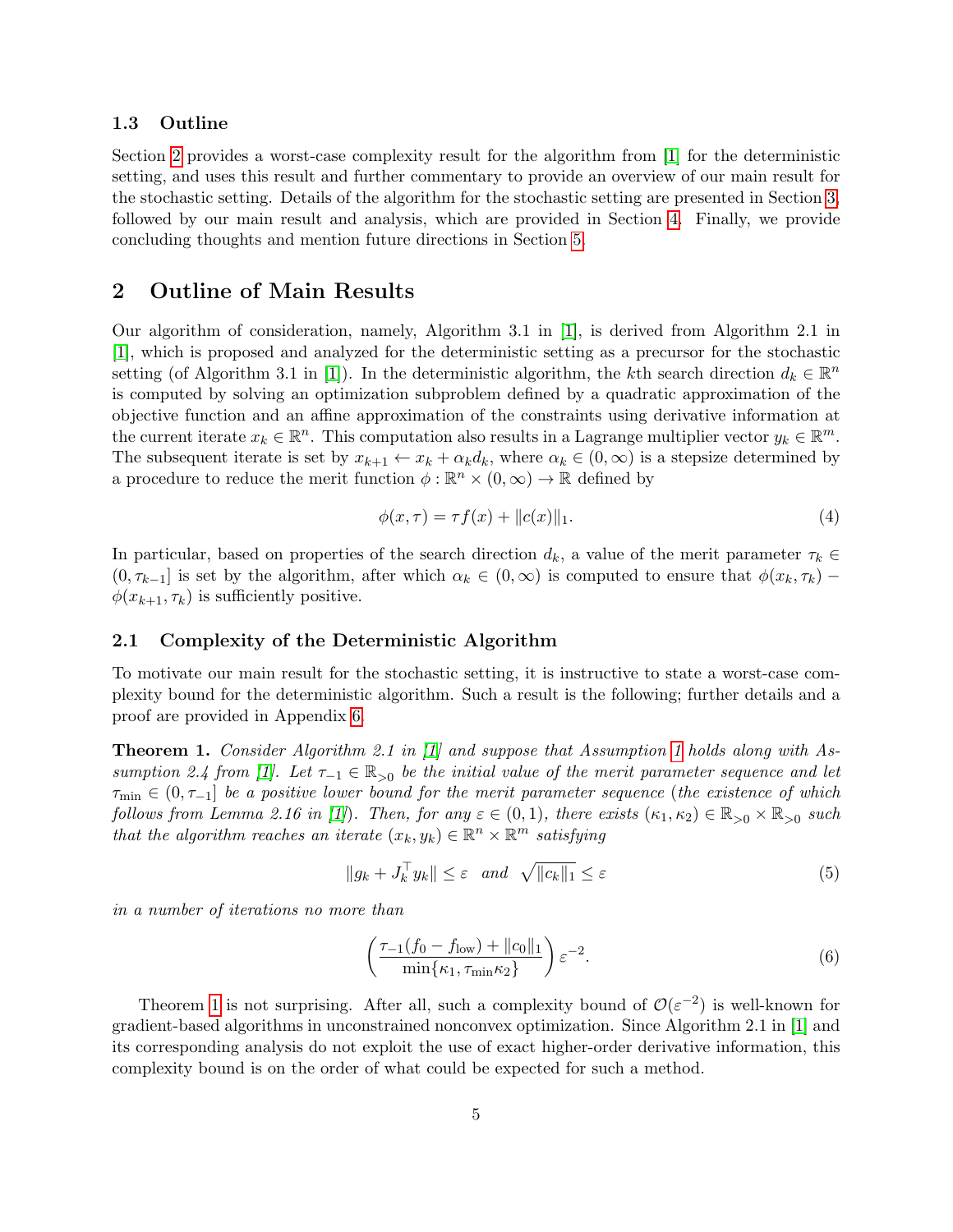## <span id="page-5-2"></span>2.2 Preview of the Complexity of the Stochastic Algorithm

Moving to the stochastic setting, there are a few major technical hurdles that need to be addressed, all of which relate to the adaptivity of the merit parameter sequence. In particular, the analysis for the deterministic setting relies heavily on the facts that  $(i)$  each step of the algorithm yields a sufficient reduction in the merit function for the current value of the merit parameter,  $(ii)$  each such reduction in the merit function can be tied to a first-order primal-dual stationarity measure for the current iterate, and (iii) under Assumption [1,](#page-3-1) one can be certain of the existence of a positive lower bound for the merit parameter sequence. This lower bound for the merit parameter is referenced directly in the proof of the worst-case bound for the deterministic algorithm; in particular, it is shown (see Lemma [14](#page-30-5) and the beginning of the proof of Theorem [4\)](#page-31-0) that the improvement in the merit function from any iterate that is not  $\varepsilon$ -stationary is at least proportional to  $\min\{1,\tau_{\min}\}\varepsilon^{-2}$ , even if the current value of the merit parameter is greater than  $\tau_{\rm min}$ . Unfortunately, these properties of the steps and merit parameter sequence are not certain in the stochastic setting. For example, as discussed in [\[1\]](#page-28-0), it is possible—even under Assumption [1—](#page-3-1)for the merit parameter sequence to vanish or for it to eventually remain constant at a value that is not sufficiently small, and for there to be iterations in which the expected reduction in the merit function cannot be tied to a first-order primal-dual stationarity measure. As a result, we have had to devise new analytical approaches that confront the fact that  $\{\tau_k\}$  is a random process, the ultimate behavior of which is uncertain.

To aid the reader, we provide here an overview and commentary about our ultimate complexity bound; see Corollary [1](#page-24-0) on page [25.](#page-24-0) Our result is proved under Assumption [1](#page-3-1) along with others that are introduced in the subsequent sections. For one thing, as is common in SQP methods for deterministic optimization, we assume that the subproblem defining the search direction in each iteration is defined by a matrix that is positive definite in the null space of the constraint Jacobian; see Assumption [2](#page-6-1) on page [7.](#page-6-1) We also assume, as is common for stochastic gradient methods, that the stochastic gradient estimates are unbiased with variance bounded by  $M \in (0, \infty)$ , along with some related assumptions; see Assumption [3](#page-11-0) on page [12.](#page-11-0) Furthermore, our analysis conditions on the occurrence of an event that we call  $E$  (see [\(17\)](#page-10-0)); this event captures situations in which, over a total of  $k_{\text{max}} + 1 \in \mathbb{N}$  iterations, the merit parameter is reduced at most  $s_{\text{max}} \in [k_{\text{max}}]$  times and the merit parameter is bounded below by  $\tau_{\min} \in (0,\infty)$ . Under these conditions, our main complexity result shows that, within  $k_{\text{max}} + 1$  iterations, it holds with probability  $1 - \delta \in (0, 1)$ that the algorithm generates  $x_{k^*} \in \mathbb{R}^n$  corresponding to which there exists an associated Lagrange multiplier  $y_{k^*}^{\text{true}} \in \mathbb{R}^m$  such that

<span id="page-5-3"></span>
$$
\mathbb{E}[\|\nabla f_{k^*} + J_{k^*}^{\top} y_{k^*}^{\text{true}}\|^2 + \|c_{k^*}\|_1 |E]
$$
  
= 
$$
\mathcal{O}\left(\frac{\tau_{-1}(f_0 - f_{\text{low}}) + \|c_0\|_1 + M}{\sqrt{k_{\text{max}} + 1}}\right)
$$
(7a)

<span id="page-5-1"></span><span id="page-5-0"></span>
$$
+\frac{(\tau_{-1}-\tau_{\min})(s_{\max}\log(k_{\max})+\log(1/\delta))}{\sqrt{k_{\max}+1}}\bigg).
$$
\n(7b)

This form of the result is commonly called a convergence rate since it bounds the expected stationarity error from above by a function that decreases with the number of iterations performed, namely,  $k_{\text{max}} + 1$ . This bound can be used to form a worst-case complexity result. Specifically, the result above and Jensen's inequality imply that, within  $k_{\text{max}} + 1$  iterations and as long as  $s_{\text{max}} = \mathcal{O}(\log(k_{\text{max}}))$  (more on this below), it holds with probability  $1 - \delta$  that the al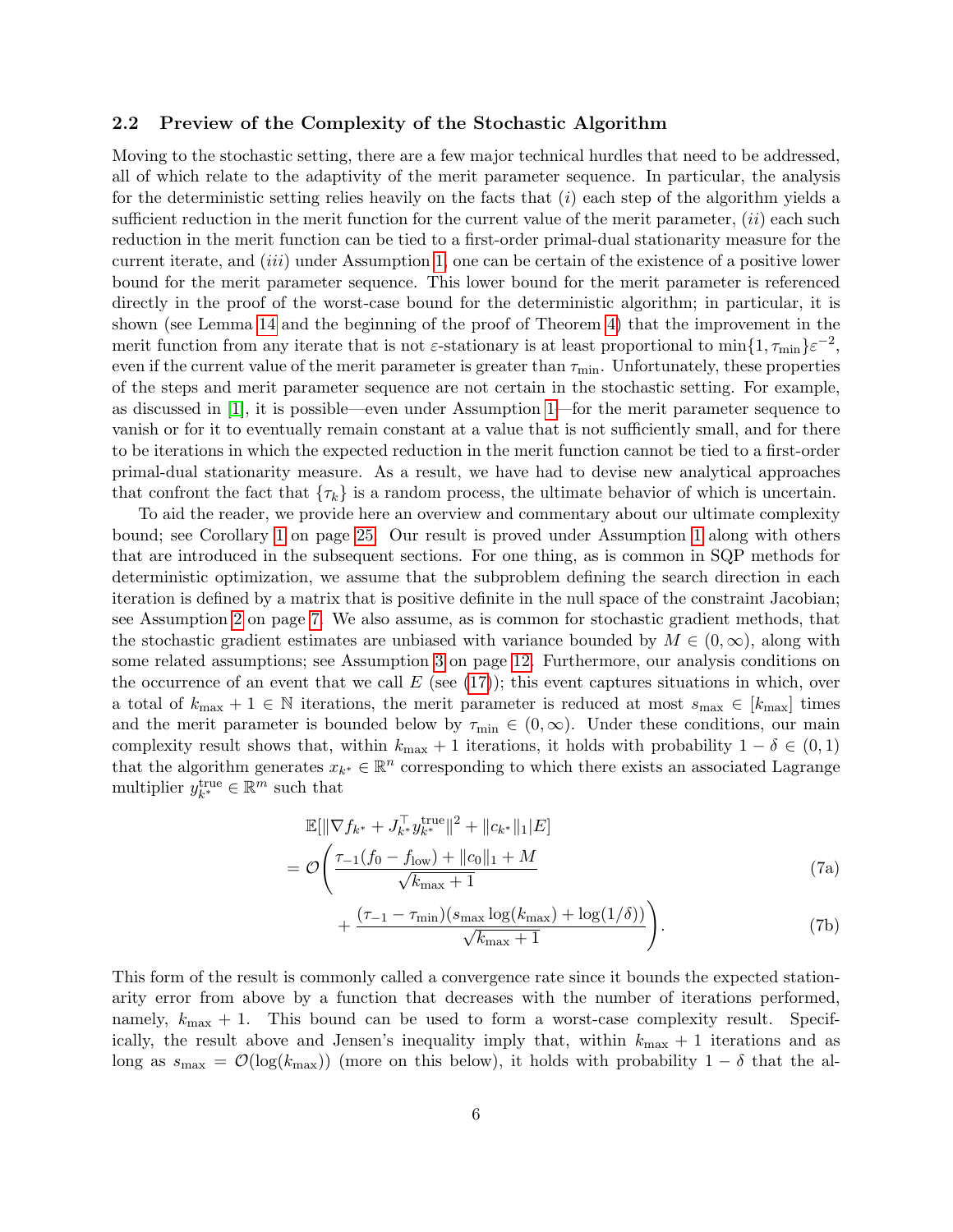gorithm requires at most  $\widetilde{\mathcal{O}}(\varepsilon^{-4})$  iterations to generate  $x_{k^*}$  with corresponding  $y_{k^*}^{\text{true}}$  such that  $\mathbb{E}[\|\nabla f_{k^*} + J_{k^*}^{\text{True}}\| | E] \leq \varepsilon \text{ and } \mathbb{E}[\sqrt{\|c_{k^*}\|_1} | E] \leq \varepsilon.$ 

The first three quantities on the right-hand side of the convergence rate, namely, in [\(7a\)](#page-5-0), representing the initial objective function gap, initial constraint violation, and the variance of the stochastic gradient estimates, mirror the presence of similar terms that appear for comparable results for the stochastic gradient method in an unconstrained or simple-constraint-set setting. The final term in [\(7b\)](#page-5-1), on the other hand, as well as the fact that the result is stated as a highprobability result, are unique to our setting and arise due to the adaptivity of the merit parameter sequence. If one were to have prior knowledge of  $\tau_{\rm min}$ , then one could set  $\tau_{-1} = \tau_{\rm min}$  (and disable the update mechanism for the merit parameter in the algorithm), in which case our analysis would show that the expected stationarity error is bounded above by [\(7a\)](#page-5-0) (surely, not only with high probability).

In the context of an adaptive merit parameter sequence, the particular form of our complexity result depends on the magnitude of  $s_{\text{max}}$  relative to  $k_{\text{max}} + 1$ , i.e., the bound on the number of times that the merit parameter is decreased relative to the total number of iterations performed. One setting in which our result is relatively straightforward is when, over all realizations of the algorithm, the differences between the stochastic gradient estimates and the true gradients are bounded deterministically, in which case  $s_{\text{max}}$  is bounded by a value that is independent from  $k_{\text{max}} + 1$ ; this follows from a deterministic lower bound on  $\tau_{\text{min}}$  [\[1,](#page-28-0) Proposition 3.18] and the fact that whenever the merit parameter is decreased, it is done so by a constant factor. Beyond this setting, for another concrete example of a situation in which  $s_{\text{max}}$  is guaranteed to be sufficiently small relative to  $k_{\text{max}}$ , we prove in Section [4.5](#page-24-1) that if the distributions of the stochastic gradient estimates are sub-Gaussian, then with probability  $1-\delta$  one finds that  $s_{\text{max}} = \mathcal{O}(\log(\log(\frac{k_{\text{max}}}{\delta}))),$ meaning that our proved convergence rate is not ruined by the term in [\(7b\)](#page-5-1).

## <span id="page-6-0"></span>3 Algorithm

For ease of reference, in this section we present Algorithm 3.1 from [\[1\]](#page-28-0), which is designed to solve problems of the form [\(1\)](#page-3-0) and is our focus for the remainder of the paper. In the spirit of an SQP method, the algorithm computes a search direction  $d_k$  and Lagrange multiplier vector  $y_k$  in iteration  $k \in \mathbb{N}$  by solving

<span id="page-6-2"></span>
$$
\min_{d \in \mathbb{R}^n} f_k + g_k^{\top} d + \frac{1}{2} d^{\top} H_k d \quad \text{s.t.} \quad c_k + J_k d = 0,
$$
\n(8)

where  $H_k \in \mathbb{S}^n$  is chosen independently from  $g_k$ , and we remind the reader that  $g_k$  is a realization of the stochastic gradient  $G_k$ . Under Assumption [1](#page-3-1) and the following Assumption [2](#page-6-1) (that we make throughout the remainder of the paper), the solution of [\(8\)](#page-6-2) can be obtained from the unique solution of

<span id="page-6-3"></span>
$$
\begin{bmatrix} H_k & J_k^{\top} \\ J_k & 0 \end{bmatrix} \begin{bmatrix} d_k \\ y_k \end{bmatrix} = - \begin{bmatrix} g_k \\ c_k \end{bmatrix} . \tag{9}
$$

<span id="page-6-1"></span>**Assumption 2.** The sequence  $\{||H_k||\}$  is bounded by  $\kappa_H \in \mathbb{R}_{>0}$ . In addition, there exists  $\zeta \in \mathbb{R}_{>0}$ such that, for all  $k \in [k_{\text{max}}]$ , the matrix  $H_k \in \mathbb{S}^n$  has the property that  $u^\top H_k u \geq \zeta ||u||_2^2$  for all  $u \in \mathbb{R}^n$  such that  $J_k u = 0$ .

After computation of  $(d_k, y_k)$ , the remainder of the kth iteration involves (i) updating the merit parameter,  $(ii)$  updating an auxiliary parameter needed for the stepsize computation, and  $(iii)$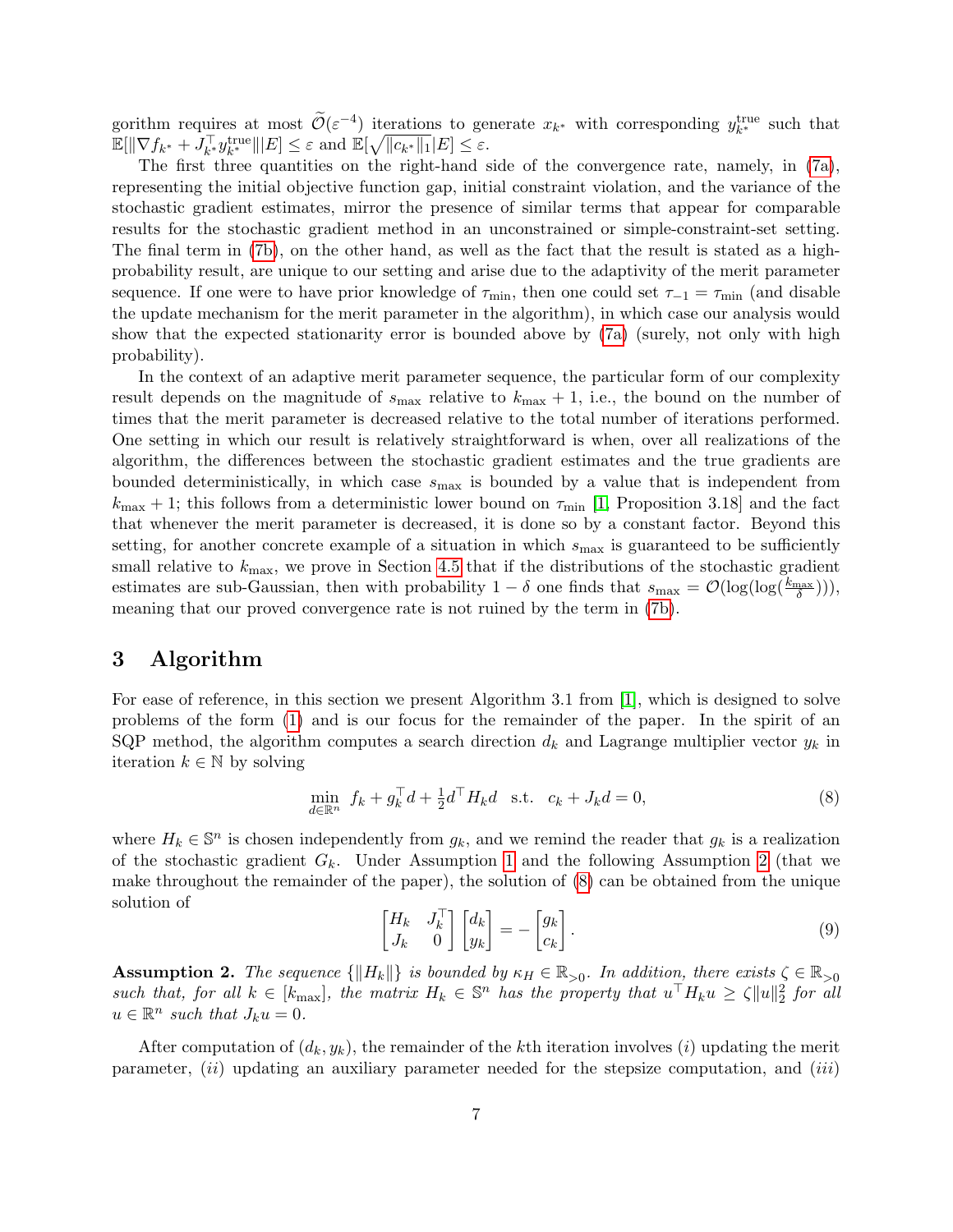computing a positive stepsize. These algorithmic components are designed with the aim of yielding a sufficiently positive reduction in a model of the merit function, which in turn is aimed at yielding a sufficiently positive reduction in the merit function itself. The algorithm employs the model  $q: \mathbb{R}^n \times \mathbb{R}_+ \times \mathbb{R}^n \times \mathbb{S}^n \times \mathbb{R}^n \to \mathbb{R}$  defined by

$$
q(x, \tau, g, H, d) = \tau(f(x) + g^{\top}d + \frac{1}{2}\max\{d^{\top}Hd, 0\}) + ||c(x) + J(x)d||_1,
$$

and the reduction function  $\Delta q : \mathbb{R}^n \times \mathbb{R}_+ \times \mathbb{R}^n \times \mathbb{S}^n \times \mathbb{R}^n \to \mathbb{R}$ , for a given  $d \in \mathbb{R}^n$  satisfying  $c(x) + J(x)d = 0$ , defined by

<span id="page-7-3"></span>
$$
\Delta q(x, \tau, g, H, d) := q(x, \tau, g, H, 0) - q(x, \tau, g, H, d)
$$
  
= 
$$
-\tau(g^{\top}d + \frac{1}{2}\max\{d^{\top}Hd, 0\}) + ||c(x)||_1.
$$
 (10)

Specifically, in order to ensure in iteration k that  $\tau_k \leq \tau_{k-1}$  and

$$
\Delta q(x_k, \tau, g_k, H_k, d_k) \ge \frac{1}{2}\tau \max\{d_k^{\top} H_k d_k, 0\} + \sigma \|c_k\|_1 \ge 0
$$
\n(11)

holds for all  $\tau \leq \tau_k$ , the algorithm sets, for user-defined  $\sigma \in (0,1)$ , the value

<span id="page-7-1"></span>
$$
\tau_k^{\text{trial}} \leftarrow \begin{cases} \infty & \text{if } g_k^\top d_k + \max\{d_k^\top H_k d_k, 0\} \le 0\\ \frac{(1-\sigma)\|c_k\|_1}{g_k^\top d_k + \max\{d_k^\top H_k d_k, 0\}} & \text{otherwise,} \end{cases} \tag{12}
$$

and then sets, for some  $\epsilon_{\tau} \in (0,1)$ , the merit parameter value

<span id="page-7-0"></span>
$$
\tau_k \leftarrow \begin{cases} \tau_{k-1} & \text{if } \tau_{k-1} \le \tau_k^{\text{trial}}\\ (1 - \epsilon_\tau) \tau_k^{\text{trial}} & \text{otherwise.} \end{cases} \tag{13}
$$

Then, for use in the stepsize computation (as motivated in [\[1\]](#page-28-0)) it sets

<span id="page-7-2"></span>
$$
\xi_k^{\text{trial}} \leftarrow \frac{\Delta q(x_k, \tau_k, g_k, H_k, d_k)}{\tau_k \|d_k\|^2} \quad \text{then} \quad \xi_k \leftarrow \begin{cases} \xi_{k-1} & \text{if } \xi_{k-1} \le \xi_k^{\text{trial}}\\ (1 - \epsilon_\xi) \xi_k^{\text{trial}} & \text{otherwise} \end{cases} \tag{14}
$$

for some  $\epsilon_{\xi} \in (0,1)$ , which, for one thing, ensures  $\xi_{k} \leq \xi_{k}^{\text{trial}}$ . The last component in the kth iteration is to set the stepsize, the magnitude of which is controlled by prescribed  $\{\beta_k\} \subset (0,1],$ which is employed in the following projection interval that is used in the stepsize computation:

$$
\text{Proj}_k(\cdot) := \text{Proj}\left(\cdot \left| \left[ \frac{\beta_k \xi_k \tau_k}{\tau_k L + \Gamma}, \frac{\beta_k \xi_k \tau_k}{\tau_k L + \Gamma} + \theta \beta_k^2 \right] \right.\right),\right.
$$

where Proj $(\cdot | \mathcal{I})$  represents the projection operator onto the interval  $\mathcal{I} \subset \mathbb{R}$ . As in other stochasticgradient-based methods, the convergence properties of the method depend on properties of  $\{\beta_k\}$ , which in many analyses is considered to be a constant or diminishing sequence. In our analysis, we establish our result for the case of  $\beta_k = \mathcal{O}(1/\sqrt{k_{\max}+1})$  for all  $k \in [k_{\max}]$ .

Overall, the algorithm that we consider is stated as Algorithm [1.](#page-8-0) The only changes from Algorithm 3.1 in [\[1\]](#page-28-0) are the fixed iteration limit  $(k_{\text{max}})$ , a slightly stronger decrease requirement for the definition of  $\tau_k$  in [\(13\)](#page-7-0) when  $\tau_{k-1} > \tau_k^{\text{trial}}$ , and the concluding step for producing the return value  $(x_{k^*})$ . This method of sampling  $k^*$  to produce the return value is consistent with other approaches in the literature on complexity analyses for algorithms for solving nonconvex optimization problems; see, e.g., [\[11\]](#page-29-6). It amounts to uniform sampling over the iterates when constant  $\{\beta_k\}$  is considered. as in our analysis. Finally, we remark that Algorithm [1](#page-8-0) presumes knowledge of Lipschitz constants for the objective and constraint gradients, although in practice one might only estimate these values using standard procedures [\[10\]](#page-29-9).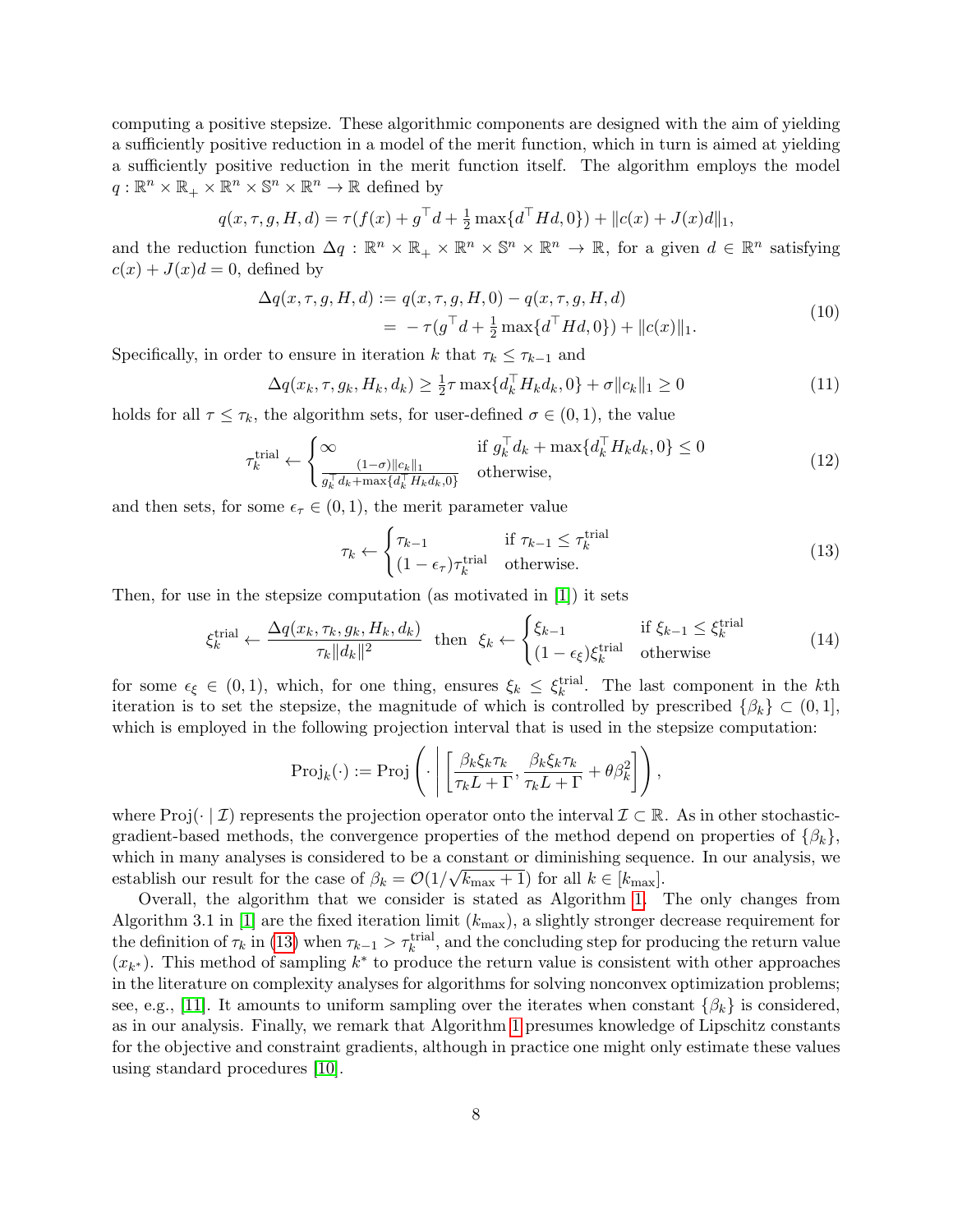## Algorithm 1 Stochastic SQP Algorithm

<span id="page-8-0"></span> $\textbf{Required: } x_0 \in \mathbb{R}^n; \; k_{\max} \in \mathbb{N}; \; \tau_{-1} \in \mathbb{R}_{>0}; \; \epsilon_{\tau} \in (0,1); \; \epsilon_{\xi} \in (0,1); \; \sigma \in (0,1); \; \xi_{-1} \in \mathbb{R}_{>0};$  $\{\beta_k\} \subset (0,1]; \ \theta \in \mathbb{R}_{\geq 0}; \ L \in (0,\infty)$ , a Lipschitz constant for  $\nabla f; \ \Gamma \in [\sum_{i=1}^m \gamma_i,\infty)$ , where  $\gamma_i \in (0, \infty)$  is a Lipschitz constant for  $\nabla c_i$  for all  $i \in [m]$ 1: for all  $k \in [k_{\text{max}}]$  do 2: Compute  $(d_k, y_k)$  as the solution of  $(9)$ 3: if  $d_k = 0$  then 4: Set  $\tau_k^{\text{trial}} \leftarrow \infty$ ,  $\tau_k \leftarrow \tau_{k-1}$ ,  $\xi_k^{\text{trial}} \leftarrow \infty$ , and  $\xi_k \leftarrow \xi_{k-1}$ 5: Set  $\widehat{\alpha}_{k,\text{init}} \leftarrow 1$ ,  $\widetilde{\alpha}_{k,\text{init}} \leftarrow 1$ , and  $\alpha_k \leftarrow 1$ 6: **else** (if  $d_k \neq 0$ ) 7: Set  $\tau_k^{\text{trial}}$  by [\(12\)](#page-7-1) and  $\tau_k$  by [\(13\)](#page-7-0) 8: Set  $\xi_k^{\text{trial}}$  and  $\xi_k$  by [\(14\)](#page-7-2) 9: Set  $\widehat{\alpha}_{k,\text{init}} \leftarrow \frac{\beta_k \Delta q(x_k, \tau_k, g_k, H_k, d_k)}{(\tau_k L + \Gamma) \|d_k\|_2^2}$  and  $\widetilde{\alpha}_{k,\text{init}} \leftarrow \widehat{\alpha}_{k,\text{init}} - \frac{4\|c_k\|_1}{(\tau_k L + \Gamma) \|d_k\|_2^2}$  $\overline{(\tau_{k}L+\Gamma)\|d_{k}\|_{2}^{2}}$ 10: Set  $\widehat{\alpha}_k \leftarrow \text{Proj}_k(\widehat{\alpha}_{k,\text{init}})$  and  $\widetilde{\alpha}_k \leftarrow \text{Proj}_k(\widetilde{\alpha}_{k,\text{init}})$ , then  $\alpha_k \leftarrow$  $\sqrt{ }$  $\int$  $\mathcal{L}$  $\widehat{\alpha}_k$  if  $\widehat{\alpha}_k < 1$ 1 if  $\widetilde{\alpha}_k \leq 1 \leq \widehat{\alpha}_k$  $\widetilde{\alpha}_k$  if  $\widetilde{\alpha}_k > 1$ 11: end if 12: Set  $x_{k+1} \leftarrow x_k + \alpha_k d_k$ 13: end for 14: Sample  $k^* \in [k_{\max}]$ , where  $\mathbb{P}[k^* = k] = \frac{\beta_k}{\sum_{k=0}^{k_{\max}} \beta_k}$  for all  $k \in [k_{\max}]$ , then return  $x_{k^*}$ 

## <span id="page-8-1"></span>4 Complexity Analysis

We begin our complexity analysis by describing the algorithm as a stochastic process (Section [4.1\)](#page-9-0), then formalizing the assumptions that we make about the stochastic gradient estimates (Section [4.2\)](#page-10-1). We then state, in some cases in a slightly modified form, some key lemmas from [\[1\]](#page-28-0) that are needed for our analysis (Section [4.3\)](#page-12-0). Our generic complexity result, which has been outlined in Section [2,](#page-4-0) is then stated and proved (Section [4.4\)](#page-13-0). Consequences and extensions of our generic complexity result are then discussed for some special cases of distributions for the stochastic gradient estimates for which our required assumptions hold with high-probability (Section [4.5\)](#page-24-1). Finally, we conclude this section by outlining a form of our generic complexity result that relaxes one of our minor simplifying assumptions (Section [4.6\)](#page-26-0).

Similarly as for the convergence analysis in [\[1\]](#page-28-0), our complexity analysis makes use of orthogonal decompositions of the search directions computed by the algorithm; in particular, for all  $k \in \mathbb{N}$ , we express  $d_k = u_k + v_k$ , where  $u_k \in Null(J_k)$  and  $v_k \in Range(J_k^{\top})$ . We note here that conditioned on the algorithm having reached  $x_k$  at iteration k, the normal component  $v_k$  is *deterministic*, depending only on the constraint value  $c_k$  and the Jacobian  $J_k$ .

In addition to the quantities that are computed explicitly in Algorithm [1,](#page-8-0) our analysis also refers to the quantities that would have been computed in each iteration  $k \in \mathbb{N}$ , conditioned on the event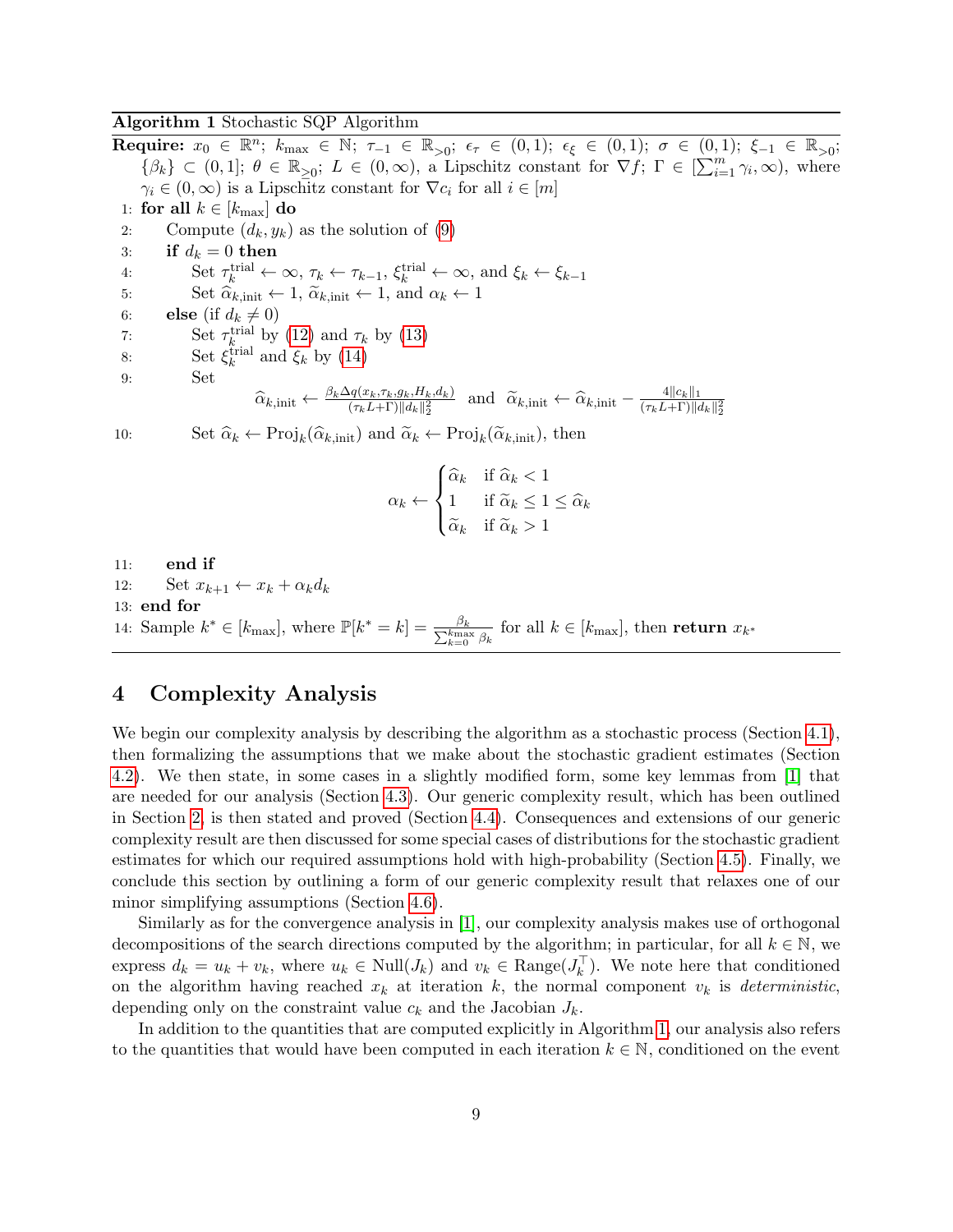that the algorithm has reached  $x_k$  as the kth iterate, if the true gradient  $\nabla f(x_k)$  is used in place of the stochastic gradient  $g_k$ . These quantities are denoted by a "true" superscript. For example, in iteration  $k$ , the true search direction and corresponding true Lagrange multiplier estimate are the solution of the linear system

<span id="page-9-1"></span>
$$
\begin{bmatrix} H_k & J_k^{\top} \\ J_k & 0 \end{bmatrix} \begin{bmatrix} d_k^{\text{true}} \\ y_k^{\text{true}} \end{bmatrix} = - \begin{bmatrix} \nabla f(x_k) \\ c_k \end{bmatrix}, \tag{15}
$$

which may be decomposed as  $d_k^{\text{true}} = u_k^{\text{true}} + v_k$ , where  $u_k^{\text{true}} \in Null(J_k)$  and  $v_k \in Range(J_k^{\top})$ . Here, we write  $v_k$  (without a superscript) since the normal component of the search direction is defined in a manner that makes it independent of the objective gradient (estimate). Similarly, the true value of the merit parameter that would have been computed is denoted

$$
\tau_k^{\text{trial,true}} \leftarrow \begin{cases} \infty & \text{if } \nabla f(x_k)^\top d_k^{\text{true}} + \max\{ (d_k^{\text{true}})^\top H_k d_k^{\text{true}}, 0 \} \le 0 \\ \frac{(1-\sigma) ||c_k||_1}{\nabla f(x_k)^\top d_k^{\text{true}} + \max\{ (d_k^{\text{true}})^\top H_k d_k^{\text{true}}, 0 \}} & \text{otherwise.} \end{cases}
$$

This definition of  $\tau_k^{\text{trial,true}}$ trial,true guarantees that, for any  $\tau \leq \tau_k^{\text{trial,true}}$  $\hat{k}$ <sup>trial, true</sup>, one finds

$$
\Delta q(x_k, \tau, \nabla f(x_k), H_k, d_k^{\text{true}}) \ge \frac{1}{2}\tau \max\{(d_k^{\text{true}})^{\top} H_k d_k^{\text{true}}, 0\} + \sigma \|c_k\|_1. \tag{16}
$$

### <span id="page-9-0"></span>4.1 Stochastic Process

Henceforth, for the sake of formality, we shall refer in our analysis to the stochastic process generated by Algorithm [1.](#page-8-0) Specifically, in terms of values that are computed by the algorithm itself, we have the stochastic process

$$
\{(X_k, G_k, D_k, Y_k, \mathcal{T}_k, \Xi_k, \mathcal{A}_k)\},\
$$

where, for all  $k \in \mathbb{N}$ , the random variables are: the algorithm iterate  $X_k$ , stochastic gradient estimate  $G_k$ , search direction  $D_k$ , Lagrange multiplier estimate  $Y_k$ , merit parameter  $\mathcal{T}_k$ , ratio parameter  $\Xi_k$ , and stepsize  $\mathcal{A}_k$ . For all  $k \in \mathbb{N}$ , a realization of the corresponding element of this process is denoted  $(x_k, g_k, d_k, y_k, \tau_k, \xi_k, \alpha_k)$ . Similarly, in terms of "true" values and step decomposition values that are not computed by the algorithm, but are defined for the sake of our analysis, we have the simultaneously generated process

$$
\{(V_k, U_k, D_k^{\rm true}, U_k^{\rm true}, Y_k^{\rm true}, \mathcal{T}_k^{\rm trial, true})\},
$$

where, for all  $k \in \mathbb{N}$ , the random variables are: the normal search direction component  $V_k$ , the tangential search direction component  $U_k$ , the true search direction  $D_k^{\text{true}}$ , the true tangential search direction component  $U_k^{\text{true}}$ , the true Lagrange multiplier estimate  $Y_k^{\text{true}}$ , and the true trial merit parameter  $\mathcal{T}_k^{\text{trial,true}}$ <sup>-trial,true</sup>. For all  $k \in \mathbb{N}$ , a realization of the corresponding element of this process is denoted  $(v_k, u_k, d_k^{\text{true}}, u_k^{\text{true}}, y_k^{\text{true}}, \tau_k^{\text{trial,true}})$  $\kappa_k^{\text{trial, true}}$ ). Finally, for the sake of tracking the number of merit parameter updates that occur during runs of the algorithm, we define the stochastic process  $\{S_k\}$ , where for all  $k \in \mathbb{N}$  the random variable  $S_k$  represents the number of merit parameter decreases up to the end of the kth iteration, i.e., the number of iterations in which  $\mathcal{T}_k < \mathcal{T}_{k-1}$ . For all  $k \in \mathbb{N}$ , a realization of  $S_k$  is denoted  $s_k$ .

In any run, the behavior of Algorithm [1](#page-8-0) is dictated entirely by the initial conditions and the sequence of stochastic gradient estimates that are generated. Let  $\mathcal{F}_k$  denote the  $\sigma$ -algebra generated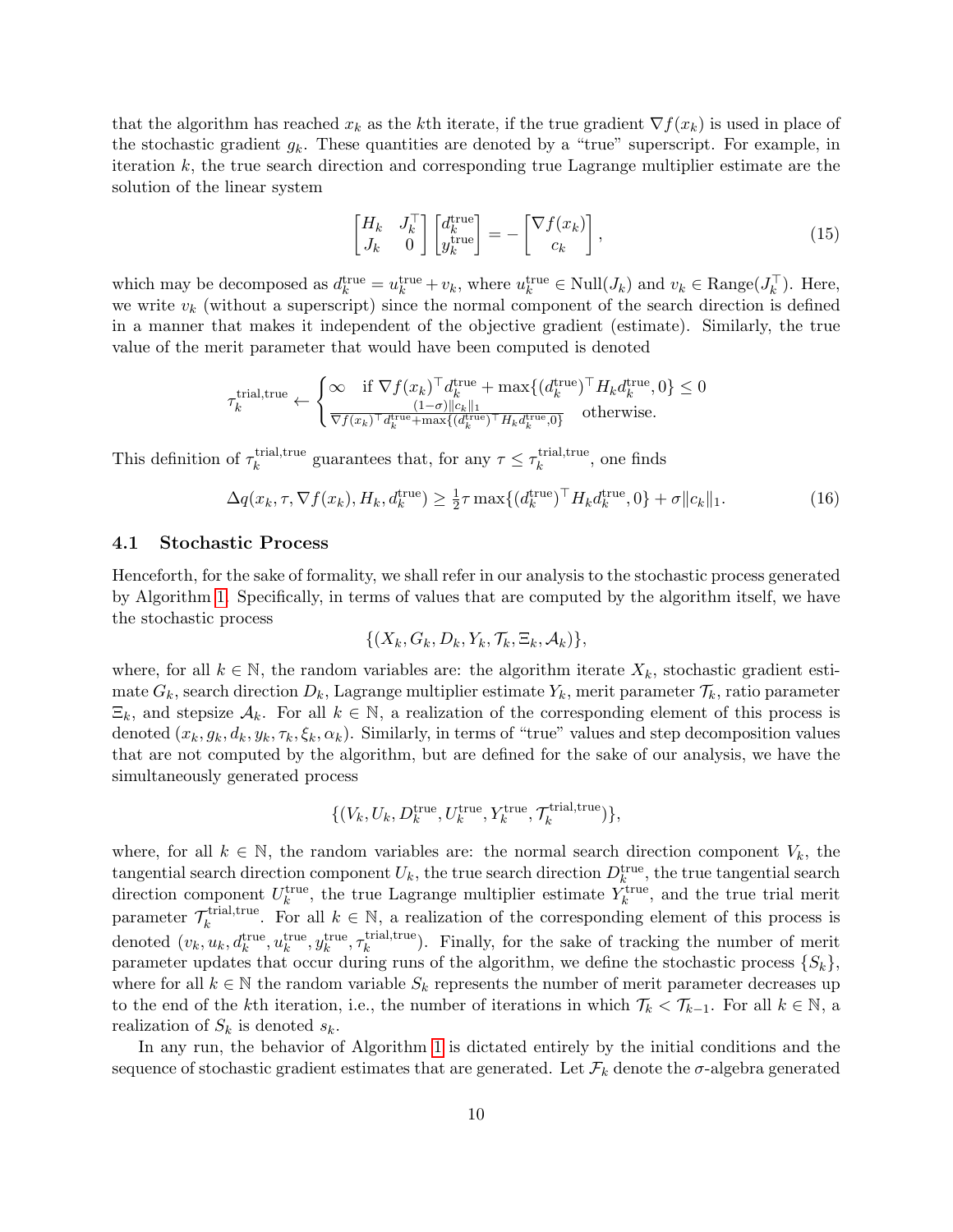by the random variables  $\{G_0, \ldots, G_{k-1}\}\$ , a realization of which (along with all initial conditions of the algorithm, including  $X_0 = x_0$  determines the realizations of

> $\{X_j\}_{j=1}^k$  and  $\{(D_j,Y_j,\mathcal{T}_j,\Xi_j,\mathcal{A}_j,V_j,U_j,D_j^{\text{true}},U_j^{\text{true}},Y_j^{\text{true}},\mathcal{T}_j^{\text{trial,true}}\}$  ${j+1 \choose j}, S_j$ } ${j=0 \choose j=0}.$

For completeness, let  $\mathcal{F}_0 = \sigma(x_0)$ . As a result,  $\{\mathcal{F}_k\}_{k\geq 0}$  is a filtration. When conditioning on a specific realization of Algorithm [1](#page-8-0) up to the beginning of iteration  $k \in \mathbb{N}$ , we condition on  $G_{[k-1]}$  =  $g_{[k-1]}$ , since these stochastic gradients determine  $x_k$ . (Recall our notation that  $g_{[k-1]}$  represents  $\{g_0, \ldots, g_{k-1}\}\.$ ) Similarly, later in our analysis when we condition on  $\mathcal{F}_k$ , we are conditioning on all realizations of  $G_{[k-1]}$  that are measurable with respect to the filtration  $\mathcal{F}_k$ .

## <span id="page-10-1"></span>4.2 Assumptions

Our analysis presumes certain good behavior of the sequences of merit and ratio parameters that are set adaptively by the algorithm. Formally, given  $(k_{\text{max}}, s_{\text{max}}, \tau_{\text{min}}, \xi_{\text{min}}) \in \mathbb{N} \times \mathbb{N} \times \mathbb{R}_{>0} \times \mathbb{R}_{>0}$ , our main result characterizes the worst-case behavior of Algorithm [1](#page-8-0) conditioned on the event denoted as

<span id="page-10-0"></span>
$$
E := E(k_{\text{max}}, s_{\text{max}}, \tau_{\text{min}}, \xi_{\text{min}}), \tag{17}
$$

which we define as the event such that, in every realization of the algorithm, the merit parameters  $\{\tau_k\}_{k=0}^{k_{\text{max}}}$  and ratio parameters  $\{\xi_k\}_{k=0}^{k_{\text{max}}}$  satisfy

- $\tau_k \geq \tau_{\min} > 0$  for all  $k \in [k_{\max}],$
- $\tau_k^{\text{trial,true}} \geq \tau_{\text{min}} > 0$  for all  $k \in [k_{\text{max}}]$ ,
- $\xi_k = \xi_{\min} > 0$  for all  $k \in [k_{\max}]$ , and
- $|\{k \in [k_{\text{max}}] : \tau_k < \tau_{k-1}\}| \leq s_{\text{max}}.$

Consideration of this event as a focus for proving a worst-case complexity result for Algorithm [1](#page-8-0) is justifiable for the following reasons.

- The condition in E that the ratio parameter sequence is constant over all iterations is not actually essential for our analysis; rather, it is made for the sake of simplicity. Indeed, in Section [4.6,](#page-26-0) we present an extension of our main result to the setting in which this parameter sequence is not constant. Observe that, as proved in [\[1,](#page-28-0) Lemma 3.5], the sequence  $\{\Xi_k\}$  is bounded below by a positive real number whose value is deterministic, i.e., it is independent of the sequence of stochastic gradient estimates that are generated by the algorithm. Hence, for the sake of simplicity, we assume for now that  $\{\Xi_k\}$  is constant and leave the statement of the more complicated version of our main result to a subsection at the end of our analysis.
- The conditions in E pertaining to the behavior of the merit parameter sequence are not necessarily minor. That said, attention to this behavior of the algorithm is justified by arguments made in [\[2,](#page-28-2) [1\]](#page-28-0), which under the same kinds of assumptions made in this paper argue that, in any run of the algorithm, the probability is zero that the merit parameter vanishes. Furthermore, in Section [4.5,](#page-24-1) we consider a particular setting in which the distributions of the stochastic gradient estimates are sub-Gaussian over any run of the algorithm, in which case we show that the merit parameter remains bounded below with high probability, meaning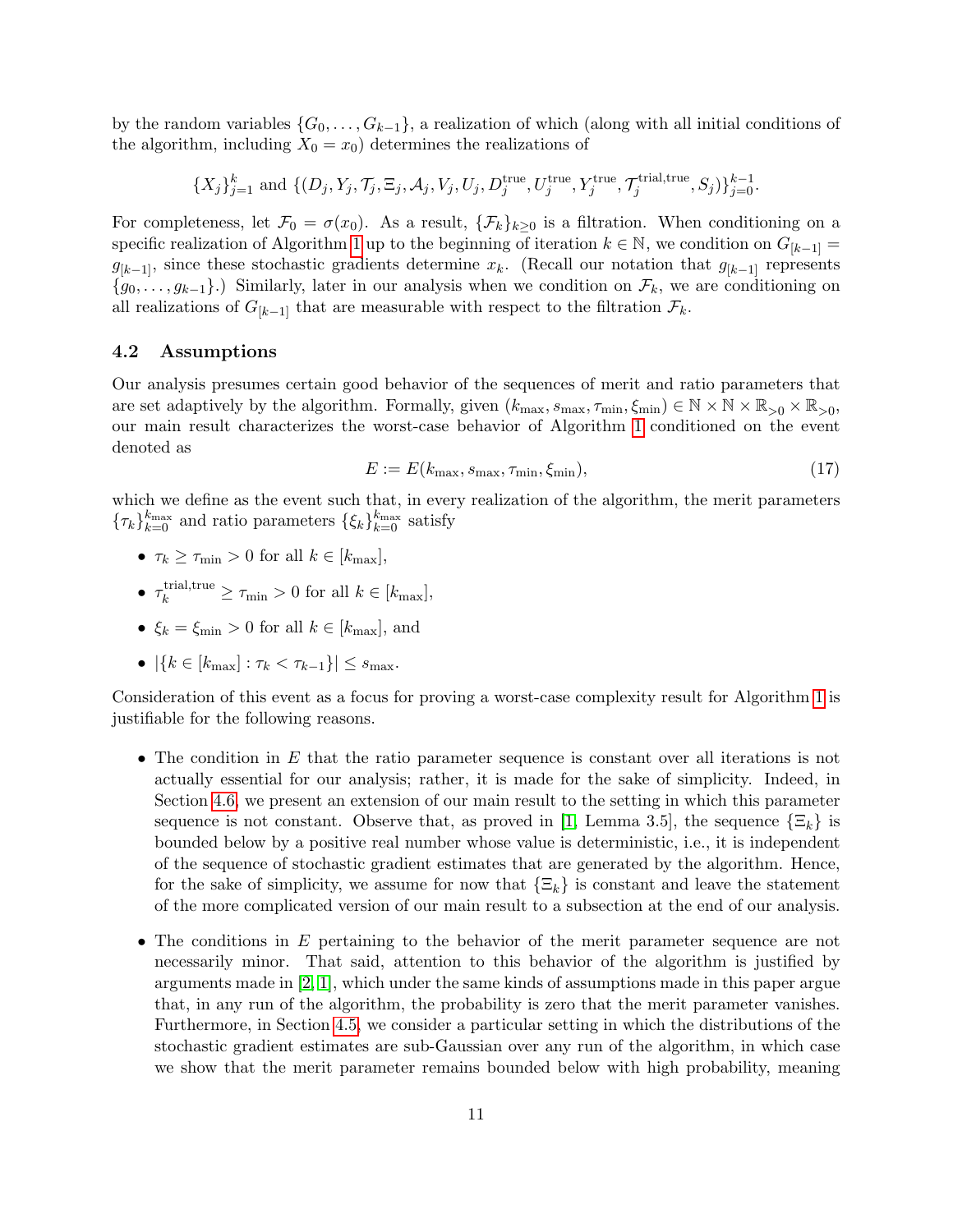that our main worst-case complexity bound—which holds with high probability due to the adaptivity of the merit parameter sequence—remains essentially unchanged in this setting when we do not presume upfront that the merit parameter sequence remains bounded above a positive real number.

• The condition in E pertaining to the existence of  $s_{\text{max}}$  is not actually an additional requirement beyond the existence of  $\tau_{\min}$  in the event. After all, by the construction of Algorithm [1,](#page-8-0) it follows that when the merit parameter is decreased, it is decreased by at least a constant factor, from which it follows (under the existence of  $\tau_{\rm min}$ ) that  $s_{\rm max}$  exists and satisfies

<span id="page-11-4"></span>
$$
s_{\max} \le \min\left\{ k_{\max} + 1, \left\lceil \frac{\log(\tau_{\min}/\tau_{-1})}{\log(1 - \epsilon_{\tau})} \right\rceil \right\}.
$$
 (18)

That said, for simplicity and generality in our analysis, we define  $s_{\text{max}}$  as a quantity that is decoupled from the above (conservative) inequality.

Conditioned on  $E$ , we assume the following about the stochastic gradient estimates. Such an assumption, namely, that conditioned on the event that a given iterate has been reached the stochastic gradient is unbiased and has bounded variance, is common in analyses of stochastic optimization methods. Here and throughout the remainder of the paper, we let  $\mathbb{P}_k[\cdot]$  (respectively,  $\mathbb{E}_k[\cdot]$  denote probabilty (respectively, expectation) conditioned on event E and that  $G_{[k-1]} = g_{[k-1]}$ for a given  $g_{[k-1]}$ , i.e., we define

$$
\mathbb{P}_k[\cdot] := \mathbb{P}[\cdot | E, G_{[k-1]} = g_{[k-1]}] \text{ and } \mathbb{E}_k[\cdot] := \mathbb{E}[\cdot | E, G_{[k-1]} = g_{[k-1]}].
$$

<span id="page-11-0"></span>Assumption 3. There exists  $M \in \mathbb{R}_{>0}$  such that, for all  $k \in [k_{\text{max}}]$  and any realization  $g_{[k-1]}$  of  $G_{[k-1]}$ , one finds that

<span id="page-11-1"></span>
$$
\mathbb{E}_k[G_k] = \nabla f(x_k) \quad \text{and} \quad \mathbb{E}_k[\|G_k - \nabla f(x_k)\|_2^2] \le M. \tag{19}
$$

In addition, there exists  $M_{\tau} \in \mathbb{R}_{>0}$  such that, for all  $k \in [k_{\text{max}}]$  and any realization  $g_{[k-1]}$  of  $G_{[k-1]}$ , one finds that

<span id="page-11-2"></span>
$$
either \mathbb{P}_k[\nabla f(x_k)^\top (D_k - d_k^{\text{true}}) < 0, \mathcal{T}_k < \tau_{k-1}] = 0
$$
\n
$$
or \mathbb{E}_k[\|G_k - \nabla f(x_k)\|_2 |\nabla f(x_k)^\top (D_k - d_k^{\text{true}}) < 0, \mathcal{T}_k < \tau_{k-1}] \le M_\tau. \tag{20}
$$

Observe that the inequality in [\(19\)](#page-11-1) can imply [\(20\)](#page-11-2), such as when there exists  $p \in (0,1]$  such that, for all  $k \in [k_{\text{max}}]$  and  $g_{[k-1]}$ , one finds that

$$
\mathbb{P}_k[\nabla f(x_k)^\top (D_k - d_k^{\text{true}}) < 0, \mathcal{T}_k < \tau_{k-1}] \ge p
$$

whenever this probability is nonzero. This occurs, for example, when the objective of [\(1\)](#page-3-0) is a finite sum of N terms and each stochastic gradient estimate is computed as a so-called mini-batch estimate through the uniform (random) selection of b indices, in which case the above holds with  $p = b/N$ .

We make one additional assumption for our analysis, namely, the following.

<span id="page-11-3"></span>**Assumption 4.** There exists  $p_\tau \in (0,1]$  such that, for all  $k \in [k_{\text{max}}]$  and any realization  $g_{[k-1]}$  of  $G_{[k-1]}$ , one finds that

$$
\mathbb{P}_k[G_k^\top D_k + \max\{D_k^\top H_k D_k, 0\} \ge \nabla f(x_k)^\top d_k^{\text{true}} + \max\{(d_k^{\text{true}})^\top H_k d_k^{\text{true}}, 0\}] \ge p_\tau.
$$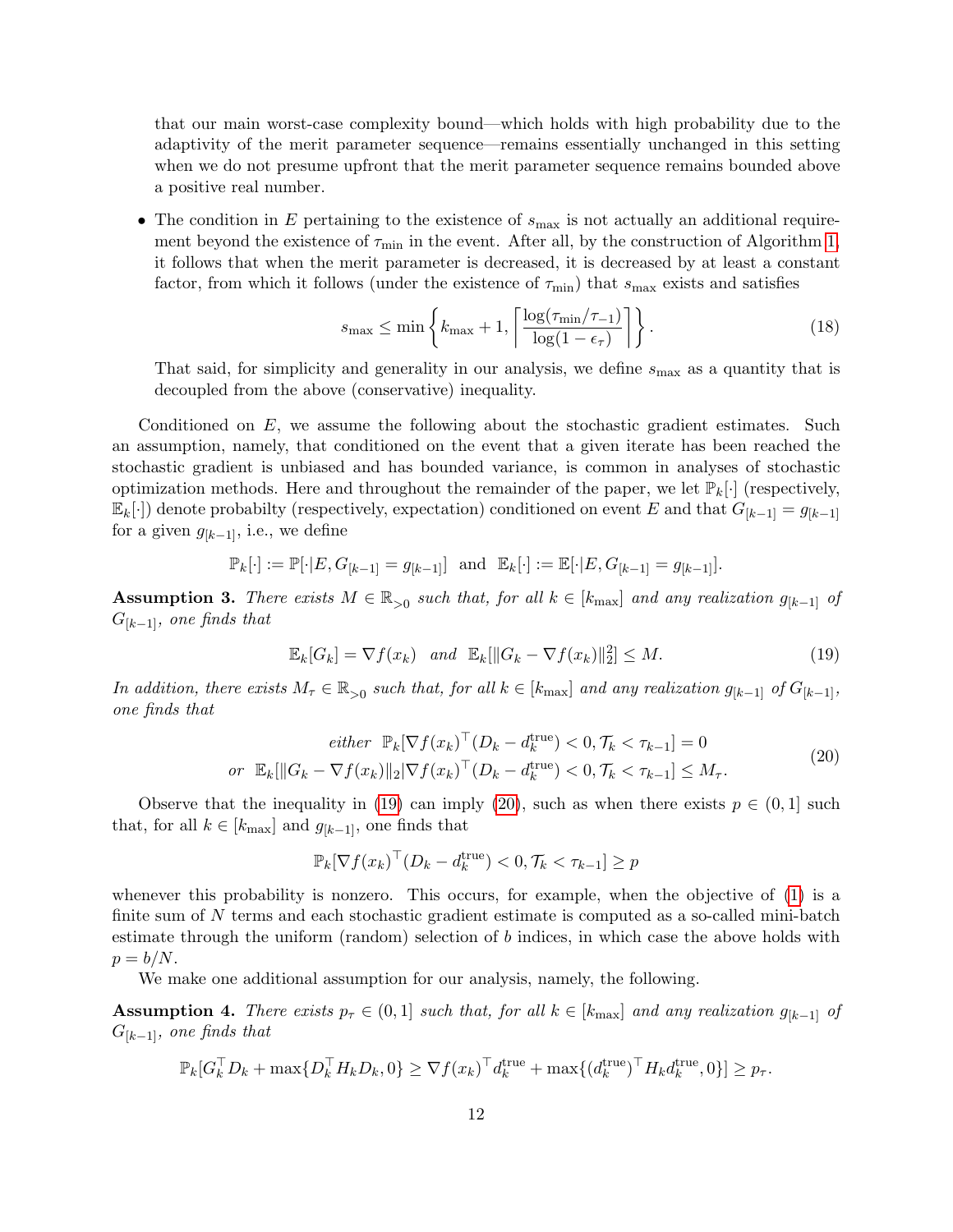Similar to [\[1,](#page-28-0) Proposition 3.16], Assumption [4](#page-11-3) allows us to prove that, with high probability, the number of iterations in which  $\tau_k > \tau_k^{\text{trial,true}}$  is not too large. In [\[1,](#page-28-0) Example 3.17], it was shown that the inequality in this assumption holds with  $p_{\tau} = \frac{1}{2}$  when, conditioned on having reached  $x_k$ , the stochastic gradient  $G_k$  has a Gaussian distribution. We show in Section [4.5](#page-24-1) that this result can be extended to other settings as well.

#### <span id="page-12-0"></span>4.3 Properties of Algorithm [1](#page-8-0)

In this section, we state key results from [\[1\]](#page-28-0) that are needed for our analysis.

By [\[1,](#page-28-0) Lemma 2.10], there exists  $\kappa_{uv} \in \mathbb{R}_{>0}$  such that, for all  $k \in [k_{\text{max}}]$ , if  $||u_k^{\text{true}}||^2 \geq \kappa_{uv}||v_k||^2$ , then  $\frac{1}{2} (d_k^{\text{true}})^\top H_k d_k^{\text{true}} \geq \frac{1}{4}$  $\frac{1}{4}\zeta \|u_k^{\text{true}}\|^2$ , where  $\zeta$  is defined in Assumption [2.](#page-6-1) Correspondingly, let us define

$$
\Psi_k := \begin{cases}\n||u_k^{\text{true}}\|^2 + ||c_k|| & \text{if } ||u_k^{\text{true}}\|^2 \ge \kappa_{uv} ||v_k||^2 \\
||c_k|| & \text{otherwise.} \n\end{cases}
$$

The following lemma is stated using a different norm (for  $c_k$ ) than in [\[1,](#page-28-0) Lemma 2.11]. The result holds in the same manner due to the norm-equivalence between  $\|\cdot\|$  and  $\|\cdot\|_1$  in  $\mathbb{R}^m$ . We state the result in this manner for consistency in the measure of constraint violation stated in our final complexity bound.

<span id="page-12-4"></span>**Lemma [1](#page-3-1)** ([\[1,](#page-28-0) Lemma [2](#page-6-1).11]). Let Assumptions 1 and 2 hold. Then, there exists  $\kappa_{\Psi} \in \mathbb{R}_{>0}$  such that, for all  $k \in [k_{\text{max}}]$ , the true search direction and constraint violation satisfy  $||d_k^{\text{true}}||^2 + ||c_k||_1 \le$  $(\kappa_{\Psi}+1)\Psi_k$ .

<span id="page-12-5"></span>**Lemma [2](#page-6-1)** ([\[1,](#page-28-0) Lemma 2.12]). Let Assumptions [1](#page-3-1) and 2 hold. Then, there exists  $\kappa_q \in \mathbb{R}_{>0}$  such that, for all  $k \in [k_{\text{max}}]$  and any  $\tau \leq \tau_k^{trial,\text{true}}$  $\frac{time}{k}$ , the true reduction in the merit model satisfies  $\Delta q(x_k, \tau, \nabla f(x_k), H_k, d_k^{\text{true}}) \geq \kappa_q \tau \Psi_k.$ 

<span id="page-12-3"></span>**Lemma 3** ([\[1,](#page-28-0) Lemma 3.7]). Let Assumptions [1](#page-3-1) and [2](#page-6-1) hold and suppose that the sequence  $\{\beta_k\}$  is chosen such that  $\beta_k \xi_k \tau_k/(\tau_k L + \Gamma) \in (0,1]$  for all  $k \in [k_{\text{max}}]$ . Then, for all  $k \in [k_{\text{max}}]$ , it follows that

<span id="page-12-1"></span>
$$
\phi(x_k + \alpha_k d_k, \tau_k) - \phi(x_k, \tau_k) \leq -\alpha_k \Delta q(x_k, \tau_k, \nabla f(x_k), H_k, d_k^{\text{true}}) + \frac{1}{2} \alpha_k \beta_k \Delta q(x_k, \tau_k, g_k, H_k, d_k) + \alpha_k \tau_k \nabla f(x_k)^\top (d_k - d_k^{\text{true}}).
$$
\n(21)

<span id="page-12-2"></span>**Lemma 4.** Let Assumptions [1,](#page-3-1) [2,](#page-6-1) and [3](#page-11-0) hold. Then, for all  $k \in [k_{\text{max}}]$ , it follows that  $\mathbb{E}_k[D_k] =$  $d_k^{\text{true}}$ ,  $\mathbb{E}_k[U_k] = u_k^{\text{true}}$ , and  $\mathbb{E}_k[Y_k] = y_k^{\text{true}}$ . Moreover, there exists  $\kappa_d \in \mathbb{R}_{>0}$  such that, for all  $k \in [k_{\text{max}}]$ , one finds that

$$
||d_k^{\text{true}}|| \leq \kappa_d ||\nabla f(x_k)|| \leq \kappa_d \kappa_g,
$$
  

$$
\mathbb{E}_k[||D_k - d_k^{\text{true}}||] \leq \kappa_d \mathbb{E}_k[||G_k - \nabla f(x_k)||] \leq \kappa_d \sqrt{M}, \text{ and}
$$
  

$$
\mathbb{E}_k[||D_k - d_k^{\text{true}}|||\nabla f(x_k)|^{\top} (D_k - d_k^{\text{true}}) < 0, \mathcal{T}_k < \tau_{k-1}] \leq \kappa_d M_{\tau}.
$$

Proof. Except for the final inequality, the result follows directly from [\[1,](#page-28-0) Lemma 3.8] (or the proof therein) and [\(2\)](#page-3-2). As for the final inequality, observe by the arguments in [\[1,](#page-28-0) Lemma 3.8] that for any realization of  $G_k$  and  $D_k$  one finds  $||d_k - d_k^{\text{true}}|| \leq \kappa_d ||g_k - \nabla f(x_k)||$ , which combined with [\(20\)](#page-11-2) gives

$$
\mathbb{E}_k[\|D_k - d_k^{\text{true}}\| |\nabla f(x_k)^\top (D_k - d_k^{\text{true}}) < 0, \mathcal{T}_k < \tau_{k-1}]
$$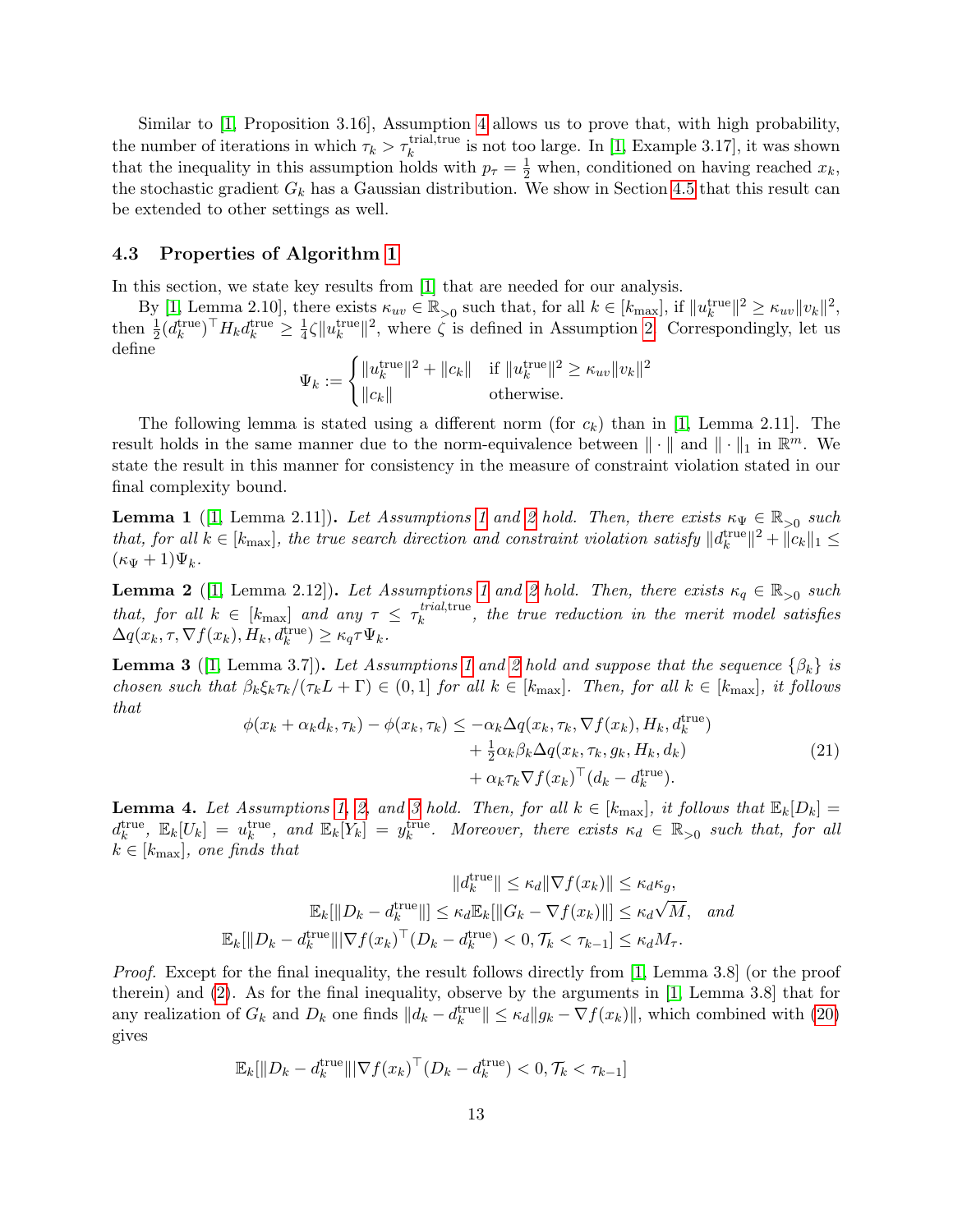$$
\leq \kappa_d \mathbb{E}_k[\|G_k - \nabla f(x_k)\| |\nabla f(x_k)^\top (D_k - d_k^{\text{true}}) < 0, \mathcal{T}_k < \tau_{k-1}] \leq \kappa_d M_\tau,
$$

as desired.

<span id="page-13-1"></span>**Lemma 5** ([\[1,](#page-28-0) Lemma 3.9]). Let Assumptions [1,](#page-3-1) [2,](#page-6-1) and [3](#page-11-0) hold. Then, for all  $k \in [k_{\text{max}}]$ , it follows that

$$
\nabla f(x_k)^\top d_k^{\text{true}} \geq \mathbb{E}_k[G_k^\top D_k] \geq \nabla f(x_k)^\top d_k^{\text{true}} - \zeta^{-1} M
$$
  
and 
$$
\mathbb{E}_k[D_k^\top H_k D_k] \geq (d_k^{\text{true}})^\top H_k d_k^{\text{true}}.
$$

## <span id="page-13-0"></span>4.4 Complexity Result

In this section, we present our main complexity results. We derive our results in largely the same manner as the global convergence result in [\[1\]](#page-28-0), but with two major changes that stem from the need to characterize the behavior of the algorithm in the context of an adaptive merit parameter sequence. At a high level, the two modifications are as follows:

- 1. We derive, in Lemma [6,](#page-14-0) an upper bound for the last term in [\(21\)](#page-12-1), the derivation of which is complicated by the fact that, conditioned on  $x_k$  being the kth iterate in a run of the algorithm, this term is the product of three correlated random variables:  $\mathcal{A}_k$ ,  $\mathcal{T}_k$ , and  $\nabla f(x_k)^\top (D_k$  $d_k^{\text{true}}$ ). A critical aspect of our derived bound is that we isolate a term for the event when  $\nabla f(x_k)^\top (D_k - d_k^{\text{true}}) < 0$  and  $\mathcal{T}_k < \tau_{k-1}$ , since this happens to be an event that complicates subsequent aspects of our analysis. In Lemma [9,](#page-19-0) we prove a high-probability bound on the sum of the probabilities of the occurrences of this event over the entire run of the algorithm.
- 2. A critical aspect of the analysis in [\[1\]](#page-28-0) for the deterministic setting is that one can always tie the reduction in the model of the merit function to a first-order stationarity error measure (with respect to the constrained optimization problem) due to the fact that  $\tau_k^{\text{trial,true}} \ge \tau_k$  for all  $k \in$ N. Unfortunately, however, this inequality is not guaranteed to hold in the stochastic setting, which is problematic for our purposes in this paper. To account for this issue, we define an auxiliary sequence  $\{\hat{\mathcal{T}}_k\}$  (not generated by the algorithm) such that  $\hat{\mathcal{T}}_k := \min\{\mathcal{T}_k, \mathcal{T}_k^{\text{trial,true}}\}$ -triai,true $\}$ for all  $k \in [k_{\text{max}}]$ . In Lemmas [7](#page-16-0) and [8,](#page-18-0) we analyze behaviors of the algorithm with respect to this auxiliary sequence, and in Lemma [10](#page-19-1) we provide a high-probability bound on the total number of iterations in which  $\mathcal{T}_k^{\text{trial,true}} < \mathcal{T}_k$  may occur. (More precisely, Lemma [10](#page-19-1) considers a superset of the iterations in which this bound may occur, which serves our purposes just as well.)

The first few results in this section consider properties of algorithmic quantities conditioned on the algorithm having generated a certain sequence of stochastic gradient estimates through a given iteration. In particular, given  $k \in [k_{\text{max}}]$  and  $g_{[k-1]}$ , values generated by the algorithm have been determined up to the beginning of iteration k, including  $x_k$ ,  $d_k^{\text{true}}$ , and  $\tau_{k-1}$ . Given these quantities, let us define three events:

- $E_{k,1}$ , the event that  $\nabla f(x_k)^\top (D_k d_k^{\text{true}}) \geq 0;$
- $E_{k,2}$ , the event that  $\nabla f(x_k)^\top (D_k d_k^{\text{true}}) < 0$  and  $\mathcal{T}_k = \tau_{k-1}$ ; and
- $E_{k,3}$ , the event that  $\nabla f(x_k)^\top (D_k d_k^{\text{true}}) < 0$  and  $\mathcal{T}_k < \tau_{k-1}$ .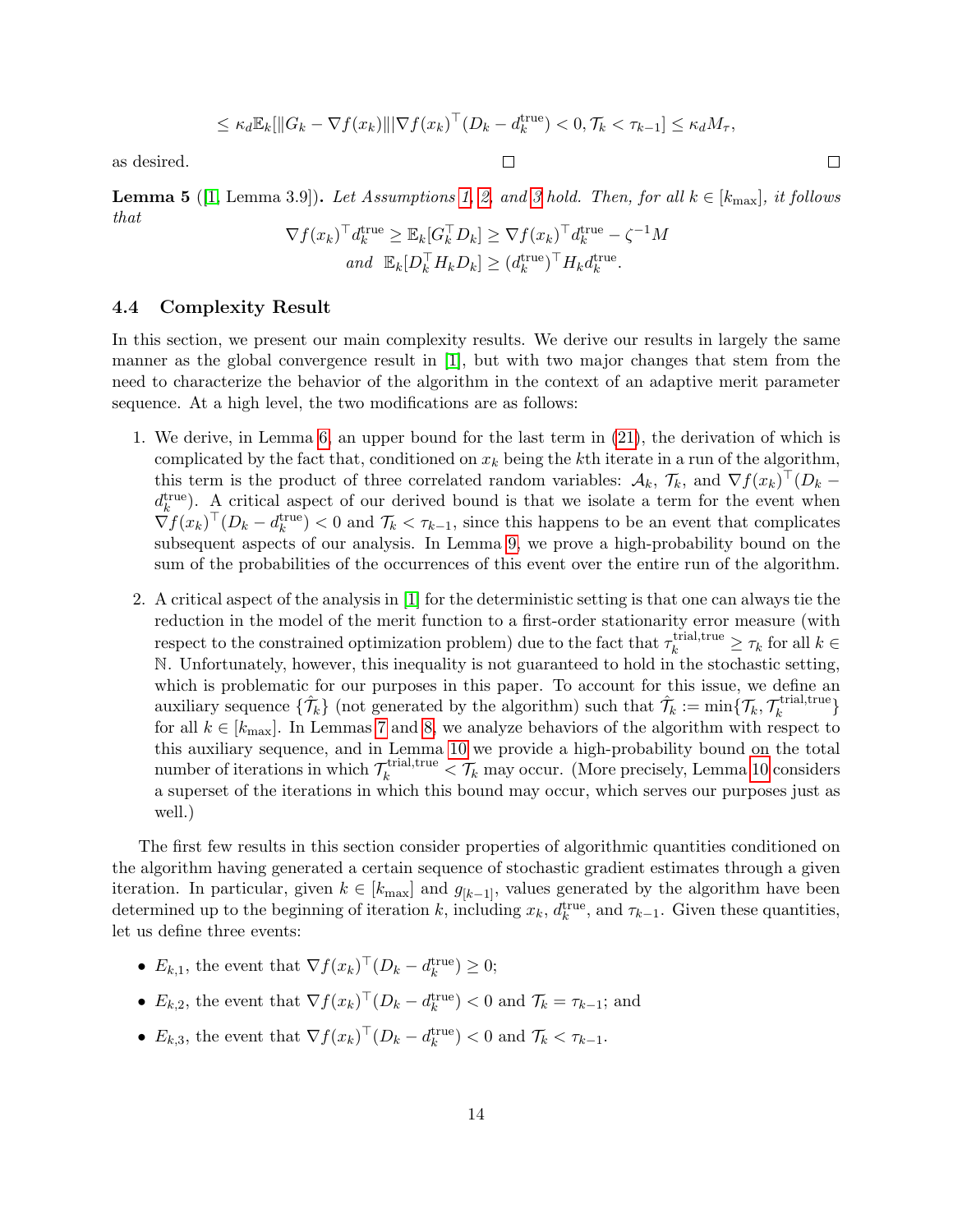We now derive an upper bound on the final term in [\(21\)](#page-12-1). In the following lemma, we make use, for given  $k \in [k_{\text{max}}]$  and  $g_{[k-1]}$ , of the stepsize values

<span id="page-14-1"></span>
$$
\alpha_{\min,k}^{\lt} := \frac{\beta_k \xi_{\min} \tau_{\min}}{\tau_{\min} L + \Gamma}, \quad \alpha_{\min,k}^{\equiv} := \frac{\beta_k \xi_{\min} \tau_{k-1}}{\tau_{k-1} L + \Gamma},
$$
\n
$$
\text{and } \varsigma_{\max,k} := \alpha_{\min,k}^{\equiv} + \theta \beta_k^2.
$$
\n(22)

The first value here represents a lower bound on the smallest stepsize that may be computed in the event that  $\mathcal{T}_k < \mathcal{T}_{k-1}$ , while the second value is the smallest stepsize that may be computed in the event that  $\mathcal{T}_k = \tau_{k-1}$ ; it is easily verified that  $\alpha_{\min,k}^{\lt} < \alpha_{\min,k}^{\equiv}$ . Hence,  $\varsigma_{\max,k}$  represents an upper bound on the largest stepsize that may be computed.

<span id="page-14-0"></span>**Lemma 6.** Suppose that Assumptions [1,](#page-3-1) [2,](#page-6-1) and [3](#page-11-0) hold, and let  $\kappa_d \in \mathbb{R}_{>0}$  be defined by Lemma [4.](#page-12-2) Then, for all  $k \in [k_{\text{max}}]$  and  $g_{[k-1]}$ , and with the stepsizes  $(\alpha_{\min,k}^{\lt}, \alpha_{\min,k}^{\equiv}, \varsigma_{\max,k})$  defined as in [\(22\)](#page-14-1), one finds that

$$
\mathbb{E}_{k}[\mathcal{A}_{k}\mathcal{T}_{k}\nabla f(x_{k})^{\top}(D_{k} - d_{k}^{\text{true}})]
$$
  
 
$$
\leq (\varsigma_{\max,k}\tau_{k-1} - \alpha_{\min,k}^{<}\tau_{\min})\kappa_{g}\kappa_{d}M_{\tau}\mathbb{P}_{k}[E_{k,3}] + \theta\beta_{k}^{2}\tau_{k-1}\kappa_{g}\kappa_{d}\sqrt{M}.
$$

*Proof.* Consider arbitrary  $k \in [k_{\text{max}}]$  and  $g_{[k-1]}$ , and for ease of exposition, let us denote  $\mathbb{E}_{k,j}$  $\mathbb{E}_k[\nabla f(x_k)^\top (D_k - d_k^{\text{true}})|E_{k,j}]$  for all  $j \in \{1,2,3\}$ . By the Law of Total Expectation, the fact that  $0 < \tau_{\min} \leq \tau_k \leq \tau_{k-1}$  under E, and the definitions of  $\alpha_{\min,k}^{\lt}$ ,  $\alpha_{\min,k}^{\equiv}$ , and  $\varsigma_{\max,k}$ , one finds that

$$
\mathbb{E}_{k}[\mathcal{A}_{k}\mathcal{T}_{k}\nabla f(x_{k})^{\top}(D_{k} - d_{k}^{\text{true}})]
$$
\n
$$
= \mathbb{E}_{k}[\mathcal{A}_{k}\mathcal{T}_{k}\nabla f(x_{k})^{\top}(D_{k} - d_{k}^{\text{true}})|E_{k,1}]\mathbb{P}_{k}[E_{k,1}]
$$
\n
$$
+ \mathbb{E}_{k}[\mathcal{A}_{k}\mathcal{T}_{k}\nabla f(x_{k})^{\top}(D_{k} - d_{k}^{\text{true}})|E_{k,2}]\mathbb{P}_{k}[E_{k,2}]
$$
\n
$$
+ \mathbb{E}_{k}[\mathcal{A}_{k}\mathcal{T}_{k}\nabla f(x_{k})^{\top}(D_{k} - d_{k}^{\text{true}})|E_{k,3}]\mathbb{P}_{k}[E_{k,3}]
$$
\n
$$
\leq \zeta_{\max,k}\tau_{k-1}\mathbb{E}_{k,1}\mathbb{P}_{k}[E_{k,1}] + \alpha_{\min,k}^{-}\tau_{k-1}\mathbb{E}_{k,2}\mathbb{P}_{k}[E_{k,2}] + \alpha_{\min,k}^{<}\tau_{\min}\mathbb{E}_{k,3}\mathbb{P}_{k}[E_{k,3}].
$$

Using this inequality, the Law of Total Expectation, and Lemma [4](#page-12-2) ( $\mathbb{E}_k[D_k] = d_k^{\text{true}}$ ), one obtains three upper bounds by adding and subtracting like terms:

$$
\mathbb{E}_{k}[\mathcal{A}_{k}\mathcal{T}_{k}\nabla f(x_{k})^{\top}(D_{k} - d_{k}^{\text{true}})]
$$
\n
$$
\leq \zeta_{\max,k}\tau_{k-1}\mathbb{E}_{k,1}\mathbb{P}_{k}[E_{k,1}] + \zeta_{\max,k}\tau_{k-1}\mathbb{E}_{k,2}\mathbb{P}_{k}[E_{k,2}] - \theta\beta_{k}^{2}\tau_{k-1}\mathbb{E}_{k,2}\mathbb{P}_{k}[E_{k,2}] + \zeta_{\max,k}\tau_{k-1}\mathbb{E}_{k,3}\mathbb{P}_{k}[E_{k,3}] + (\alpha\zeta_{\min,k}\tau_{\min} - \zeta_{\max,k}\tau_{k-1})\mathbb{E}_{k,3}\mathbb{P}_{k}[E_{k,3}]
$$
\n
$$
= -\theta\beta_{k}^{2}\tau_{k-1}\mathbb{E}_{k,2}\mathbb{P}_{k}[E_{k,2}] + (\alpha\zeta_{\min,k}\tau_{\min} - \zeta_{\max,k}\tau_{k-1})\mathbb{E}_{k,3}\mathbb{P}_{k}[E_{k,3}]
$$

and

$$
\mathbb{E}_{k}[\mathcal{A}_{k}\mathcal{T}_{k}\nabla f(x_{k})^{\top}(D_{k} - d_{k}^{\text{true}})]
$$
\n
$$
\leq \alpha_{\min,k}^{-} \tau_{k-1} \mathbb{E}_{k,1} \mathbb{P}_{k}[E_{k,1}] + \theta \beta_{k}^{2} \tau_{k-1} \mathbb{E}_{k,1} \mathbb{P}_{k}[E_{k,1}] + \alpha_{\min,k}^{-} \tau_{k-1} \mathbb{E}_{k,2} \mathbb{P}_{k}[E_{k,2}]
$$
\n
$$
+ \alpha_{\min,k}^{-} \tau_{k-1} \mathbb{E}_{k,3} \mathbb{P}_{k}[E_{k,3}] + (\alpha_{\min,k}^{-} \tau_{\min} - \alpha_{\min,k}^{-} \tau_{k-1}) \mathbb{E}_{k,3} \mathbb{P}_{k}[E_{k,3}]
$$
\n
$$
= \theta \beta_{k}^{2} \tau_{k-1} \mathbb{E}_{k,1} \mathbb{P}_{k}[E_{k,1}] + (\alpha_{\min,k}^{-} \tau_{\min} - \alpha_{\min,k}^{-} \tau_{k-1}) \mathbb{E}_{k,3} \mathbb{P}_{k}[E_{k,3}]
$$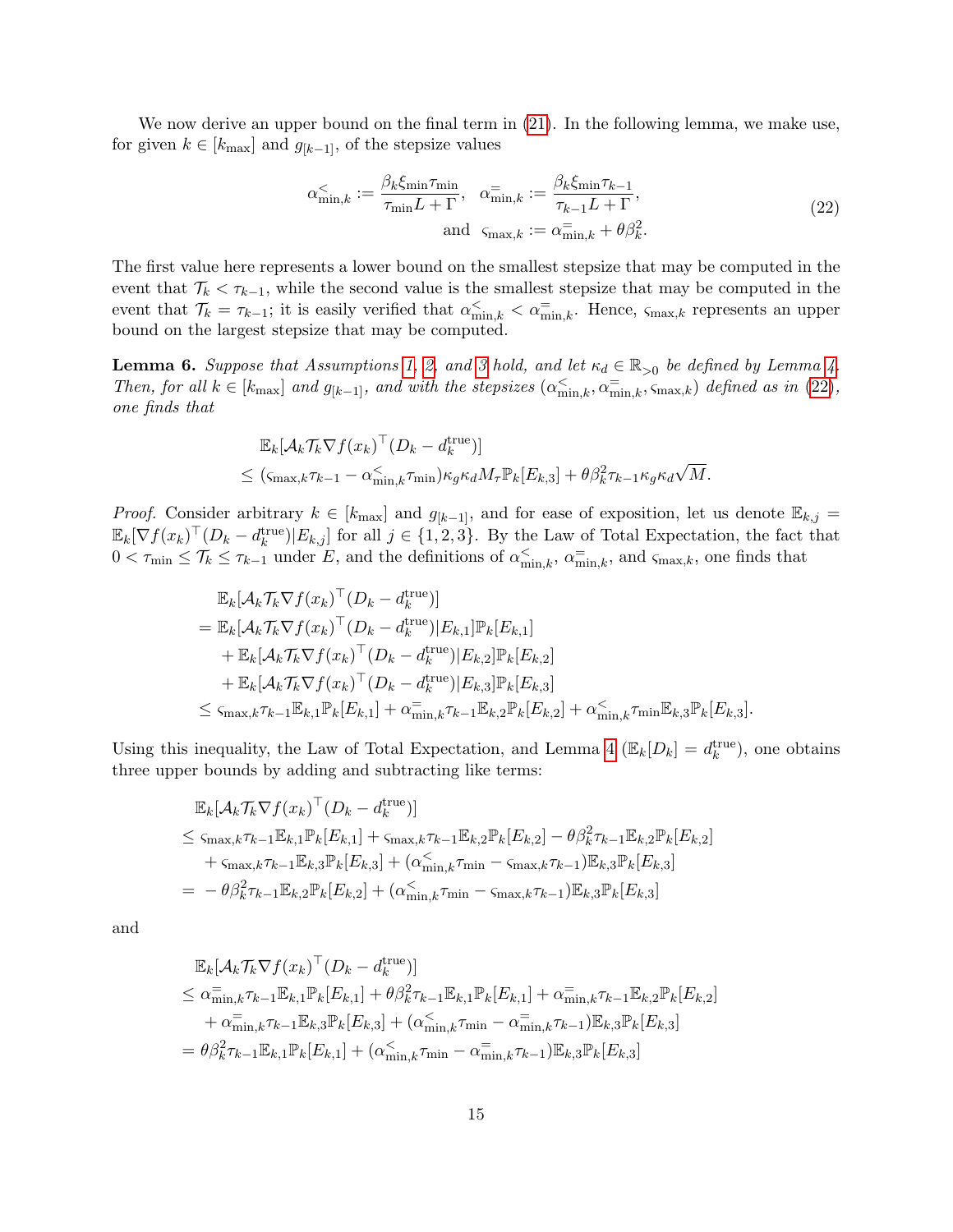and

$$
\mathbb{E}_{k}[\mathcal{A}_{k}\mathcal{T}_{k}\nabla f(x_{k})^{\top}(D_{k} - d_{k}^{\text{true}})]
$$
\n
$$
\leq \alpha_{\min,k}^{<}\tau_{\min}\mathbb{E}_{k,1}\mathbb{P}_{k}[E_{k,1}] + (\varsigma_{\max,k}\tau_{k-1} - \alpha_{\min,k}^{<}\tau_{\min})\mathbb{E}_{k,1}\mathbb{P}_{k}[E_{k,1}]
$$
\n
$$
+ \alpha_{\min,k}^{<}\tau_{\min}\mathbb{E}_{k,2}\mathbb{P}_{k}[E_{k,2}] + (\alpha_{\min,k}^{-}\tau_{k-1} - \alpha_{\min,k}^{<}\tau_{\min})\mathbb{E}_{k,2}\mathbb{P}_{k}[E_{k,2}]
$$
\n
$$
+ \alpha_{\min,k}^{<}\tau_{\min}\mathbb{E}_{k,3}\mathbb{P}_{k}[E_{k,3}]
$$
\n
$$
= (\varsigma_{\max,k}\tau_{k-1} - \alpha_{\min,k}^{<}\tau_{\min})\mathbb{E}_{k,1}\mathbb{P}_{k}[E_{k,1}] + (\alpha_{\min,k}^{-}\tau_{k-1} - \alpha_{\min,k}^{<}\tau_{\min})\mathbb{E}_{k,2}\mathbb{P}_{k}[E_{k,2}].
$$

Averaging these three upper bounds and the definition of  $\varsigma_{\text{max},k}$ , one obtains

$$
\mathbb{E}_{k}[\mathcal{A}_{k}\mathcal{T}_{k}\nabla f(x_{k})^{\top}(D_{k} - d_{k}^{\text{true}})] \n\leq \frac{1}{3}((\alpha_{\min,k}^{-} + 2\theta\beta_{k}^{2})\tau_{k-1} - \alpha_{\min,k}^{<}\tau_{\min})\mathbb{E}_{k,1}\mathbb{P}_{k}[E_{k,1}] \n+ \frac{1}{3}((\alpha_{\min,k}^{-} - \theta\beta_{k}^{2})\tau_{k-1} - \alpha_{\min,k}^{<}\tau_{\min})\mathbb{E}_{k,2}\mathbb{P}_{k}[E_{k,2}] \n+ \frac{1}{3}(2\alpha_{\min,k}^{<}\tau_{\min} - (2\alpha_{\min,k}^{-} + \theta\beta_{k}^{2})\tau_{k-1})\mathbb{E}_{k,3}\mathbb{P}_{k}[E_{k,3}] \n= \frac{1}{3}((\alpha_{\min,k}^{-} + 2\theta\beta_{k}^{2})\tau_{k-1} - \alpha_{\min,k}^{<}\tau_{\min})(\mathbb{E}_{k,1}\mathbb{P}_{k}[E_{k,1}] + \mathbb{E}_{k,2}\mathbb{P}_{k}[E_{k,2}]) \n- \theta\beta_{k}^{2}\tau_{k-1}\mathbb{E}_{k,2}\mathbb{P}_{k}[E_{k,2}] \n- \frac{1}{3}((2\alpha_{\min,k}^{-} + \theta\beta_{k}^{2})\tau_{k-1} - 2\alpha_{\min,k}^{<}\tau_{\min})\mathbb{E}_{k,3}\mathbb{P}_{k}[E_{k,3}].
$$
\n(23)

This bound can be rewritten as follows. By the Law of Total expectation,

<span id="page-15-0"></span>
$$
\mathbb{E}_{k,1}\mathbb{P}_k[E_{k,1}] + \mathbb{E}_{k,2}\mathbb{P}_k[E_{k,2}] \n= \mathbb{E}_k[\nabla f(x_k)^\top (D_k - d_k^{\text{true}})] - \mathbb{E}_{k,3}\mathbb{P}_k[E_{k,3}] = -\mathbb{E}_{k,3}\mathbb{P}_k[E_{k,3}],
$$
\n(24)

and along with Lemma [4](#page-12-2) and [\(2\)](#page-3-2) one finds

<span id="page-15-1"></span>
$$
-\mathbb{E}_{k,2}\mathbb{P}_{k}[E_{k,2}] = -\mathbb{E}_{k}[\nabla f(x_{k})^{\top}(D_{k} - d_{k}^{\text{true}})|E_{k,2}]\mathbb{P}_{k}[E_{k,2}]
$$
  
\n
$$
\leq \mathbb{E}_{k}[\|\nabla f(x_{k})\|\|D_{k} - d_{k}^{\text{true}}\| |E_{k,2}]\mathbb{P}_{k}[E_{k,2}]
$$
  
\n
$$
= \mathbb{E}_{k}[\|\nabla f(x_{k})\|\|D_{k} - d_{k}^{\text{true}}\|]
$$
  
\n
$$
- \mathbb{E}_{k}[\|\nabla f(x_{k})\|\|D_{k} - d_{k}^{\text{true}}\| |E_{k,1}]\mathbb{P}_{k}[E_{k,1}]
$$
  
\n
$$
- \mathbb{E}_{k}[\|\nabla f(x_{k})\|\|D_{k} - d_{k}^{\text{true}}\| |E_{k,3}]\mathbb{P}_{k}[E_{k,3}]
$$
  
\n
$$
\leq \mathbb{E}_{k}[\|\nabla f(x_{k})\|\|D_{k} - d_{k}^{\text{true}}\|]
$$
  
\n
$$
\leq \kappa_{g}\mathbb{E}_{k}[\|D_{k} - d_{k}^{\text{true}}\|] \leq \kappa_{g}\kappa_{d}\sqrt{M}.
$$
 (25)

In addition, Lemma [4](#page-12-2) and [\(2\)](#page-3-2) also yield that

$$
-\mathbb{E}_{k,3}\mathbb{P}_k[E_{k,3}] = -\mathbb{E}_k[\nabla f(x_k)^\top (D_k - d_k^{\text{true}})|E_{k,3}]\mathbb{P}_k[E_{k,3}]
$$
  
\n
$$
\leq \mathbb{E}_k[\|\nabla f(x_k)\|\|D_k - d_k^{\text{true}}\|]E_{k,3}]\mathbb{P}_k[E_{k,3}]
$$
  
\n
$$
\leq \kappa_g \kappa_d M_\tau \mathbb{P}_k[E_{k,3}].
$$
\n(26)

 $\Box$  $\Box$ Combining [\(23\)](#page-15-0), [\(24\)](#page-15-1), [\(25\)](#page-15-2), and [\(26\)](#page-15-3), the desired result follows.

Now, conditioned on given  $k \in [k_{\text{max}}]$  and  $g_{[k-1]}$  , let us define

<span id="page-15-4"></span><span id="page-15-3"></span><span id="page-15-2"></span>
$$
\hat{\mathcal{T}}_k := \min\{\mathcal{T}_k, \tau_k^{\text{trial,true}}\}.
$$
\n(27)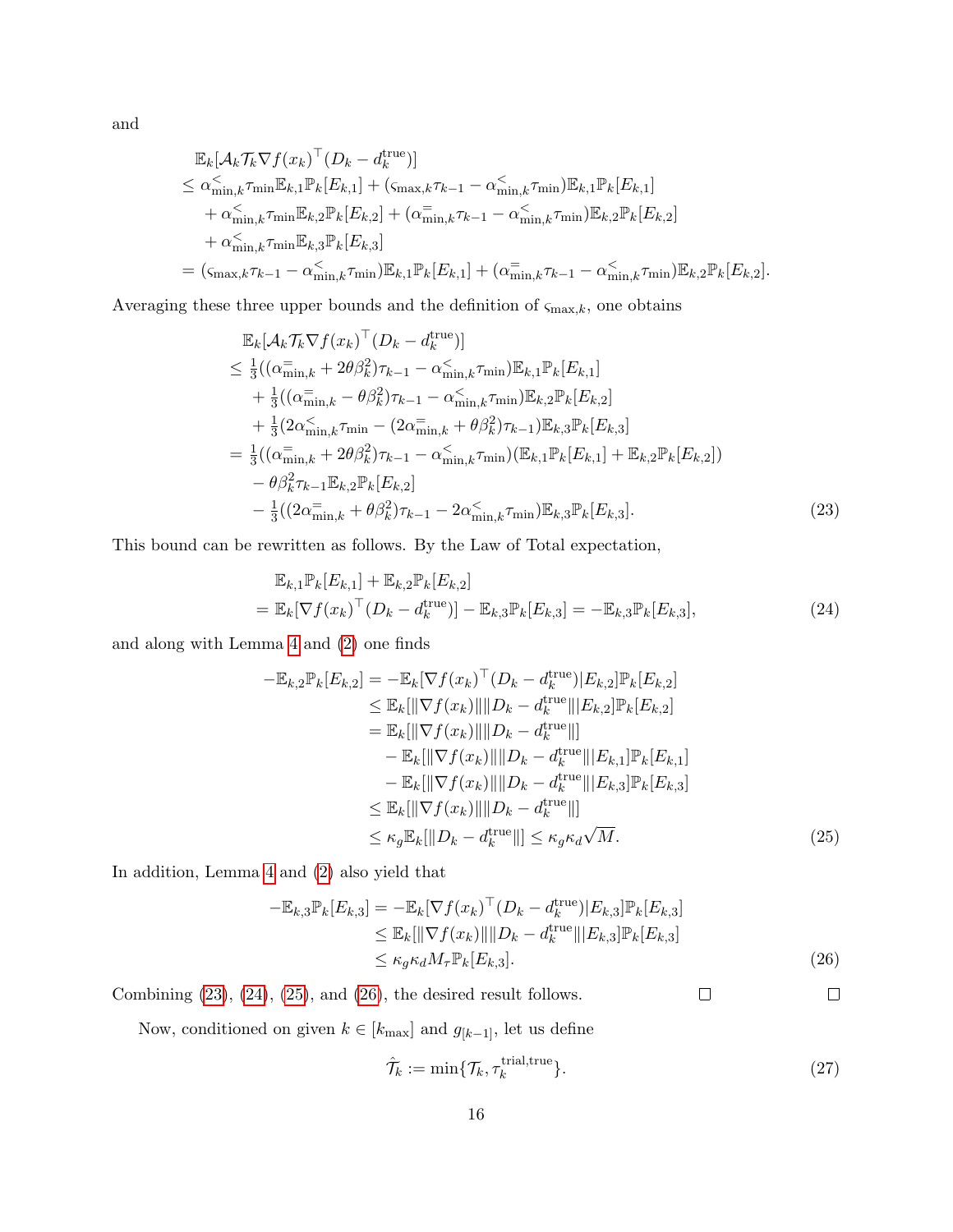<span id="page-16-0"></span>**Lemma 7.** Suppose that Assumptions [1,](#page-3-1) [2,](#page-6-1) and [3](#page-11-0) hold and let  $\kappa_d \in \mathbb{R}_{>0}$  be defined by Lemma [4.](#page-12-2) Then, for all  $k \in [k_{\text{max}}]$  and  $g_{[k-1]}$ , one finds that

$$
\mathbb{E}_{k}[\Delta q(x_{k}, \hat{\mathcal{T}}_{k}, G_{k}, H_{k}, D_{k})]
$$
\n
$$
\leq \mathbb{E}_{k}[\Delta q(x_{k}, \hat{\mathcal{T}}_{k}, \nabla f(x_{k}), H_{k}, d_{k}^{\text{true}})] + \frac{1}{2}(\tau_{k-1} + \tau_{\min})\zeta^{-1}M
$$
\n
$$
+(\tau_{k-1} - \tau_{\min})(\kappa_{d}\sqrt{M}(2\kappa_{g} + \sqrt{M}) + \kappa_{H}\kappa_{d}^{2}(M + \frac{3}{2}\kappa_{g}^{2})).
$$

*Proof.* By the definition of  $\Delta q$  in [\(10\)](#page-7-3), one has that

$$
\mathbb{E}_{k}[\Delta q(x_{k}, \hat{\mathcal{T}}_{k}, G_{k}, H_{k}, D_{k})]
$$
\n
$$
= \mathbb{E}_{k}[-\hat{\mathcal{T}}_{k}(G_{k}^{\top}D_{k} + \frac{1}{2}\max\{D_{k}^{\top}H_{k}D_{k}, 0\}) + ||c_{k}||_{1}]
$$
\n
$$
= \mathbb{E}_{k}[-\hat{\mathcal{T}}_{k}(G_{k}^{\top}D_{k} - \nabla f(x_{k})^{\top}d_{k}^{\text{true}} + \frac{1}{2}\max\{D_{k}^{\top}H_{k}D_{k}, 0\}
$$
\n
$$
- \frac{1}{2}\max\{(d_{k}^{\text{true}})^{\top}H_{k}d_{k}^{\text{true}}, 0\})]
$$
\n
$$
+ \mathbb{E}_{k}[-\hat{\mathcal{T}}_{k}(\nabla f(x_{k})^{\top}d_{k}^{\text{true}} + \frac{1}{2}\max\{(d_{k}^{\text{true}})^{\top}H_{k}d_{k}^{\text{true}}, 0\}) + ||c_{k}||_{1}]
$$
\n
$$
= \mathbb{E}_{k}[\hat{\mathcal{T}}_{k}(\nabla f(x_{k})^{\top}d_{k}^{\text{true}} - G_{k}^{\top}D_{k} + \frac{1}{2}\max\{(d_{k}^{\text{true}})^{\top}H_{k}d_{k}^{\text{true}}, 0\}
$$
\n
$$
- \frac{1}{2}\max\{D_{k}^{\top}H_{k}D_{k}, 0\})] + \mathbb{E}_{k}[\Delta q(x_{k}, \hat{\mathcal{T}}_{k}, \nabla f(x_{k}), H_{k}, d_{k}^{\text{true}})]. \tag{28}
$$

Now, for simplicity of notation, define

<span id="page-16-1"></span>
$$
Q_k := \nabla f(x_k)^\top d_k^{\text{true}} - G_k^\top D_k
$$
  
+  $\frac{1}{2} \max \{ (d_k^{\text{true}})^\top H_k d_k^{\text{true}}, 0 \} - \frac{1}{2} \max \{ D_k^\top H_k D_k, 0 \}.$ 

Let  $E_Q$  denote the event that  $Q_k \geq 0$  occurs and let  $E_Q^c$  denote the event that  $Q_k < 0$  occurs. By the Law of Total Expectation, one has that

$$
\mathbb{E}_k[\hat{\mathcal{T}}_k Q_k] = \mathbb{E}_k[\hat{\mathcal{T}}_k Q_k | E_Q] \mathbb{P}_k[E_Q] + \mathbb{E}_k[\hat{\mathcal{T}}_k Q_k | E_Q^c] \mathbb{P}_k[E_Q^c] \leq \tau_{k-1} \mathbb{E}_k[Q_k | E_Q] \mathbb{P}_k[E_Q] + \tau_{\min} \mathbb{E}_k[Q_k | E_Q^c] \mathbb{P}_k[E_Q^c].
$$

Therefore, by the Law of Total Probability, Lemma [5,](#page-13-1) Jensen's inequality, and convexity of  $\max\{\cdot, 0\}$ , it follows that

$$
\mathbb{E}_{k}[\hat{\mathcal{T}}_{k}Q_{k}] \leq \tau_{k-1}\mathbb{E}_{k}[Q_{k}|E_{Q}]\mathbb{P}_{k}[E_{Q}] + \tau_{k-1}\mathbb{E}_{k}[Q_{k}|E_{Q}^{c}]\mathbb{P}_{k}[E_{Q}^{c}] \n+ (\tau_{\min} - \tau_{k-1})\mathbb{E}_{k}[Q_{k}|E_{Q}^{c}]\mathbb{P}_{k}[E_{Q}^{c}] \n= \tau_{k-1}\mathbb{E}_{k}[Q_{k}] + (\tau_{\min} - \tau_{k-1})\mathbb{E}_{k}[Q_{k}|E_{Q}^{c}]\mathbb{P}_{k}[E_{Q}^{c}] \n= \tau_{k-1}(\nabla f(x_{k})^{\top}d_{k}^{\text{true}} - \mathbb{E}_{k}[G_{k}^{\top}D_{k}] \n+ \frac{1}{2}\max\{(d_{k}^{\text{true}})^{\top}H_{k}d_{k}^{\text{true}},0\} - \frac{1}{2}\mathbb{E}_{k}[\max\{D_{k}^{\top}H_{k}D_{k},0\}]) \n+ (\tau_{\min} - \tau_{k-1})\mathbb{E}_{k}[Q_{k}|E_{Q}^{c}]\mathbb{P}_{k}[E_{Q}^{c}] \n\leq \tau_{k-1}\zeta^{-1}M + (\tau_{\min} - \tau_{k-1})\mathbb{E}_{k}[Q_{k}|E_{Q}^{c}]\mathbb{P}_{k}[E_{Q}^{c}],
$$

and by similar reasoning one finds that

$$
\mathbb{E}_k[\hat{\mathcal{T}}_k Q_k] \leq \tau_{\min} \mathbb{E}_k[Q_k | E_Q] \mathbb{P}_k[E_Q] + \tau_{\min} \mathbb{E}_k[Q_k | E_Q^c] \mathbb{P}_k[E_Q^c] + (\tau_{k-1} - \tau_{\min}) \mathbb{E}_k[Q_k | E_Q] \mathbb{P}_k[E_Q]
$$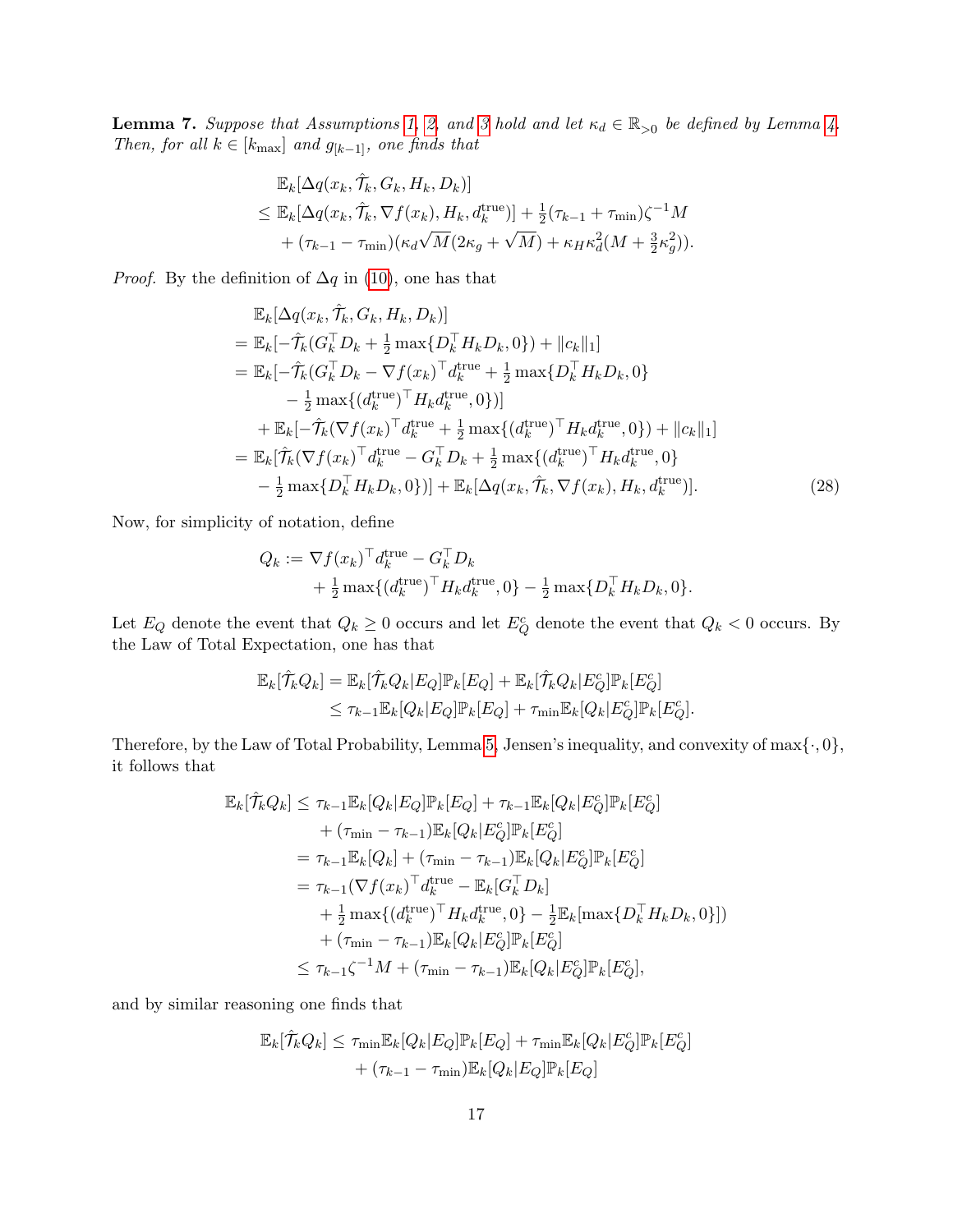<span id="page-17-0"></span>
$$
= \tau_{\min} \mathbb{E}_k[Q_k] + (\tau_{k-1} - \tau_{\min}) \mathbb{E}_k[Q_k | E_Q] \mathbb{P}_k[E_Q] \leq \tau_{\min} \zeta^{-1} M + (\tau_{k-1} - \tau_{\min}) \mathbb{E}_k[Q_k | E_Q] \mathbb{P}_k[E_Q].
$$

Averaging these two upper bounds, one finds that

$$
\mathbb{E}_{k}[\hat{\mathcal{T}}_{k}Q_{k}] \leq \frac{1}{2}(\tau_{k-1} + \tau_{\min})\zeta^{-1}M + \frac{1}{2}(\tau_{k-1} - \tau_{\min})\mathbb{E}_{k}[Q_{k}|E_{Q}]\mathbb{P}_{k}[E_{Q}] + \frac{1}{2}(\tau_{\min} - \tau_{k-1})\mathbb{E}_{k}[Q_{k}|E_{Q}^{c}]\mathbb{P}_{k}[E_{Q}^{c}].
$$
\n(29)

Our goal now is to bound the latter two terms in [\(29\)](#page-17-0). Toward this end, observe that by the triangle and Cauchy-Schwarz inequalities, the proof of Lemma [4,](#page-12-2) Assumption [3,](#page-11-0) Jensen's inequality, and concavity of the square root over  $\mathbb{R}_{\geq 0}$ , one finds that

$$
\mathbb{E}_{k}[\nabla f(x_{k})^{\top}d_{k}^{\text{true}} - G_{k}^{\top}D_{k}]]
$$
\n
$$
\leq \mathbb{E}_{k}[\nabla f(x_{k})^{\top}d_{k}^{\text{true}} - G_{k}^{\top}d_{k}^{\text{true}}] + \mathbb{E}_{k}[[G_{k}^{\top}d_{k}^{\text{true}} - G_{k}^{\top}D_{k}]]
$$
\n
$$
\leq ||d_{k}^{\text{true}}||\mathbb{E}_{k}[\|\nabla f(x_{k}) - G_{k}||] + \mathbb{E}_{k}[\|G_{k}||\|d_{k}^{\text{true}} - D_{k}||]
$$
\n
$$
\leq \kappa_{d}\kappa_{g}\sqrt{\mathbb{E}_{k}[\|\nabla f(x_{k}) - G_{k}||^{2}]} + \kappa_{d}\mathbb{E}_{k}[\|G_{k}||\|\nabla f(x_{k}) - G_{k}||]
$$
\n
$$
\leq \kappa_{d}\kappa_{g}\sqrt{\mathbb{E}_{k}[\|\nabla f(x_{k}) - G_{k}||^{2}]} + \kappa_{d}\mathbb{E}_{k}[\|G_{k}||\|\nabla f(x_{k}) - G_{k}||]
$$
\n
$$
+ \kappa_{d}\mathbb{E}_{k}[(||G_{k} - \nabla f(x_{k})|| + ||\nabla f(x_{k})||)||\nabla f(x_{k}) - G_{k}||]
$$
\n
$$
\leq \kappa_{d}\kappa_{g}\sqrt{M} + \kappa_{d}(M + \kappa_{g}\sqrt{M}) = \kappa_{d}\sqrt{M}(2\kappa_{g} + \sqrt{M}). \tag{30}
$$

In addition, by the Cauchy-Schwarz inequality, the proof of Lemma [4,](#page-12-2) and Assumption [3,](#page-11-0) and the fact that  $||a||^2 \le 2(||a-b||^2 + ||b||^2)$  for any  $(a, b) \in \mathbb{R}^n \times \mathbb{R}^n$ , one finds

$$
\mathbb{E}_{k}[\left|\frac{1}{2}\max\{(d_{k}^{\text{true}})^{\top}H_{k}d_{k}^{\text{true}},0\right\rangle-\frac{1}{2}\max\{D_{k}^{\top}H_{k}D_{k},0\}]|
$$
\n
$$
\leq |\frac{1}{2}\max\{(d_{k}^{\text{true}})^{\top}H_{k}d_{k}^{\text{true}},0\}|+\mathbb{E}_{k}[\left|\frac{1}{2}\max\{D_{k}^{\top}H_{k}D_{k},0\}\right|]
$$
\n
$$
\leq \frac{1}{2}\|H_{k}\|\|d_{k}^{\text{true}}\|^{2}+\frac{1}{2}\|H_{k}\|\mathbb{E}_{k}[\|D_{k}\|^{2}]
$$
\n
$$
\leq \frac{1}{2}\|H_{k}\|\|d_{k}^{\text{true}}\|^{2}+\frac{1}{2}\kappa_{d}^{2}\|H_{k}\|\mathbb{E}_{k}[\|G_{k}\|^{2}]
$$
\n
$$
\leq \frac{1}{2}\|H_{k}\|\|d_{k}^{\text{true}}\|^{2}+\kappa_{d}^{2}\|H_{k}\|\mathbb{E}_{k}[\|G_{k}\|^{2}]
$$
\n
$$
\leq \frac{1}{2}\|H_{k}\|\|d_{k}^{\text{true}}\|^{2}+\kappa_{d}^{2}\|H_{k}\|\mathbb{E}_{k}[\|G_{k}-\nabla f(x_{k})\|^{2}+\|\nabla f(x_{k})\|^{2}]
$$
\n
$$
\leq \frac{1}{2}\kappa_{H}\kappa_{d}^{2}\kappa_{g}^{2}+\kappa_{H}\kappa_{d}^{2}(M+\kappa_{g}^{2})\leq \kappa_{H}\kappa_{d}^{2}(M+\frac{3}{2}\kappa_{g}^{2}).
$$
\n(31)

By the Law of Total Expectation, [\(30\)](#page-17-1), and [\(31\)](#page-17-2), it follows that

$$
\mathbb{E}_k[Q_k|E_Q]\mathbb{P}_k[E_Q] = \mathbb{E}_k[|Q_k||E_Q]\mathbb{P}_k[E_Q]
$$
  
\n
$$
= \mathbb{E}_k[|Q_k|] - \mathbb{E}_k[|Q_k||E_Q^c]\mathbb{P}_k[E_Q^c]
$$
  
\n
$$
\leq \kappa_d \sqrt{M}(2\kappa_g + \sqrt{M}) + \kappa_H \kappa_d^2(M + \frac{3}{2}\kappa_g^2),
$$

and by a similar argument, one finds that

$$
-\mathbb{E}_k[Q_k|E_Q^c]\mathbb{P}_k[E_Q^c] = \mathbb{E}_k[|Q_k||E_Q^c]\mathbb{P}_k[E_Q^c] \n= \mathbb{E}_k[|Q_k|] - \mathbb{E}_k[|Q_k||E_Q]\mathbb{P}_k[E_Q] \n\leq \kappa_d \sqrt{M}(2\kappa_g + \sqrt{M}) + \kappa_H \kappa_d^2(M + \frac{3}{2}\kappa_g^2).
$$

The conclusion follows by combining these equations, [\(28\)](#page-16-1), and [\(29\)](#page-17-0).

<span id="page-17-2"></span><span id="page-17-1"></span> $\Box$ 

 $\Box$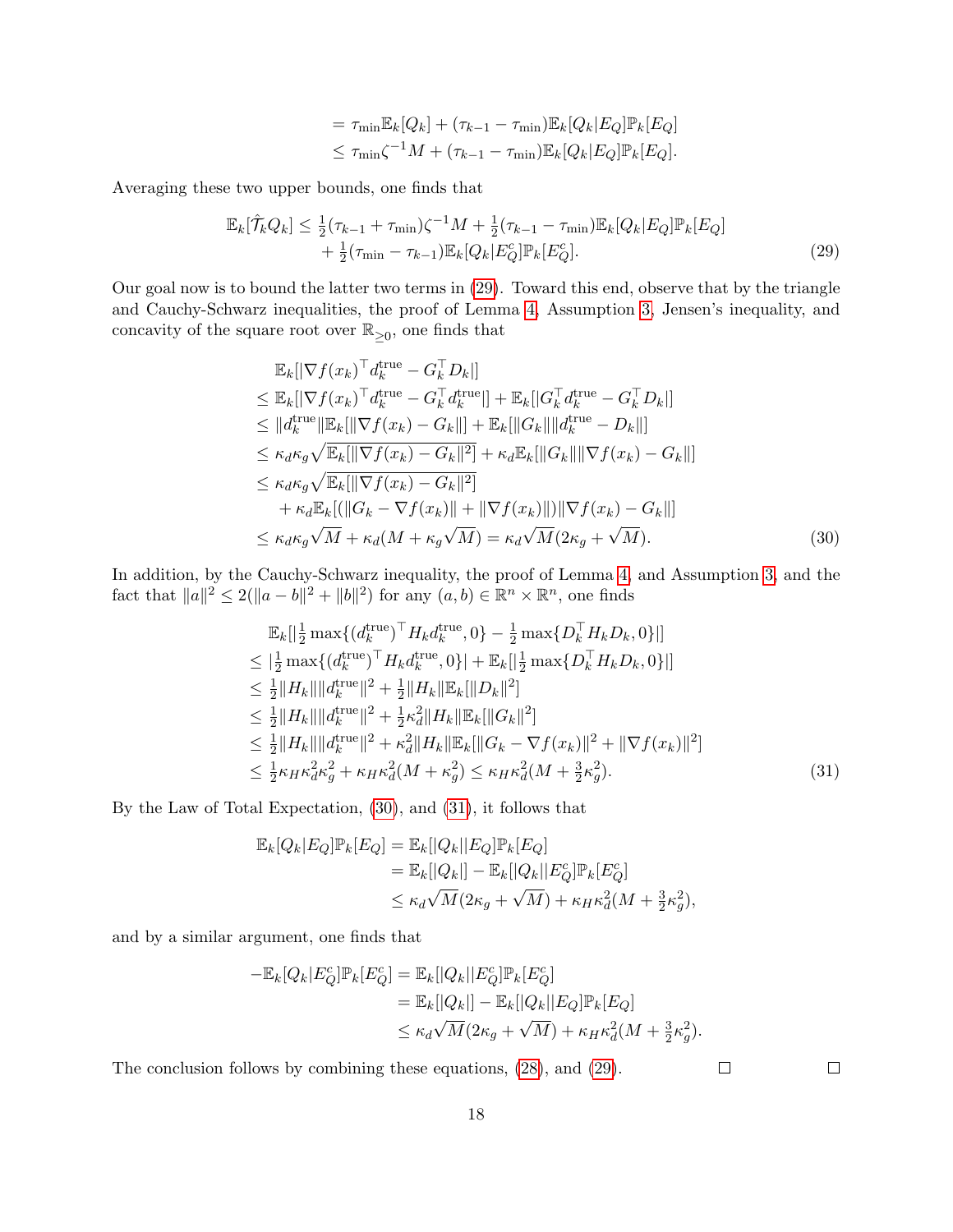Our next lemma bounds differences between expected reductions in the model of the merit function that account for cases when  $\hat{\mathcal{T}}_k < \mathcal{T}_k$ .

<span id="page-18-0"></span>**Lemma 8.** Let Assumptions [1,](#page-3-1) [2,](#page-6-1) and [3](#page-11-0) hold and let  $\kappa_d \in \mathbb{R}_{>0}$  be defined by Lemma [4.](#page-12-2) Then, for all  $k \in [k_{\text{max}}]$  and  $g_{[k-1]}$ , with  $(\alpha_{\min,k}^{\lt}, \alpha_{\min,k}^{\equiv}, \varsigma_{\max,k})$  defined as in [\(22\)](#page-14-1) and  $\hat{\mathcal{T}}_k$  defined in [\(27\)](#page-15-4), one finds that

$$
\mathbb{E}_{k}[\mathcal{A}_{k}\Delta q(x_{k},\tilde{\mathcal{T}}_{k},\nabla f(x_{k}),H_{k},d_{k}^{\text{true}})] - \mathbb{E}_{k}[\mathcal{A}_{k}\Delta q(x_{k},\mathcal{T}_{k},\nabla f(x_{k}),H_{k},d_{k}^{\text{true}})]
$$
  

$$
\leq (\varsigma_{\max,k}\tau_{k-1} - \alpha_{\min,k}^{<}\tau_{\min})\kappa_{d}\kappa_{g}^{2}(1 + \frac{1}{2}\kappa_{H}\kappa_{d})
$$

and

$$
\mathbb{E}_{k}[\mathcal{A}_{k}\Delta q(x_{k},\mathcal{T}_{k},G_{k},H_{k},D_{k})] - \mathbb{E}_{k}[\mathcal{A}_{k}\Delta q(x_{k},\hat{\mathcal{T}}_{k},G_{k},H_{k},D_{k})] \leq (\varsigma_{\max,k}\tau_{k-1} - \alpha_{\min,k}^{<}\tau_{\min})\kappa_{d}(2 + \kappa_{H}\kappa_{d})(M + \kappa_{g}^{2}).
$$

Proof. Under the stated assumptions, it follows from the stated lemma and definitions, along with the definition of  $\Delta q$  in [\(10\)](#page-7-3), that

$$
\mathbb{E}_{k}[\mathcal{A}_{k}\Delta q(x_{k},\tilde{\mathcal{T}}_{k},\nabla f(x_{k}),H_{k},d_{k}^{\text{true}})] - \mathbb{E}_{k}[\mathcal{A}_{k}\Delta q(x_{k},\mathcal{T}_{k},\nabla f(x_{k}),H_{k},d_{k}^{\text{true}})]
$$
\n
$$
= \mathbb{E}_{k}[\mathcal{A}_{k}(\mathcal{T}_{k}-\hat{\mathcal{T}}_{k})(\nabla f(x_{k})^{\top}d_{k}^{\text{true}} + \frac{1}{2}\max\{(d_{k}^{\text{true}})^{\top}H_{k}d_{k}^{\text{true}},0\})]
$$
\n
$$
\leq (\varsigma_{\max,k}\tau_{k-1} - \alpha_{\min,k}^{\check{\zeta}}\tau_{\min})|\nabla f(x_{k})^{\top}d_{k}^{\text{true}} + \frac{1}{2}\max\{(d_{k}^{\text{true}})^{\top}H_{k}d_{k}^{\text{true}},0\}|
$$
\n
$$
\leq (\varsigma_{\max,k}\tau_{k-1} - \alpha_{\min,k}^{\check{\zeta}}\tau_{\min})(\kappa_{d}\kappa_{g}^{2} + \frac{1}{2}\kappa_{H}\kappa_{d}^{2}\kappa_{g}^{2}),
$$

and, along with  $||a||^2 \le 2(||a-b||^2 + ||b||^2)$  for any  $(a,b) \in \mathbb{R}^n \times \mathbb{R}^n$ , one finds

$$
\mathbb{E}_{k}[\mathcal{A}_{k}\Delta q(x_{k},\mathcal{T}_{k},G_{k},H_{k},D_{k})] - \mathbb{E}_{k}[\mathcal{A}_{k}\Delta q(x_{k},\hat{\mathcal{T}}_{k},G_{k},H_{k},D_{k})]
$$
\n
$$
= \mathbb{E}_{k}[\mathcal{A}_{k}(\hat{\mathcal{T}}_{k}-\mathcal{T}_{k})(G_{k}^{\top}D_{k}+\frac{1}{2}\max\{D_{k}^{\top}H_{k}D_{k},0\})]
$$
\n
$$
\leq (\mathbf{S}_{\max,k}\tau_{k-1}-\alpha_{\min,k}^{<}\tau_{\min})\mathbb{E}_{k}[[G_{k}^{\top}D_{k}+\frac{1}{2}\max\{D_{k}^{\top}H_{k}D_{k},0\}]|
$$
\n
$$
\leq (\mathbf{S}_{\max,k}\tau_{k-1}-\alpha_{\min,k}^{<}\tau_{\min})(\kappa_{d}+\frac{1}{2}\kappa_{d}^{2}\kappa_{H})\mathbb{E}_{k}[\|G_{k}\|^{2}]
$$
\n
$$
\leq (\mathbf{S}_{\max,k}\tau_{k-1}-\alpha_{\min,k}^{<}\tau_{\min})(\kappa_{d}+\frac{1}{2}\kappa_{d}^{2}\kappa_{H})(2(M+\kappa_{g}^{2})),
$$

which together are the desired conclusions.

Our next two lemmas are critical elements of our analysis. For both lemmas, we define, for any  $s \in \mathbb{N}$  and  $\delta \in (0,1)$ , the quantities

<span id="page-18-1"></span>
$$
\hat{\delta} := \frac{\delta}{\sum_{j=0}^{\max\{s_{\max}-1,0\}} \binom{k_{\max}}{j}} \tag{32}
$$

 $\Box$ 

 $\Box$ 

and

<span id="page-18-2"></span>
$$
\ell(s,\hat{\delta}) := s + \log(1/\hat{\delta}) + \sqrt{\log(1/\hat{\delta})^2 + 2s\log(1/\hat{\delta})}.
$$
 (33)

The first of these lemmas bounds, with high probability, the sum of the probabilities of the occurrences of event  $E_{k,3}$  over the run of the algorithm.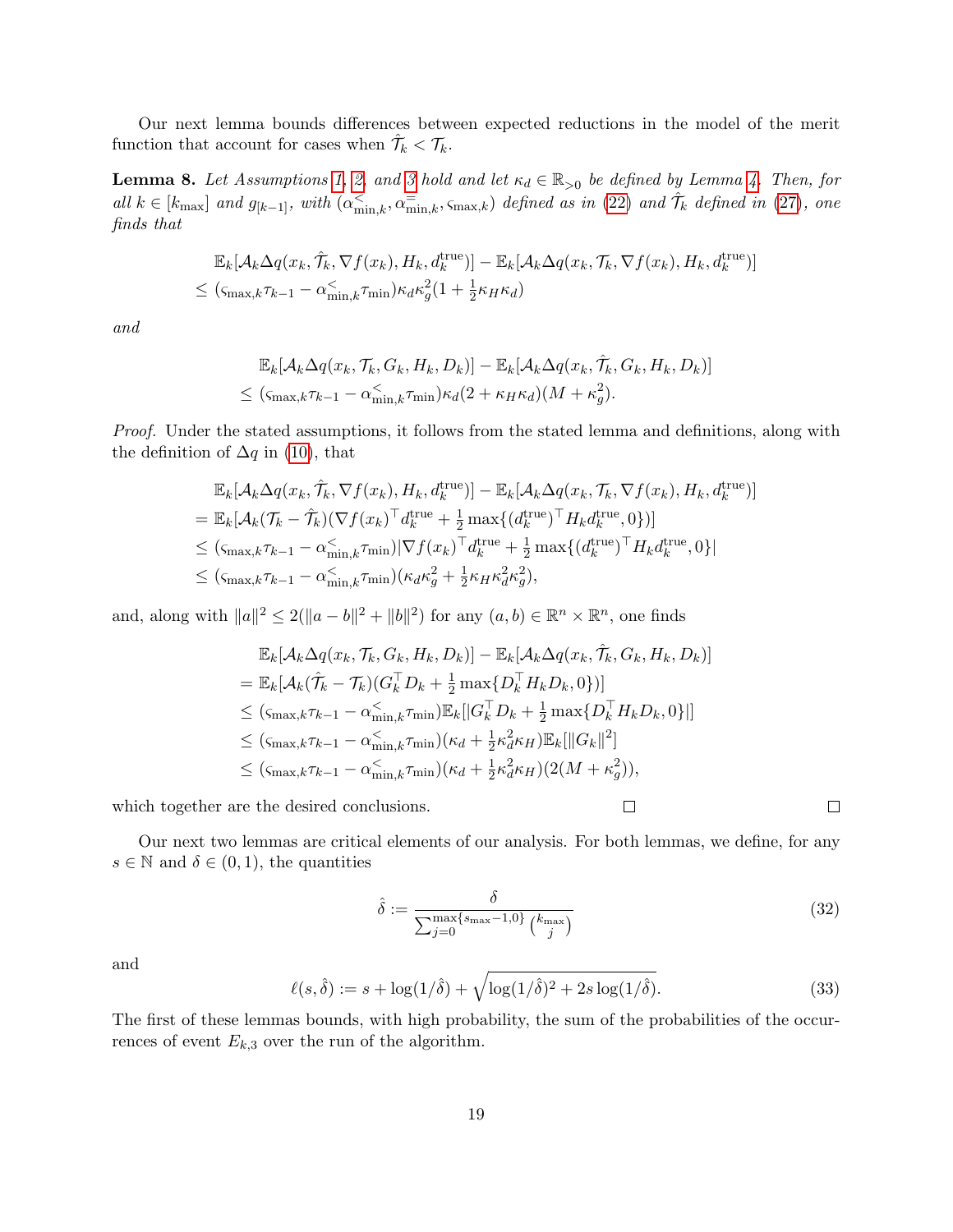<span id="page-19-0"></span>**Lemma 9.** Suppose Assumptions [1,](#page-3-1) [2,](#page-6-1) and [3](#page-11-0) hold. Then, for any  $\delta \in (0,1)$ ,

$$
\mathbb{P}\left[\sum_{k=0}^{k_{\text{max}}} \mathbb{P}[E_{k,3}|E,\mathcal{F}_k] \le \ell(s_{\text{max}},\hat{\delta}) + 1 \middle| E\right] \ge 1 - \delta. \tag{34}
$$

Proof. This result is proved in Appendix [7.](#page-32-0)

$$
\mathcal{L}^{\mathcal{L}}(\mathcal{L}^{\mathcal{L}}(\mathcal{L}^{\mathcal{L}}(\mathcal{L}^{\mathcal{L}}(\mathcal{L}^{\mathcal{L}}(\mathcal{L}^{\mathcal{L}}(\mathcal{L}^{\mathcal{L}}(\mathcal{L}^{\mathcal{L}}(\mathcal{L}^{\mathcal{L}}(\mathcal{L}^{\mathcal{L}}(\mathcal{L}^{\mathcal{L}}(\mathcal{L}^{\mathcal{L}}(\mathcal{L}^{\mathcal{L}}(\mathcal{L}^{\mathcal{L}}(\mathcal{L}^{\mathcal{L}}(\mathcal{L}^{\mathcal{L}}(\mathcal{L}^{\mathcal{L}}(\mathcal{L}^{\mathcal{L}}(\mathcal{L}^{\mathcal{L}}(\mathcal{L}^{\mathcal{L}}(\mathcal{L}^{\mathcal{L}}(\mathcal{L}^{\mathcal{L}}(\mathcal{L}^{\mathcal{L}}(\mathcal{L}^{\mathcal{L}}(\mathcal{L}^{\mathcal{L}}(\mathcal{L}^{\mathcal{L}}(\mathcal{L}^{\mathcal{L}}(\mathcal{L}^{\mathcal{L}}(\mathcal{L}^{\mathcal{L}}(\mathcal{L}^{\mathcal{L}}(\mathcal{L}^{\mathcal{L}}(\mathcal{L}^{\mathcal{L}}(\mathcal{L}^{\mathcal{L}}(\mathcal{L}^{\mathcal{L}}(\mathcal{L}^{\mathcal{L}}(\mathcal{L}^{\mathcal{L}}(\mathcal{L}^{\mathcal{L}}(\mathcal{L}^{\mathcal{L}}(\mathcal{L}^{\mathcal{L}}(\mathcal{L}^{\mathcal{L}}(\mathcal{L}^{\mathcal{L}}(\mathcal{L}^{\mathcal{L}}(\mathcal{L}^{\mathcal{L}}(\mathcal{L}^{\mathcal{L}}(\mathcal{L}^{\mathcal{L}}(\mathcal{L}^{\mathcal{L}}(\mathcal{L}^{\mathcal{L}}(\mathcal{L}^{\mathcal{L}}(\mathcal{L}^{\mathcal{L}}(\mathcal{L}^{\mathcal{L}}(\mathcal{L}^{\mathcal{L}}(\mathcal{L}^{\mathcal{L}}(\mathcal{L}^{\mathcal{L}}(\mathcal{L}^{\mathcal{L}}(\mathcal{L}^{\mathcal{L}}(\mathcal{L}^{\mathcal{L}}(\mathcal{L}^{\mathcal{L}}(\mathcal{L}^{\mathcal{L}}(\mathcal{L}
$$

 $\Box$ 

For our next lemma, let us define the random index set

<span id="page-19-2"></span>
$$
\mathcal{K}_{\tau} := \{ k \in [k_{\text{max}}] : \mathcal{T}_k^{\text{trial,true}} < \mathcal{T}_{k-1} \}. \tag{35}
$$

 $\Box$ 

By the manner in which  $\{\mathcal{T}_k\}$ ,  $\{\mathcal{T}_k^{\text{trial,true}}\}$ , and  $\{\hat{\mathcal{T}}_k\}$  are defined, this set is always a superset of the iterations in which  $\hat{\mathcal{T}}_k < \mathcal{T}_k$ ; hence, by bounding the cardinality of [\(35\)](#page-19-2), one bounds the cardinality of the set of iterations in which  $\hat{\mathcal{T}}_k < \mathcal{T}_k$ , which is needed for our main theorem. The reason that we consider the set  $\mathcal{K}_{\tau}$  in [\(35\)](#page-19-2) is the fact that, conditioned on the algorithm having generated a particular set of stochastic gradients up to the beginning of iteration  $k$ , whether or not  $\tau_k^{\text{trial,true}} < \tau_{k-1}$  holds has already been determined; in other words, the occurrence of this inequality does not depend on  $G_k$ . This means that  $G_k$  is conditionally independent of the event  $\mathcal{T}_k^{\text{trial,true}} < \mathcal{T}_{k-1}$  given  $g_{[k-1]}$  and E, which is a fact that is exploited in the proof of the lemma.

<span id="page-19-1"></span>**Lemma 10.** Suppose Assumptions [1,](#page-3-1) [2,](#page-6-1) [3,](#page-11-0) and [4](#page-11-3) hold and let  $\mathcal{K}_{\tau}$  be defined as in [\(35\)](#page-19-2). Then, for any  $\delta \in (0,1)$ , it follows that

$$
\mathbb{P}\left[|\mathcal{K}_{\tau}| \le \left\lceil \frac{\ell(s_{\max}, \hat{\delta}) + 1}{p_{\tau}} \right\rceil | E \right] \ge 1 - \delta. \tag{36}
$$

Proof. This result is proved in Appendix [7.](#page-32-0)

We are now prepared to prove a convergence rate result.

<span id="page-19-3"></span>**Theorem 2.** Suppose Assumptions [1,](#page-3-1) [2,](#page-6-1) [3,](#page-11-0) and [4](#page-11-3) hold, let  $s_{\text{max}} \geq 1$ , let  $\kappa_d \in \mathbb{R}_{>0}$  be defined by Lemma [4,](#page-12-2) define

$$
A_{\min} := \frac{\xi_{\min} \tau_{\min}}{\tau_{\min} L + \Gamma} \quad and \quad A_{\max} := \frac{\xi_{-1} \tau_{-1}}{\tau_{-1} L + \Gamma},
$$

suppose that  $\beta_k = \beta$  for all  $k \in [k_{\text{max}}]$  where

$$
\beta := \frac{\gamma}{\sqrt{k_{\text{max}} + 1}} \quad \text{for some} \quad \gamma \in \left( 0, \frac{A_{\text{min}}}{A_{\text{max}} + \theta} \right],\tag{37}
$$

define

$$
\overline{M} := \frac{1}{4} (A_{\text{max}} + \theta \beta)(\tau_{-1} + \tau_{\text{min}}) \zeta^{-1} M \n+ \frac{1}{2} (A_{\text{max}} + \theta \beta)(\tau_{-1} - \tau_{\text{min}}) (\kappa_d \sqrt{M} (2\kappa_g + \sqrt{M}) + \kappa_H \kappa_d^2 (M + \frac{3}{2} \kappa_g^2)) \n+ \theta \tau_{-1} \kappa_g \kappa_d \sqrt{M} \n\kappa_{E_3} := ((A_{\text{max}} + \theta \beta)\tau_{-1} - A_{\text{min}} \tau_{\text{min}}) \kappa_g \kappa_d M_{\tau}, \n\kappa_{\Delta q,1} := ((A_{\text{max}} + \theta \beta)\tau_{-1} - A_{\text{min}} \tau_{\text{min}}) \kappa_d \kappa_g^2 (1 + \frac{1}{2} \kappa_H \kappa_d) \text{ and} \n\kappa_{\Delta q,2} := ((A_{\text{max}} + \theta \beta)\tau_{-1} - A_{\text{min}} \tau_{\text{min}}) \kappa_d (1 + \frac{1}{2} \kappa_H \kappa_d) (M + \kappa_g^2),
$$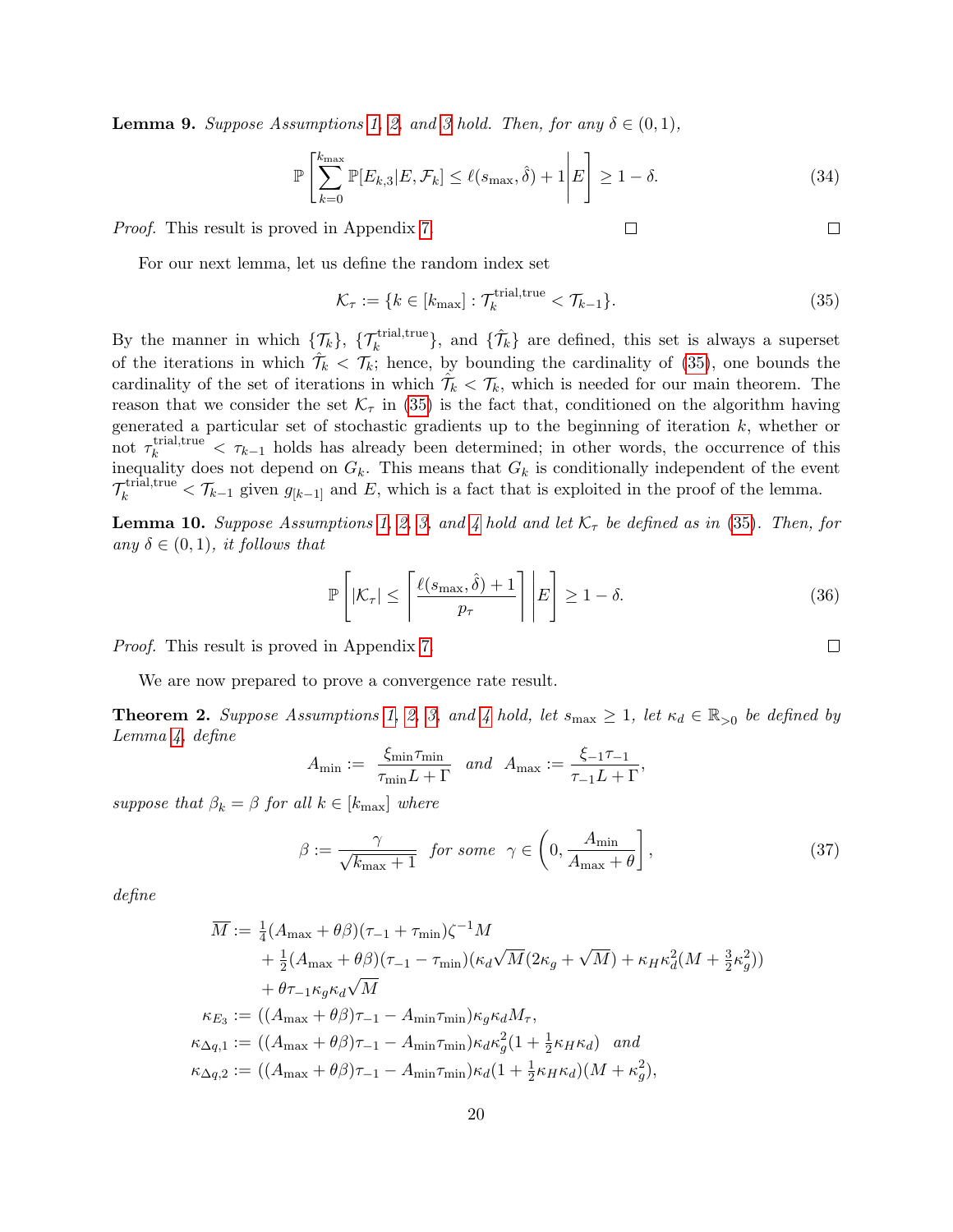and, for all  $k \in [k_{\text{max}}]$  and  $g_{[k-1]}$ , let  $\hat{\mathcal{T}}_k$  be defined as in [\(27\)](#page-15-4). Then, for any  $\delta \in (0,1)$ , it follows with  $K^*$  having a discrete uniform distribution over [ $k_{\text{max}}$ ] and  $\hat{\delta}$  and  $\ell$  defined as in [\(32\)](#page-18-1) and [\(33\)](#page-18-2) that, with probability at least  $1 - \delta$ ,

$$
\mathbb{E}[\Delta q(X_{K^*}, \hat{\mathcal{T}}_{K^*}, \nabla f(X_{K^*}), H_{K^*}, D_{K^*}^{\text{true}})|E]
$$
\n
$$
\leq 2\left(\frac{\tau_{-1}(f_0 - f_{\min}) + ||c_0||_1 + \overline{M}\gamma^2 + \kappa_{E_3}\gamma(\ell(s_{\max}, \hat{\delta}/2) + 1)/\sqrt{k_{\max} + 1}}{A_{\min}\gamma\sqrt{k_{\max} + 1}}\right) + \frac{2(\kappa_{\Delta q, 1}\gamma + \kappa_{\Delta q, 2}\gamma^2/\sqrt{k_{\max} + 1})}{A_{\min}\gamma(k_{\max} + 1)} \left[\frac{\ell(s_{\max}, \hat{\delta}/2) + 1}{p_{\tau}}\right].
$$
\n(38)

*Proof.* First, consider arbitrary  $k \in [k_{\text{max}}]$ . By Lemmas [3](#page-12-3) and [6,](#page-14-0) one has that

<span id="page-20-1"></span><span id="page-20-0"></span>
$$
\mathbb{E}_{k}[\phi(x_{k} + A_{k}D_{k}, \mathcal{T}_{k})] - \mathbb{E}_{k}[\phi(x_{k}, \mathcal{T}_{k})]
$$
\n
$$
\leq \mathbb{E}_{k}[-A_{k}\Delta q(x_{k}, \mathcal{T}_{k}, \nabla f(x_{k}), H_{k}, d_{k}^{\text{true}}) + \frac{1}{2}A_{k}\beta\Delta q(x_{k}, \mathcal{T}_{k}, G_{k}, H_{k}, D_{k})
$$
\n
$$
+ A_{k}\mathcal{T}_{k}\nabla f(x_{k})^{\top}(D_{k} - d_{k}^{\text{true}})]
$$
\n
$$
\leq \mathbb{E}_{k}[-A_{k}\Delta q(x_{k}, \mathcal{T}_{k}, \nabla f(x_{k}), H_{k}, d_{k}^{\text{true}}) + \frac{1}{2}A_{k}\beta\Delta q(x_{k}, \mathcal{T}_{k}, G_{k}, H_{k}, D_{k})]
$$
\n
$$
+ (\varsigma_{\max,k}\tau_{k-1} - \alpha_{\min,k}^{\check{\zeta}}\tau_{\min})\kappa_{g}\kappa_{d}M_{\tau}\mathbb{P}_{k}[E_{k,3}] + \theta\beta^{2}\tau_{k-1}\kappa_{g}\kappa_{d}\sqrt{M}. \tag{39}
$$

Our next aim is to prove that, roughly speaking, one in fact finds that

$$
\mathbb{E}_{k}[\phi(x_{k} + \mathcal{A}_{k}D_{k}, \mathcal{T}_{k})] - \mathbb{E}_{k}[\phi(x_{k}, \mathcal{T}_{k})] \leq -\frac{1}{2}A_{\min}\beta\mathbb{E}_{k}[\Delta q(x_{k}, \hat{\mathcal{T}}_{k}, \nabla f(x_{k}), H_{k}, d_{k}^{\text{true}})] + \text{``noise."} \quad (40)
$$

Such a bound does not follow directly from [\(39\)](#page-20-0) since the first term on the right-hand side in [\(39\)](#page-20-0) involves a model reduction with respect to  $\mathcal{T}_k$  (which cannot be tied to a stationarity measure), whereas the first term on the right-hand side of the bound in [\(40\)](#page-20-1) involves a model reduction with respect to  $\hat{\mathcal{T}}_k$  (which can be tied to a stationarity measure). Toward the aim of proving a bound of the form in [\(40\)](#page-20-1), first observe that it follows with Lemma [7](#page-16-0) that

<span id="page-20-2"></span>
$$
\mathbb{E}_{k}[-\mathcal{A}_{k}\Delta q(x_{k},\hat{\mathcal{T}}_{k},\nabla f(x_{k}),H_{k},d_{k}^{\text{true}})+\frac{1}{2}\mathcal{A}_{k}\beta\Delta q(x_{k},\hat{\mathcal{T}}_{k},G_{k},H_{k},D_{k})]
$$
  
+  $(\varsigma_{\max,k}\tau_{k-1}-\alpha_{\min,k}^{\leq} \tau_{\min})\kappa_{g}\kappa_{d}M_{\tau}\mathbb{P}_{k}[E_{k,3}]+\theta\beta^{2}\tau_{k-1}\kappa_{g}\kappa_{d}\sqrt{M}$   
 $\leq -A_{\min}\beta\mathbb{E}_{k}[\Delta q(x_{k},\hat{\mathcal{T}}_{k},\nabla f(x_{k}),H_{k},d_{k}^{\text{true}})]$   
+  $\frac{1}{2}(A_{\max}\beta+\theta\beta^{2})\beta\mathbb{E}_{k}[\Delta q(x_{k},\hat{\mathcal{T}}_{k},G_{k},H_{k},D_{k})]$   
+  $((A_{\max}\beta+\theta\beta^{2})\tau_{k-1}-A_{\min}\beta\tau_{\min})\kappa_{g}\kappa_{d}M_{\tau}\mathbb{P}_{k}[E_{k,3}]+\theta\beta^{2}\tau_{k-1}\kappa_{g}\kappa_{d}\sqrt{M}$   
 $\leq -(A_{\min}-\frac{1}{2}(A_{\max}+\theta\beta)\beta)\beta\mathbb{E}_{k}[\Delta q(x_{k},\hat{\mathcal{T}}_{k},\nabla f(x_{k}),H_{k},d_{k}^{\text{true}})]$   
+  $\frac{1}{4}(A_{\max}+\theta\beta)\beta^{2}(\tau_{k-1}+\tau_{\min})\zeta^{-1}M$   
+  $\frac{1}{2}(A_{\max}+\theta\beta)\beta^{2}(\tau_{k-1}-\tau_{\min})(\kappa_{d}\sqrt{M}(2\kappa_{g}+\sqrt{M})+\kappa_{H}\kappa_{d}^{2}(M+\frac{3}{2}\kappa_{g}^{2}))$   
+  $((A_{\max}+\theta\beta)\tau_{k-1}-A_{\min}\tau_{\min})\beta\kappa_{g}\kappa_{d}M_{\tau}\mathbb{P}_{k}[E_{k,3}]+\theta\beta^{2}\tau_{k-1}\kappa_{g}\kappa_{d}\sqrt{M}$   
 $\leq -\frac{1}{2}A_{\min}\$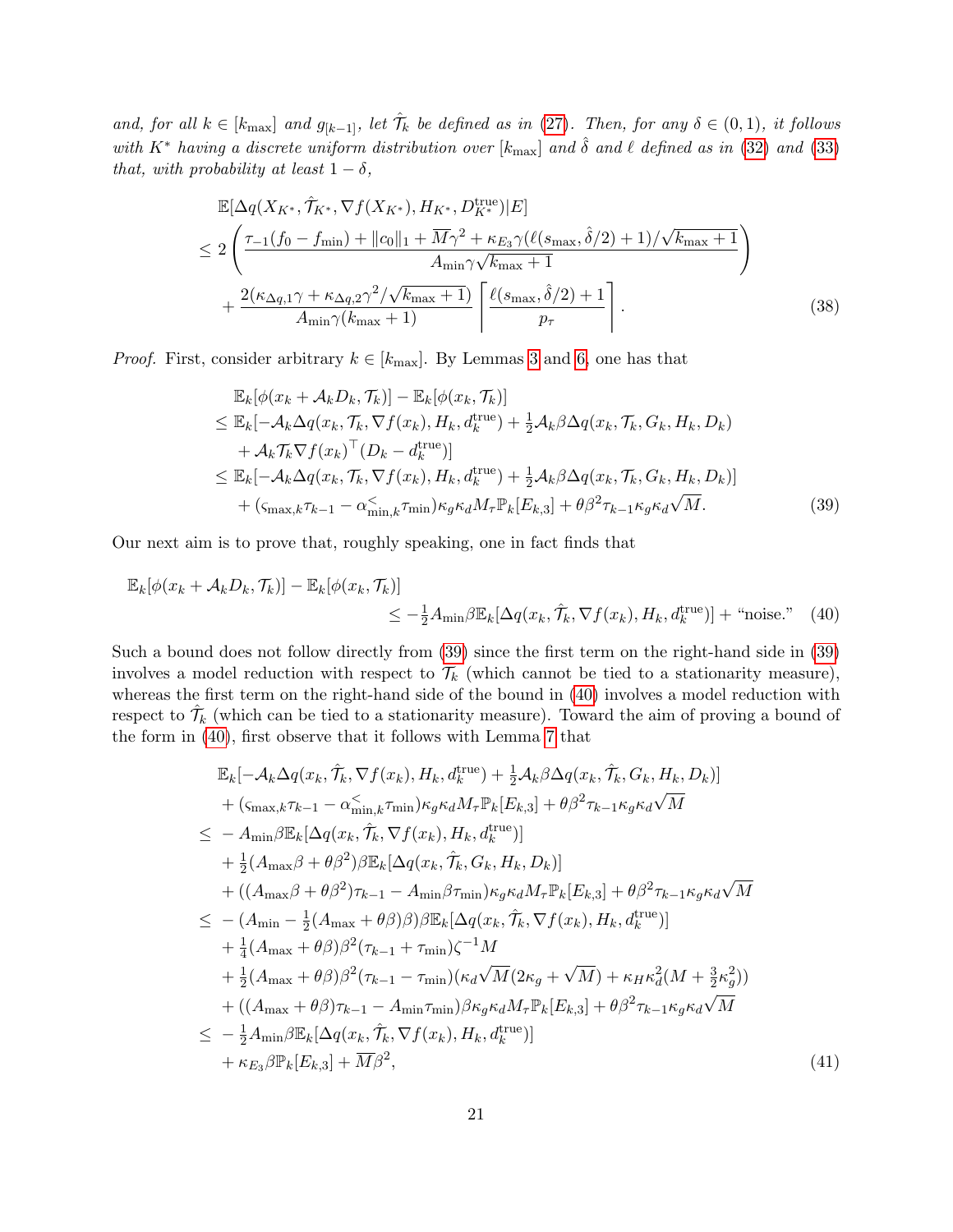where the final inequality follows due to the fact that  $(A_{\text{max}} + \theta \beta)\beta \leq A_{\text{min}}$  holds by the definitions of  $\beta$ ,  $\gamma$ ,  $A_{\min}$ , and  $A_{\max}$ .

Let us now combine [\(39\)](#page-20-0) and [\(41\)](#page-20-2) to prove a bound of the form in [\(40\)](#page-20-1) by considering two complementary events. In particular, let  $E_{k,\tau}$  be the event that  $\mathcal{T}_k^{\text{trial,true}} < \tau_{k-1}$  and let  $E_{k,\tau}^c$ be the complementary event that  $\mathcal{T}_k^{\text{trial,true}} \geq \tau_{k-1}$ . Observe that whether  $E_{k,\tau}$  or  $E_{k,\tau}^c$  occurs is determined by the condition that  $G_{[k-1]} = g_{k-1}$ . Hence, the bound in Lemma [7—](#page-16-0)and in Lemma [8](#page-18-0) as well, which is used below—holds even if one conditions on the occurence of  $E_{k,\tau}$  or of  $E_{k,\tau}^c$ . Consequently, the bounds in [\(39\)](#page-20-0) and [\(41\)](#page-20-2) hold even if one also conditions on the occurrence of  $E_{k,\tau}$  or of  $E_{k,\tau}^c$ . Let us now consider  $E_{k,\tau}^c$  and  $E_{k,\tau}$  in turn. Conditioning on  $E_{k,\tau}^c$ , one finds from [\(39\)](#page-20-0), [\(41\)](#page-20-2), and the fact that  $\mathcal{T}_k^{\text{trial,true}} \geq \tau_{k-1} \geq \mathcal{T}_k = \hat{\mathcal{T}}_k$  (by [\(27\)](#page-15-4)) in  $E_{k,\tau}^c$  that

$$
\mathbb{E}_{k}[\phi(x_{k}+\alpha_{k}D_{k},\mathcal{T}_{k})|\mathcal{E}_{k,\tau}^{c}] - \mathbb{E}_{k}[\phi(x_{k},\mathcal{T}_{k})|\mathcal{E}_{k,\tau}^{c}] \n\leq \mathbb{E}_{k}[-\mathcal{A}_{k}\Delta q(x_{k},\mathcal{T}_{k},\nabla f(x_{k}),H_{k},d_{k}^{\text{true}}) + \frac{1}{2}\mathcal{A}_{k}\beta\Delta q(x_{k},\mathcal{T}_{k},G_{k},H_{k},D_{k})|\mathcal{E}_{k,\tau}^{c}| \n+ (\varsigma_{\max,k}\tau_{k-1} - \alpha_{\min,k}^{\lt}\tau_{\min})\kappa_{g}\kappa_{d}M_{\tau}\mathbb{P}_{k}[E_{k,3}|\mathcal{E}_{k,\tau}^{c}] + \theta\beta^{2}\tau_{k-1}\kappa_{g}\kappa_{d}\sqrt{M} \n= \mathbb{E}_{k}[-\mathcal{A}_{k}\Delta q(x_{k},\hat{\mathcal{T}}_{k},\nabla f(x_{k}),H_{k},d_{k}^{\text{true}}) + \frac{1}{2}\mathcal{A}_{k}\beta\Delta q(x_{k},\hat{\mathcal{T}}_{k},G_{k},H_{k},D_{k})|\mathcal{E}_{k,\tau}^{c}| \n+ (\varsigma_{\max,k}\tau_{k-1} - \alpha_{\min,k}^{\lt}\tau_{\min})\kappa_{g}\kappa_{d}M_{\tau}\mathbb{P}_{k}[E_{k,3}|\mathcal{E}_{k,\tau}^{c}] + \theta\beta^{2}\tau_{k-1}\kappa_{g}\kappa_{d}\sqrt{M} \n\leq -\frac{1}{2}A_{\min}\beta\mathbb{E}_{k}[\Delta q(x_{k},\hat{\mathcal{T}}_{k},\nabla f(x_{k}),H_{k},d_{k}^{\text{true}})|\mathcal{E}_{k,\tau}^{c}] \n+ \kappa_{E_{3}}\beta\mathbb{P}_{k}[E_{k,3}|\mathcal{E}_{k,\tau}^{c}] + \overline{M}\beta^{2}.
$$

On the other hand, one finds from [\(39\)](#page-20-0), [\(41\)](#page-20-2), and Lemma [8](#page-18-0) that

$$
\mathbb{E}_{k}[\phi(x_{k} + A_{k}D_{k}, \mathcal{T}_{k}) | E_{k,\tau}] - \mathbb{E}_{k}[\phi(x_{k}, \mathcal{T}_{k}) | E_{k,\tau}] \n\leq \mathbb{E}_{k}[-A_{k}\Delta q(x_{k}, \mathcal{T}_{k}, \nabla f(x_{k}), H_{k}, d_{k}^{\text{true}}) + \frac{1}{2}A_{k}\beta\Delta q(x_{k}, \mathcal{T}_{k}, G_{k}, H_{k}, D_{k}) | E_{k,\tau}] \n+ \mathbb{E}_{k}[-A_{k}\Delta q(x_{k}, \hat{T}_{k}, \nabla f(x_{k}), H_{k}, d_{k}^{\text{true}}) + \frac{1}{2}A_{k}\beta\Delta q(x_{k}, \hat{T}_{k}, G_{k}, H_{k}, D_{k}) | E_{k,\tau}] \n- \mathbb{E}_{k}[-A_{k}\Delta q(x_{k}, \hat{T}_{k}, \nabla f(x_{k}), H_{k}, d_{k}^{\text{true}}) + \frac{1}{2}A_{k}\beta\Delta q(x_{k}, \hat{T}_{k}, G_{k}, H_{k}, D_{k}) | E_{k,\tau}] \n+ (\varsigma_{\max,k}\tau_{k-1} - \alpha_{\min,k}^{\lt}, \tau_{\min})\kappa_{g}\kappa_{d}M_{\tau} \mathbb{P}_{k}[E_{k,3}|E_{k,\tau}] + \theta\beta^{2}\tau_{k-1}\kappa_{g}\kappa_{d}\sqrt{M} \n\leq \mathbb{E}_{k}[-A_{k}\Delta q(x_{k}, \mathcal{T}_{k}, \nabla f(x_{k}), H_{k}, d_{k}^{\text{true}}) + \frac{1}{2}A_{k}\beta\Delta q(x_{k}, \mathcal{T}_{k}, G_{k}, H_{k}, D_{k}) | E_{k,\tau}] \n- \frac{1}{2}A_{\min}\beta\mathbb{E}_{k}[\Delta q(x_{k}, \hat{T}_{k}, \nabla f(x_{k}), H_{k}, d_{k}^{\text{true}})|E_{k,\tau}] \n- \mathbb{E}_{k}[-A_{k}\Delta q(x_{k}, \hat{T}_{k}, \nabla f(x_{k}), H_{k}, d_{k}^{\text{true}})|E_{k,\tau}] \n+ \kappa_{E_{3}}\beta\mathbb{P}_{k}[E_{k,3}|E_{k,\tau}] + \overline{M}\beta^{2} \n\leq -\frac{1}{2
$$

Hence, by the laws of total probability and expectation, one finds that

$$
\mathbb{E}_k[\phi(x_k + \mathcal{A}_k D_k, \mathcal{T}_k)] - \mathbb{E}_k[\phi(x_k, \mathcal{T}_k)]
$$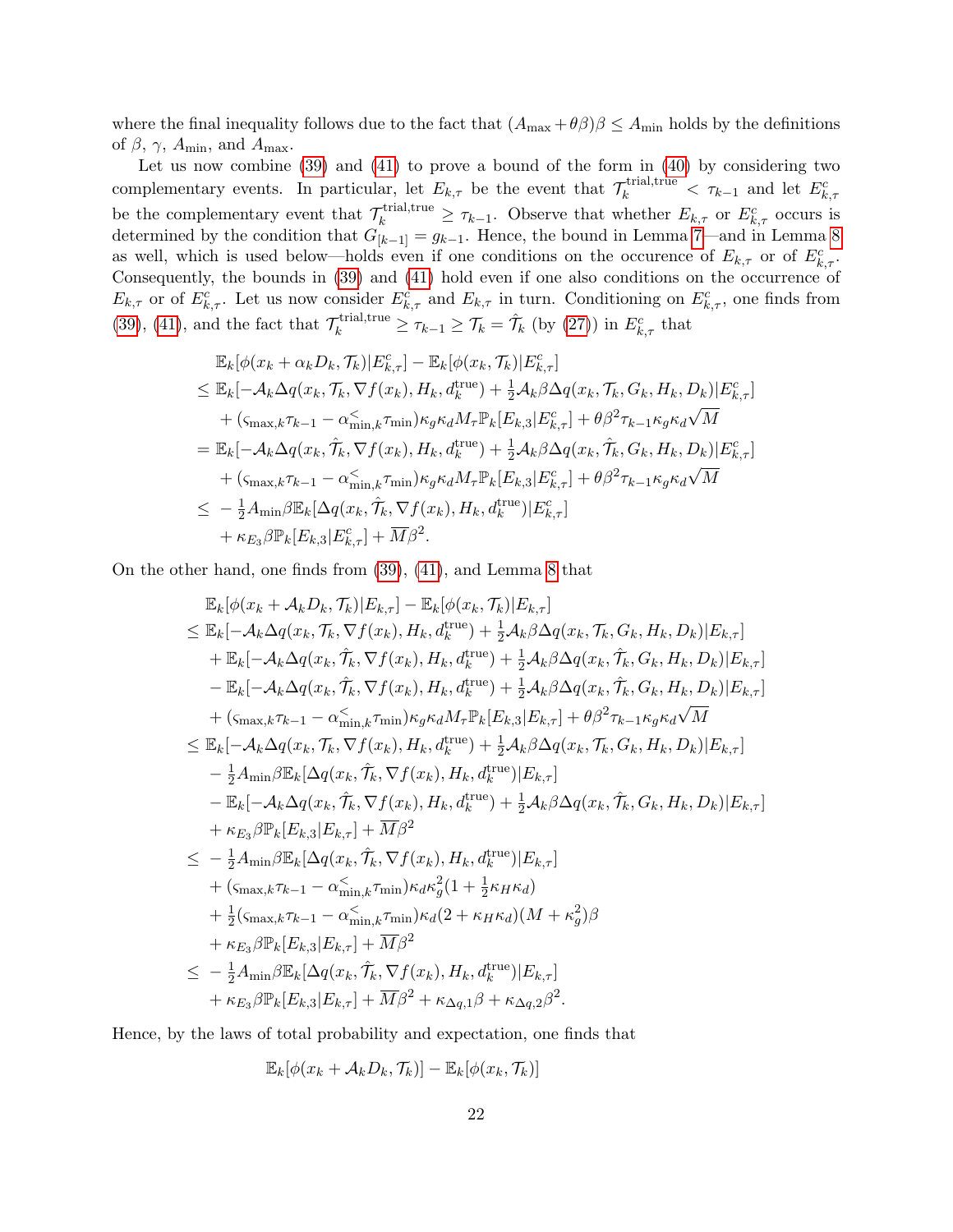$$
= (\mathbb{E}_{k}[\phi(x_{k} + A_{k}D_{k}, \mathcal{T}_{k}) | E_{k,\tau}] - \mathbb{E}_{k}[\phi(x_{k}, \mathcal{T}_{k}) | E_{k,\tau}]) \mathbb{P}_{k}[E_{k,\tau}] + (\mathbb{E}_{k}[\phi(x_{k} + A_{k}D_{k}, \mathcal{T}_{k}) | E_{k,\tau}^{c}] - \mathbb{E}_{k}[\phi(x_{k}, \mathcal{T}_{k}) | E_{k,\tau}^{c}] ) \mathbb{P}_{k}[E_{k,\tau}^{c}] \n\leq -\frac{1}{2}A_{\min}\beta \mathbb{E}_{k}[\Delta q(x_{k}, \hat{\mathcal{T}}_{k}, \nabla f(x_{k}), H_{k}, d_{k}^{\text{true}})] + \kappa_{E_{3}}\beta \mathbb{P}_{k}[E_{k,3}] + \overline{M}\beta^{2} + (\kappa_{\Delta q,1}\beta + \kappa_{\Delta q,2}\beta^{2}) \mathbb{P}_{k}[E_{k,\tau}].
$$

Summing this inequality for all  $k \in [k_{\text{max}}]$  yields

 $k=0$ 

$$
\sum_{k=0}^{k_{\max}} (\mathbb{E}_k[\phi(x_k + \mathcal{A}_k D_k, \mathcal{T}_k)] - \mathbb{E}_k[\phi(x_k, \mathcal{T}_k)])
$$
\n
$$
\leq \sum_{k=0}^{k_{\max}} (-\frac{1}{2} A_{\min} \beta \mathbb{E}_k[\Delta q(x_k, \hat{\mathcal{T}}_k, \nabla f(x_k), H_k, d_k^{\text{true}})])
$$
\n
$$
+ \sum_{k=0}^{k_{\max}} (\kappa_{E_3} \beta \mathbb{P}_k[E_{k,3}] + (\kappa_{\Delta q,1} \beta + \kappa_{\Delta q,2} \beta^2) \mathbb{P}_k[E_{k,\tau}]) + (k_{\max} + 1) \overline{M} \beta^2.
$$

Let us now turn to analyzing the overall behavior of the algorithm through iterations  $k \in [k_{\text{max}}]$ . Let  $f_{G_{[k_{\text{max}}]}}$  denote the probability density function of  $G_{[k_{\text{max}}]}$  and observe that, for all  $k \in [k_{\text{max}}]$ , one finds  $\mathbb{P}_k[E_{k,\tau}] \in \{0,1\}$  since, when conditioned on E and  $\mathcal{F}_k$ , the event  $E_{k,\tau}$  is independent of  $G_k$ . Therefore, by the bound above, the law of total expectation, Lemma [9,](#page-19-0) Lemma [10,](#page-19-1) and the union bound, it follows that, with probability at least  $1 - \delta$ , one finds

$$
\sum_{k=0}^{k_{\text{max}}} (\mathbb{E}[\phi(X_k + A_k D_k, \mathcal{T}_k)|E, \mathcal{F}_{k+1}] - \mathbb{E}[\phi(X_k, \mathcal{T}_k)|E, \mathcal{F}_{k+1}])
$$
\n
$$
= \int_{g_{[k_{\text{max}}]}\in \mathcal{F}_{k_{\text{max}}}+1} \sum_{k=0}^{k_{\text{max}}} \mathbb{E}[\phi(x_k + A_k D_k, \mathcal{T}_k) - \phi(x_k, \mathcal{T}_k)|E, G_{[k_{\text{max}}]} = g_{[k_{\text{max}}]}]
$$
\n
$$
\leq \int_{g_{[k_{\text{max}}]}\in \mathcal{F}_{k_{\text{max}}}+1} \left( -\frac{1}{2} A_{\text{min}} \beta \sum_{k=0}^{k_{\text{max}}} \mathbb{E}[\Delta q(x_k, \hat{\mathcal{T}}_k, \nabla f(x_k), H_k, d_k^{\text{true}})|E, G_{[k_{\text{max}}]} = g_{[k_{\text{max}}]}] \right)
$$
\n
$$
+ \kappa_{E_3} \beta \sum_{k=0}^{k_{\text{max}}} \mathbb{P}[E_{k,3}|E, G_{[k_{\text{max}}]} = g_{[k_{\text{max}}]}]
$$
\n
$$
+ (\kappa_{\Delta q,1} \beta + \kappa_{\Delta q,2} \beta^2) \sum_{k=0}^{k_{\text{max}}} \mathbb{P}[E_{k,\tau}|E, G_{[k_{\text{max}}]} = g_{[k_{\text{max}}]}]
$$
\n
$$
+ (k_{\text{max}} + 1) \overline{M} \beta^2
$$
\n
$$
= -\frac{1}{2} A_{\text{min}} \beta \sum_{k=0}^{k_{\text{max}}} \mathbb{E}[\Delta q(X_k, \hat{\mathcal{T}}_k, \nabla f(X_k), H_k, D_k^{\text{true}})|E, \mathcal{F}_k]
$$
\n
$$
+ \kappa_{E_3} \beta \sum_{k=0}^{k_{\text{max}}} \mathbb{P}[E_{k,3}|E, \mathcal{F}_k] + (\kappa_{\Delta q,1} \beta + \kappa_{\Delta q,2} \beta^2) \mathbb{E}[|K_{\tau}||E| + (k_{\text{max}} + 1) \overline{
$$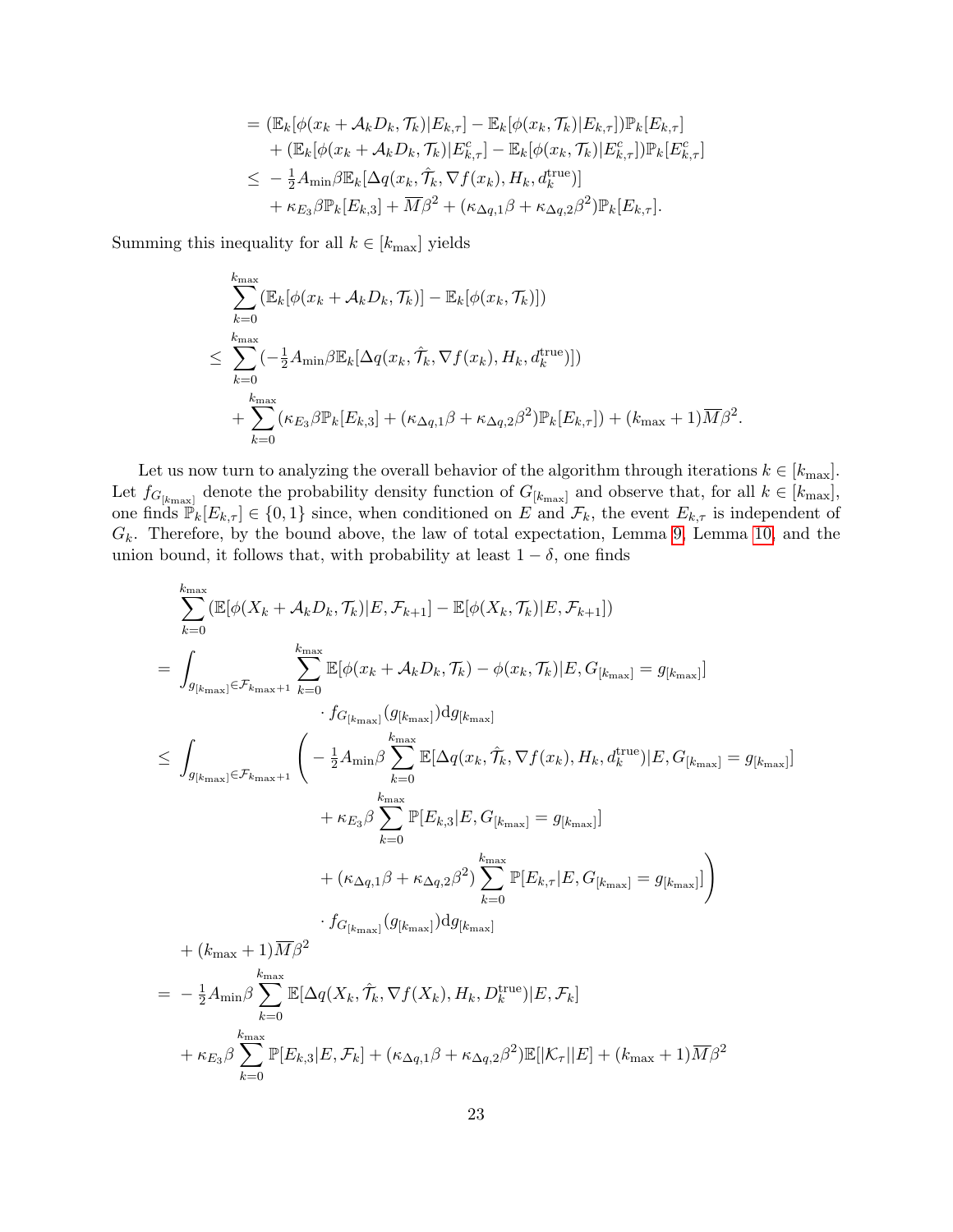$$
\leq -\frac{1}{2}A_{\min}\beta \sum_{k=0}^{k_{\max}} \mathbb{E}[\Delta q(X_k, \hat{\mathcal{T}}_k, \nabla f(X_k), H_k, D_k^{\text{true}})|E, \mathcal{F}_k] + \kappa_{E_3}\beta(\ell(s_{\max}, \hat{\delta}/2) + 1) + (\kappa_{\Delta q,1}\beta + \kappa_{\Delta q,2}\beta^2) \left[ \frac{\ell(s_{\max}, \hat{\delta}/2) + 1}{p_{\tau}} \right] + (k_{\max} + 1)\overline{M}\beta^2.
$$
 (42)

The left-hand side of this inequality satisfies

<span id="page-23-1"></span>
$$
\sum_{k=0}^{k_{\max}} (\mathbb{E}[\phi(X_k + A_k D_k, \mathcal{T}_k)|E, \mathcal{F}_{k+1}] - \mathbb{E}[\phi(X_k, \mathcal{T}_k)|E, \mathcal{F}_{k+1}])
$$
\n
$$
= \sum_{k=0}^{k_{\max}} \left( \mathbb{E}[\mathcal{T}_k(f(X_k + A_k D_k) - f_{\min}) + ||c(X_k + A_k D_k)||_1 |E, \mathcal{F}_{k+1}] - \mathbb{E}[\mathcal{T}_k(f(X_k) - f_{\min}) + ||c(X_k)||_1 |E, \mathcal{F}_{k+1}] \right).
$$
\n(43)

By the merit parameter updating strategy and the definition of the filtration (which guarantees that  $\mathcal{T}_{k-1}$  and  $X_k$  are fully determined by  $G_{[k-1]}$ , and are therefore conditionally independent of  $\mathcal{F}_{k+1})$  that, for all  $k\in[k_{\max}],$  one finds

<span id="page-23-0"></span>
$$
-\mathbb{E}[\mathcal{T}_{k}(f(X_{k}) - f_{\min}) + ||c(X_{k})||_{1}|E, \mathcal{F}_{k+1}]
$$
  
\n
$$
\geq -\mathbb{E}[\mathcal{T}_{k-1}(f(X_{k}) - f_{\min}) + ||c(X_{k})||_{1}|E, \mathcal{F}_{k+1}]
$$
  
\n
$$
= -\mathbb{E}[\mathcal{T}_{k-1}(f(X_{k}) - f_{\min}) + ||c(X_{k})||_{1}|E, \mathcal{F}_{k}].
$$

Thus, from [\(43\)](#page-23-0), it follows that

$$
\sum_{k=0}^{k_{\max}} (\mathbb{E}[\phi(X_k + A_k D_k, \mathcal{T}_k)|E, \mathcal{F}_{k+1}] - \mathbb{E}[\phi(X_k, \mathcal{T}_k)|E, \mathcal{F}_{k+1}])
$$
\n
$$
\geq \mathbb{E}[\mathcal{T}_{k_{\max}}(f(X_{k_{\max}+1}) - f_{\min}) + ||c(X_{k_{\max}+1})||_1 |E, \mathcal{F}_{k_{\max}+1}] - \tau_{-1}(f_0 - f_{\min}) - ||c_0||_1
$$
\n
$$
\geq -\tau_{-1}(f_0 - f_{\min}) - ||c_0||_1.
$$

Combining this with [\(42\)](#page-23-1), one obtains that

$$
\frac{\beta}{\sum_{k=0}^{k_{\max}} \beta} \sum_{k=0}^{k_{\max}} \mathbb{E}[\Delta q(X_k, \hat{\mathcal{T}}_k, \nabla f(X_k), H_k, D_k^{\text{true}}) | E, \mathcal{F}_k]
$$
\n
$$
\leq 2 \left( \frac{\tau_{-1}(f_0 - f_{\min}) + ||c_0||_1 + (k_{\max} + 1) \overline{M} \beta^2 + \kappa_{E_3} \beta(\ell(s_{\max}, \hat{\delta}/2) + 1)}{A_{\min} \sum_{k=0}^{k_{\max}} \beta} + \frac{2(\kappa_{\Delta q,1} \beta + \kappa_{\Delta q,2} \beta^2)}{A_{\min} \sum_{k=0}^{k_{\max}} \beta} \left[ \frac{\ell(s_{\max}, \hat{\delta}/2) + 1}{p_{\tau}} \right].
$$

Hence, by the definitions of  $K^*$  and  $\beta$ , the desired conclusion follows.

 $\Box$ 

 $\Box$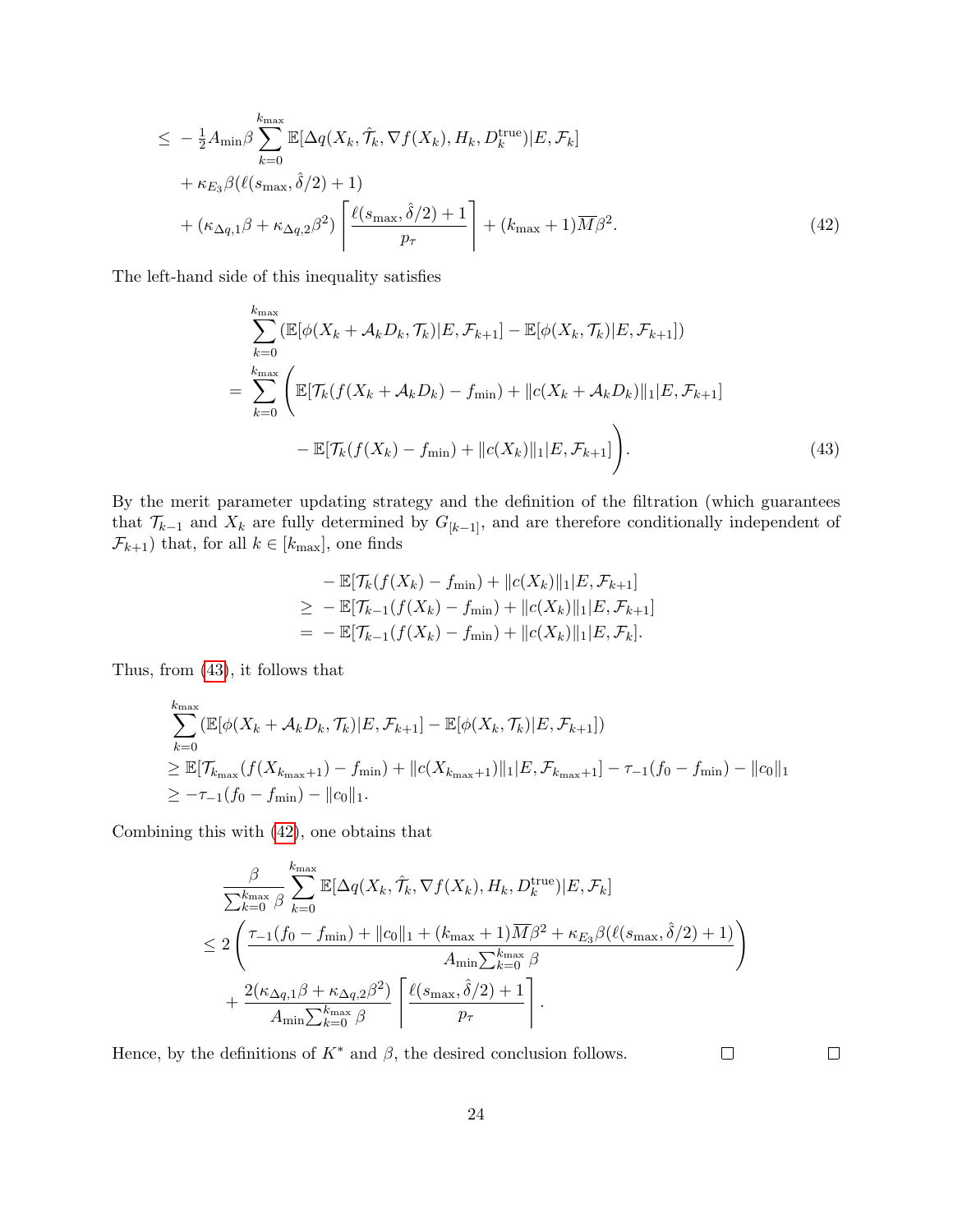The following corollary translates the result of the preceding theorem to a result pertaining to a stationary measure of [\(1\)](#page-3-0); recall [\(3\)](#page-3-3).

<span id="page-24-0"></span>Corollary 1. Under the assumptions, conditions, and definitions of Theorem [2,](#page-19-3) it holds with probability at least  $1 - \delta \in (0, 1)$  that

$$
\mathbb{E}\left[\frac{\|\nabla f(X_{K^*}) + J_{K^*}^{\top} Y_{K^*}^{true}\|^2}{\kappa_H^2} + \|c(X_{K^*})\|_1 \Big| E\right]
$$
\n
$$
\leq 2(\kappa_{\Psi} + 1) \left(\frac{\tau_{-1}(f_0 - f_{\min}) + \|c_0\|_1 + \overline{M}\gamma^2}{\kappa_q \tau_{\min} A_{\min} \gamma \sqrt{k_{\max} + 1}}\right)
$$
\n
$$
+ 2(\kappa_{\Psi} + 1) \left(\frac{\kappa_{E_3} \gamma(\ell(s_{\max}, \hat{\delta}/2) + 1)}{\kappa_q \tau_{\min} A_{\min} \gamma \sqrt{k_{\max} + 1}}\right)
$$
\n
$$
+ (\kappa_{\Psi} + 1) \left(\frac{2(\kappa_{\Delta q, 1} \gamma + \kappa_{\Delta q, 2} \gamma^2 / \sqrt{k_{\max} + 1})}{\kappa_q \tau_{\min} A_{\min} \gamma(k_{\max} + 1)}\right) \left[\frac{\ell(s_{\max}, \hat{\delta}/2) + 1}{p_\tau}\right]
$$

.

Hence, the complexity bound described in Section [2.2](#page-5-2) (see [\(7\)](#page-5-3)) holds.

Proof. The result follows by Lemma [1,](#page-12-4) Lemma [2,](#page-12-5) Theorem [2,](#page-19-3) and [\(15\)](#page-9-1), which implies that  $\|\nabla f(X_{K^*}) + J_{K^*}^{\top} Y_{K^*}^{true}\| = \|H_{k^*} D_{K^*}^{true}\| \le \kappa_H \|D_{K^*}^{true}\|$ . The worst-case complexity bound described in Section [2.2](#page-5-2) follows by combining this result with the definitions of  $\kappa_{E_3}$ ,  $\kappa_{\Delta q,1}$ ,  $\kappa_{\Delta q,2}$ , and Lemma [22](#page-44-0) in Appendix [7.](#page-32-0) П  $\Box$ 

This result, as well as that of Theorem [2,](#page-19-3) is proven under the assumption that  $s_{\text{max}} \geq 1$ . When  $s_{\text{max}} = 0$ , this result simplifies to a *deterministic* complexity bound with the terms dependent on  $s_{\text{max}}$  and  $\delta$  ommitted. Under the condition  $s_{\text{max}} = 0$ , the proof follows by noting that  $\mathbb{P}_k[E_{k,3}] =$  $\mathbb{P}_k[E_{k,\tau}] = 0$  for all  $k \in [k_{\text{max}}]$  (where  $E_{k,\tau}$  is defined in the proof of Theorem [2\)](#page-19-3) along with a similar argument to the proof of Theorem [2.](#page-19-3)

Again, we remark that this result, when viewed in terms of the squared norm of the gradient of the Lagrangian, matches the worst-case complexity of the stochastic gradient method for the unconstrained setting [\[11\]](#page-29-6).

#### <span id="page-24-1"></span>4.5 Complexity Result for Symmetric Sub-Gaussian Distributions

In this section, we show that Assumption [3,](#page-11-0) Assumption [4,](#page-11-3) and the event  $E$  in [\(17\)](#page-10-0) occur with high probability when each stochastic gradient is unbiased and has a symmetric, sub-Gaussian distribution and the ratio parameter sequence remains constant. For these purposes, we make the following assumption.

<span id="page-24-2"></span>Assumption 5. There exists  $M \in \mathbb{R}_{>0}$  such that, for all  $k \in [k_{\text{max}}]$  and any realization  $g_{[k-1]}$  of  $G_{[k-1]}$ , one finds that

<span id="page-24-3"></span>
$$
\mathbb{E}[G_k|G_{[k-1]} = g_{[k-1]}] = \nabla f(x_k)
$$
  
and 
$$
\mathbb{E}[\exp(||G_k - \nabla f(x_k)||^2/M)|G_{[k-1]} = g_{[k-1]}] \le \exp(1),
$$
 (44)

and the random vectors  $G_k - \nabla f(x_k)$  and  $\nabla f(x_k) - G_k$  have equal distributions. Finally, for all  $k \in [k_{\text{max}}]$ , the ratio parameter  $\Xi_k$  satisfies  $\Xi_k = \xi_{\text{min}}$ .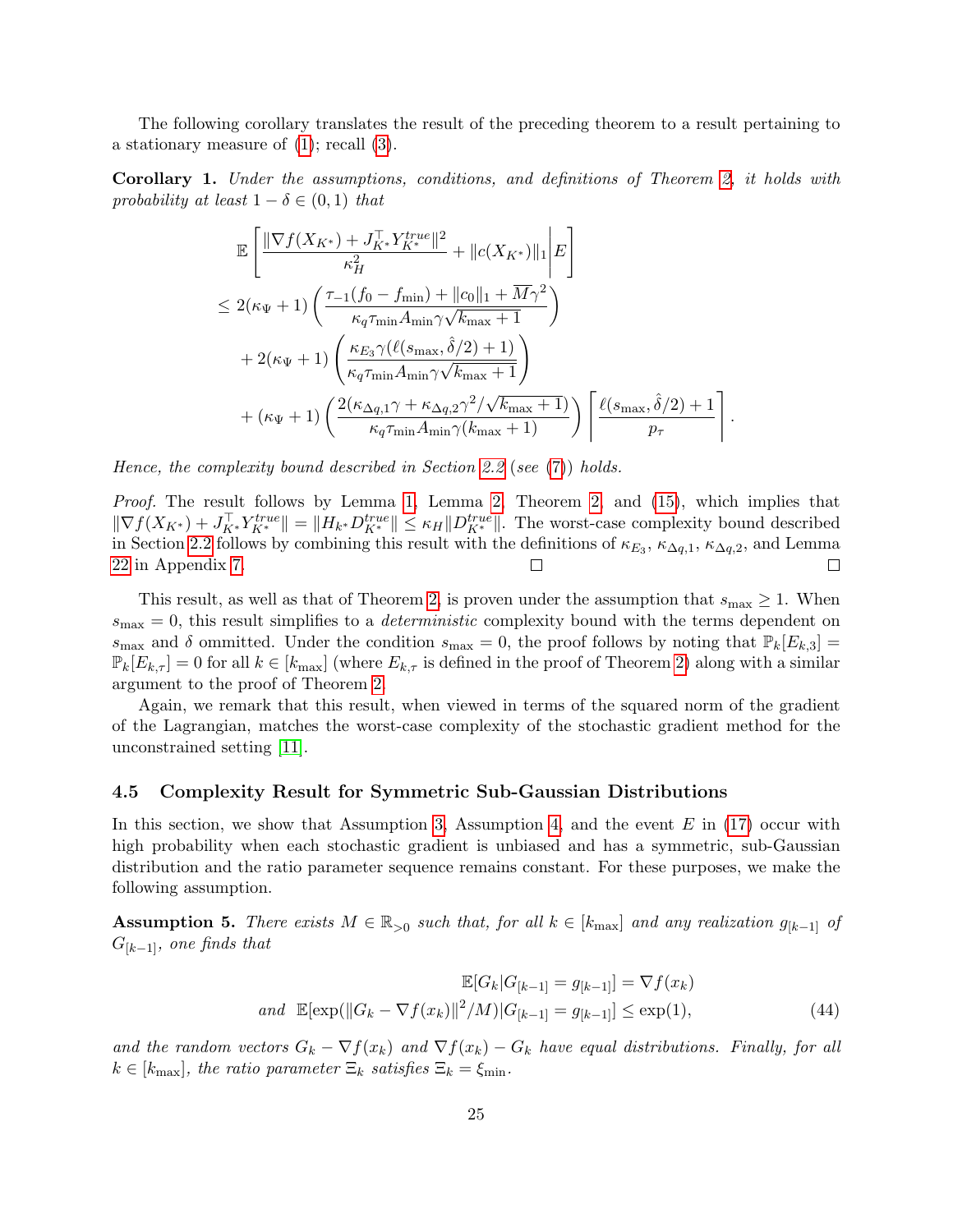Our first lemma shows that, under Assumption [5,](#page-24-2) Assumption [4](#page-11-3) holds.

**Lemma 11.** Under Assumptions [1,](#page-3-1) [2,](#page-6-1) and [5,](#page-24-2) it follows for all  $k \in [k_{\text{max}}]$  and any realization  $g_{[k-1]}$ of  $G_{[k-1]}$  that

$$
\mathbb{P}[G_k^{\top} D_k + \max\{D_k^{\top} H_k D_k, 0\} \ge \nabla f(x_k)^{\top} d_k^{\text{true}} + \max\{(d_k^{\text{true}})^{\top} H_k d_k^{\text{true}}, 0\} |g_{[k-1]}] \ge \frac{1}{2}.
$$

*Proof.* Consider arbitrary  $k \in [k_{\text{max}}]$ . Let  $Z_k$  be a basis for the null space of  $J_k$ , which un-der Assumption [1](#page-3-1) is a matrix in  $\mathbb{R}^{n \times (n-m)}$ . Then, let  $W_k \in \mathbb{R}^{n-m}$  be a random vector such that  $U_k = Z_k W_k$ , and let  $w_k^{\text{true}} \in \mathbb{R}^{n-m}$  be such that  $u_k^{\text{true}} = Z_k w_k^{\text{true}}$ . By [\(9\)](#page-6-3),  $Z_k W_k =$  $-Z_k(Z_k^\top H_k Z_k)^{-1} Z_k^\top (G_k + H_k v_k)$ , so that

$$
G_k^{\top} D_k + D_k^{\top} H_k D_k
$$
  
=  $v_k^{\top} H_k^{1/2} (I - H_k^{1/2} Z_k (Z_k^{\top} H_k Z_k)^{-1} Z_k^{\top} H_k^{1/2}) (H_k^{-1/2} G_k + H_k^{1/2} v_k)$ 

and similarly

$$
\nabla f(x_k)^\top d_k^{\text{true}} + (d_k^{\text{true}})^\top H_k d_k^{\text{true}} \n= v_k^\top H_k^{1/2} (I - H_k^{1/2} Z_k (Z_k^\top H_k Z_k)^{-1} Z_k^\top H_k^{1/2}) (H_k^{-1/2} \nabla f(x_k) + H_k^{1/2} v_k).
$$

Hence, the random variables

$$
G_k^{\top} D_k + \max \{ D_k^{\top} H_k D_k, 0 \} - \nabla f(x_k)^{\top} d_k^{\text{true}} - \max \{ (d_k^{\text{true}})^{\top} H_k d_k^{\text{true}}, 0 \} = v_k^{\top} H_k^{1/2} (I - H_k^{1/2} Z_k (Z_k^{\top} H_k Z_k)^{-1} Z_k^{\top} H_k^{1/2}) (H_k^{-1/2} (G_k - \nabla f(x_k)))
$$

and

$$
\nabla f(x_k)^\top d_k^{\text{true}} + \max\{ (d_k^{\text{true}})^\top H_k d_k^{\text{true}}, 0 \} - G_k^\top D_k - \max\{ D_k^\top H_k D_k, 0 \} = v_k^\top H_k^{1/2} (I - H_k^{1/2} Z_k (Z_k^\top H_k Z_k)^{-1} Z_k^\top H_k^{1/2}) (H_k^{-1/2} (\nabla f(x_k) - G_k))
$$

are equivalent in distribution by Assumption [5.](#page-24-2) Therefore,

$$
\mathbb{P}[G_k^{\top}D_k + \max\{D_k^{\top}H_kD_k, 0\} - \nabla f(x_k)^{\top}d_k^{\text{true}} - \max\{(d_k^{\text{true}})^{\top}H_kd_k^{\text{true}}, 0\} \ge 0|g_{[k-1]}]
$$
\n
$$
= \mathbb{P}[\nabla f(x_k)^{\top}d_k^{\text{true}} + \max\{(d_k^{\text{true}})^{\top}H_kd_k^{\text{true}}, 0\} - G_k^{\top}D_k - \max\{D_k^{\top}H_kD_k, 0\} \ge 0|g_{[k-1]}]
$$

and

$$
1 = \mathbb{P}[G_k^{\top} D_k + \max\{D_k^{\top} H_k D_k, 0\} - \nabla f(x_k)^{\top} d_k^{\text{true}} - \max\{(d_k^{\text{true}})^{\top} H_k d_k^{\text{true}}, 0\} \ge 0 | g_{[k-1]}]
$$
  
+  $\mathbb{P}[\nabla f(x_k)^{\top} d_k^{\text{true}} + \max\{(d_k^{\text{true}})^{\top} H_k d_k^{\text{true}}, 0\} - G_k^{\top} D_k - \max\{D_k^{\top} H_k D_k, 0\} \ge 0 | g_{[k-1]}]$   
-  $\mathbb{P}[\nabla f(x_k)^{\top} d_k^{\text{true}} + \max\{(d_k^{\text{true}})^{\top} H_k d_k^{\text{true}}, 0\} - G_k^{\top} D_k - \max\{D_k^{\top} H_k D_k, 0\} = 0 | g_{[k-1]}],$ 

 $\Box$ 

 $\Box$ 

which combined leads to the desired conclusion.

Next, we state a result based on well-known properties of sub-Gaussian random variables. This lemma follows in the same manner as [\[16,](#page-29-10) Lemma 5].

<span id="page-25-0"></span>**Lemma 12.** Suppose Assumption [5](#page-24-2) holds. Then, for any  $\delta \in (0,1)$ ,

$$
\mathbb{P}\left[\max_{k \in [k_{\max}]} \|G_k - \nabla f(X_k)\| \le \sqrt{M\left(1 + \log\left(\frac{k_{\max} + 1}{\delta}\right)\right)}\right] \ge 1 - \delta.
$$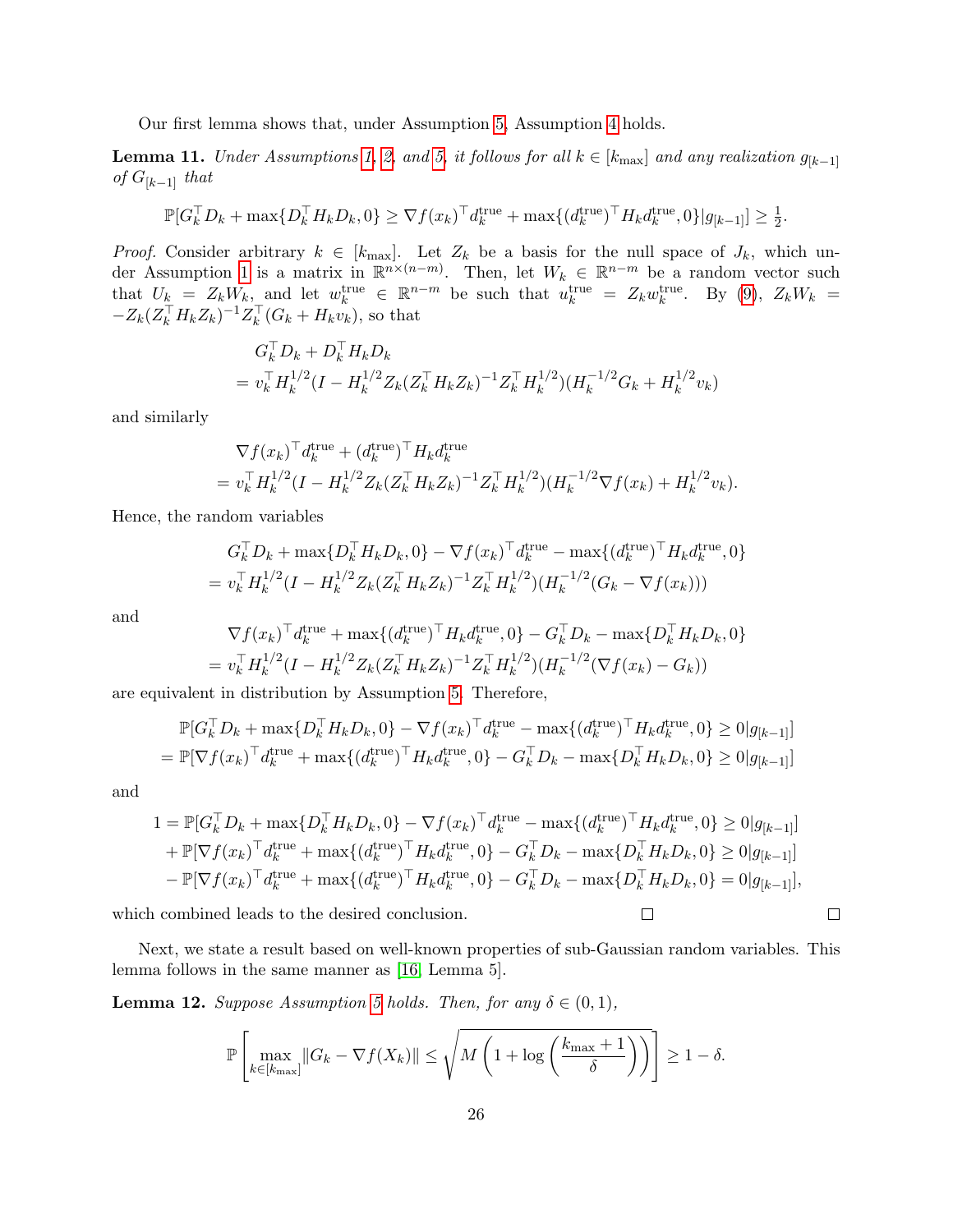We conclude this subsection by showing that, under Assumption [5,](#page-24-2) both Assumption [3](#page-11-0) and event E occur with high probability.

**Lemma 13.** Suppose that Assumptions [1,](#page-3-1) [2,](#page-6-1) and [5](#page-24-2) hold, let  $\kappa_v$  be defined as in [\[1,](#page-28-0) Lemma 2.9], let  $\kappa_c$  be an upper bound for  $\|\alpha_k\|_2$  for all  $k \in [k_{\text{max}}]$  (the existence of which follows under Assumption [1](#page-3-1)), and define

$$
\kappa_{\tau_{\min}} := \kappa_v \left( \kappa_g + \sqrt{M \left( 1 + \log \left( \frac{k_{\max} + 1}{\delta} \right) \right)} + \frac{\kappa_H}{\zeta} \left( \sqrt{M \left( 1 + \log \left( \frac{k_{\max} + 1}{\delta} \right) \right)} + \kappa_g + \zeta + \kappa_H \kappa_v \kappa_c \right) \right).
$$

Then, for any  $\delta \in (0,1)$ , it follows with probability at least  $1-\delta$  that the conditions in Assumption [3](#page-11-0) and event E hold with

$$
M_{\tau} = \sqrt{M\left(1 + \log\left(\frac{k_{\text{max}} + 1}{\delta}\right)\right)}, \quad \tau_{\text{min}} = \frac{(1 - \sigma)(1 - \epsilon_{\tau})}{\kappa_{\tau_{\text{min}}}}
$$
  
and  $s_{\text{max}} = \min\left\{k_{\text{max}} + 1, \left\lceil \frac{\log\left(\frac{\tau - 1}{(1 - \sigma)(1 - \epsilon_{\tau})}\right)}{\log\left(\frac{1}{1 - \epsilon_{\tau}}\right)} \right\rceil\right\}.$ 

,

*Proof.* By Lemma [12,](#page-25-0) the event considered in that lemma holds with probability at least  $1 - \delta$ . Hence, for the purposes of this proof, suppose that event holds. By Jensen's inequality, convexity of  $\exp(\cdot)$ , and [\(44\)](#page-24-3), it follows that

$$
\mathbb{E}[\|G_k - \nabla f(x_k)\|^2 | G_{[k-1]} = g_{[k-1]}] \leq M.
$$

In addition, it follows from the event in Lemma [12](#page-25-0) that [\(20\)](#page-11-2) holds with  $M_{\tau}$  as stated in the lemma. This accounts for Assumption [3.](#page-11-0) Now consider event  $E$ . First, it follows from the arguments of  $[1,$ Lemma 2.15 and 2.16] combined with the event in Lemma [12](#page-25-0) that  $\mathcal{T}_k \geq \tau_{\min}$  and  $\mathcal{T}_k^{\text{trial,true}} \geq \tau_{\min}$ for all  $k \in [k_{\text{max}}]$  for  $\tau_{\text{min}}$  as stated in the lemma. Second, it follows from the stated value of  $\tau_{\text{min}}$ and [\(18\)](#page-11-4) that  $|\{k \in [k_{\text{max}}]: \mathcal{T}_k < \mathcal{T}_{k-1}\}| \leq s_{\text{max}}$  for  $s_{\text{max}}$  as stated in the lemma. Finally, the desired behavior of  $\{\Xi_k\}$  follows from Assumption [5.](#page-24-2)  $\Box$  $\Box$ 

#### <span id="page-26-0"></span>4.6 Adaptive Ratio Parameter

In this section, we state a convergence rate result, which can be translated to a worst-case complexity result, that relaxes the definition of the event  $E$  considered in prior sections. In particular, we remove the assumption that  $\Xi_k = \xi_{\min} \in (0,\infty)$  for all  $k \in [k_{\max}]$ . Importantly, it has been proved in [\[1,](#page-28-0) Lemma 3.5] that, under our remaining assumptions, there still exists  $\xi_{\text{min}} \in (0, \infty)$  such that  $\Xi_k \geq \xi_{\min}$  for all  $k \in [k_{\max}]$ . Therefore, by the manner in which the ratio parameter sequence is set, it follows that there exists a maximum number of  $k \in [k_{\text{max}}]$  such that  $\Xi_k < \Xi_{k-1}$ . Denoting this limit as  $r_{\text{max}} \in \mathbb{N}$ , it follows (for the same reasons as the bound for  $s_{\text{max}}$  in [\(18\)](#page-11-4)) that

$$
r_{\max} \le \min \left\{ k_{\max} + 1, \left\lceil \frac{\log(\xi_{\min}/\xi_{-1})}{\log(1 - \epsilon_{\xi})} \right\rceil \right\}.
$$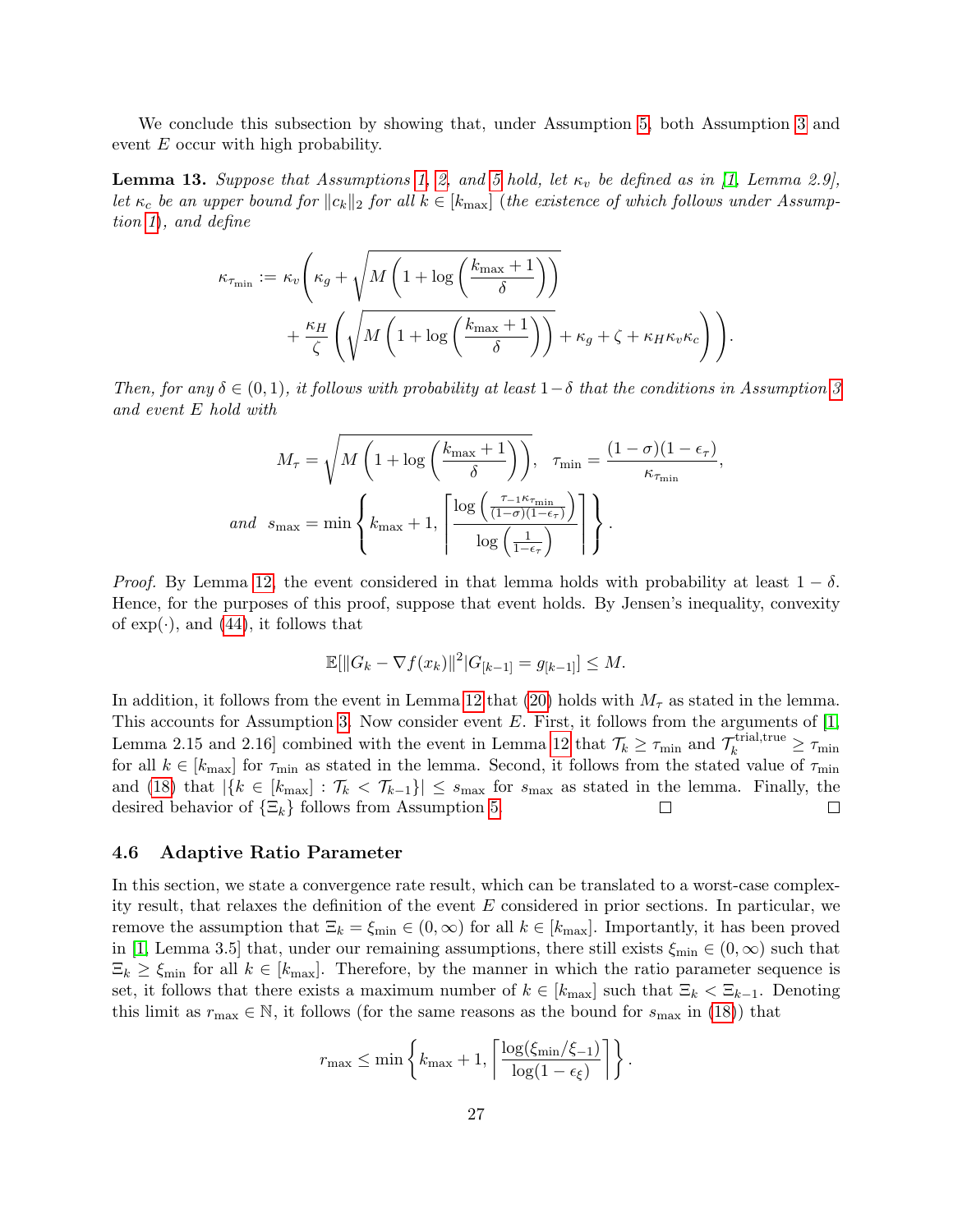To formalize our new assumption, we define

$$
E_{\xi} := E(k_{\text{max}}, s_{\text{max}}, r_{\text{max}}, \tau_{\text{min}}, \xi_{\text{min}})
$$

as the event such that, in every realization of the algorithm, the merit parameters  $\{\tau_k\}_{k=0}^{k_{\text{max}}}$  and ratio parameters  $\{\xi_k\}_{k=0}^{k_{\text{max}}}$  satisfy

- $\tau_k \geq \tau_{\min} > 0$  for all  $k \in [k_{\max}],$
- $\tau_k^{\text{trial,true}} \geq \tau_{\text{min}} > 0$  for all  $k \in [k_{\text{max}}]$ ,
- $\xi_k \geq \xi_{\min} > 0$  for all  $k \in [k_{\max}]$ ,
- $|\{k \in [k_{\text{max}}] : \tau_k < \tau_{k-1}\}| \leq s_{\text{max}}$ , and
- $|\{k \in [k_{\text{max}}] : \xi_k < \xi_{k-1}\}| \leq r_{\text{max}}.$

Since  $\{\Xi_k\}$  is bounded below deterministically, this event is identical to the event E defined in [\(17\)](#page-10-0), except that one may have  $\xi_0 > \xi_{\min}$ .

For the purposes of this section, redefining

$$
\mathbb{P}_k[\cdot] := \mathbb{P}[\cdot | E_{\xi}, G_{[k-1]} = g_{[k-1]}] \text{ and } \mathbb{E}_k[\cdot] := \mathbb{P}[\cdot | E_{\xi}, G_{[k-1]} = g_{[k-1]}],
$$

our analysis of this case considers the following replacement of Assumption [3.](#page-11-0)

<span id="page-27-0"></span>Assumption 6. There exists  $M \in \mathbb{R}_{>0}$  such that, for all  $k \in [k_{\text{max}}]$  and any realization  $g_{[k-1]}$  of  $G_{[k-1]}$ , one finds that

$$
\mathbb{E}_k[G_k] = \nabla f(x_k) \quad and \quad \mathbb{E}_k[\|G_k - \nabla f(x_k)\|_2^2] \le M.
$$

In addition, there exist  $M_1 \in \mathbb{R}_{>0}$ ,  $M_2 \in \mathbb{R}_{>0}$ , and  $M_3 \in \mathbb{R}_{>0}$  such that, for all  $k \in [k_{\text{max}}]$  and any realization  $g_{[k-1]}$  of  $G_{[k-1]}$ , one finds that

either 
$$
\mathbb{P}_k[\nabla f(x_k)^\top (D_k - d_k^{\text{true}})) < 0, \mathcal{T}_k < \tau_{k-1}, \Xi_k = \xi_{k-1}] = 0
$$
  
\nor  $\mathbb{E}_k[\|G_k - \nabla f(x_k)\| |\nabla f(x_k)^\top (D_k - d_k^{\text{true}})) < 0, \mathcal{T}_k < \tau_{k-1}, \Xi_k = \xi_{k-1}] \le \kappa_1;$   
\neither  $\mathbb{P}_k[\nabla f(x_k)^\top (D_k - d_k^{\text{true}})) < 0, \mathcal{T}_k = \tau_{k-1}, \Xi_k < \xi_{k-1}] = 0$   
\nor  $\mathbb{E}_k[\|G_k - \nabla f(x_k)\| |\nabla f(x_k)^\top (D_k - d_k^{\text{true}})) < 0, \mathcal{T}_k = \tau_{k-1}, \Xi_k < \xi_{k-1}] \le \kappa_2;$   
\nand either  $\mathbb{P}_k[\nabla f(x_k)^\top (D_k - d_k^{\text{true}})) < 0, \mathcal{T}_k < \tau_{k-1}, \Xi_k < \xi_{k-1}] = 0$   
\nor  $\mathbb{E}_k[\|G_k - \nabla f(x_k)\| |\nabla f(x_k)^\top (D_k - d_k^{\text{true}})) < 0, \mathcal{T}_k < \tau_{k-1}, \Xi_k < \xi_{k-1}] \le \kappa_3.$ 

We claim that this assumption holds with high probability under Assumption [5](#page-24-2) (without the assumption that  $\Xi_k = \xi_{\min}$  for all  $k \in [k_{\max}]$ , a result that can be derived by modification of the techniques used in Section [4.5.](#page-24-1)

The complexity analysis for this case follows by essentially the same arguments as those used to derive a complexity result under Assumption [3.](#page-11-0) A slight modification of Lemma [6](#page-14-0) is needed to include the three events related to the sign of  $\nabla f(x_k)^\top (D_k - d_k^{\text{true}})$  that appear in Assumption [6](#page-27-0) (as opposed to the one in Assumption [3\)](#page-11-0), which yields a result in terms of the probabilities of these three events. Then, a slightly modified Lemma [9](#page-19-0) and the union bound can be applied two additional times to derive a complexity result. Since the analysis is a straightforward, but tedious extension of the results in Section [4.4,](#page-13-0) we simply state the extension of [\(7\)](#page-5-3) to this case without proof.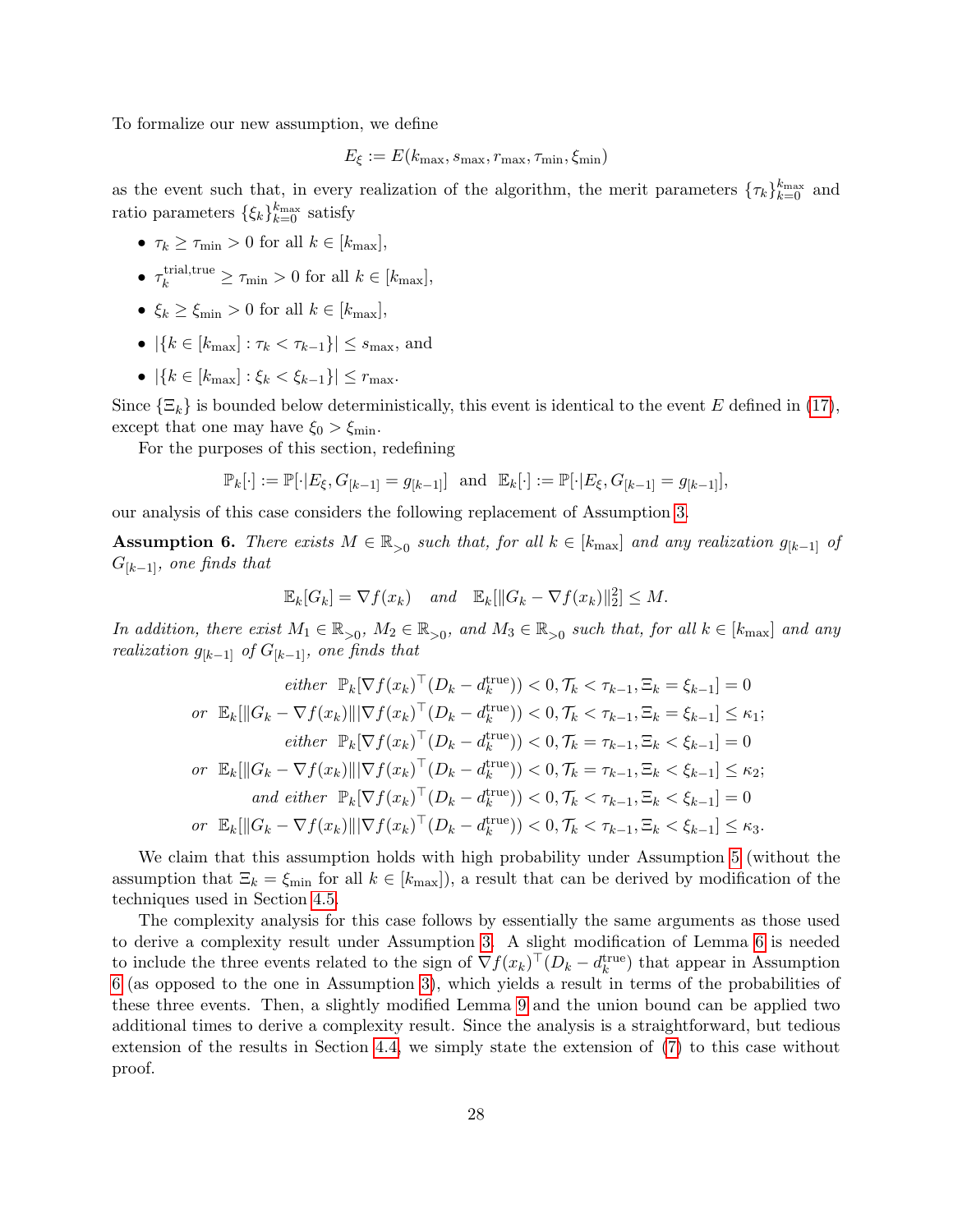**Theorem 3.** Suppose that Assumptions [1,](#page-3-1) [2,](#page-6-1) [4,](#page-11-3) and [6](#page-27-0) hold and consider arbitrary  $\delta \in (0,1)$ . Then, within  $k_{\text{max}} + 1$  iterations, it holds with probability at least  $1-\delta$  that the algorithm generates  $x_{k^*}\in\mathbb{R}^n$  corresponding to which there exists an associated Lagrange multiplier  $y_{k^*}^{true} \in \mathbb{R}^m$  such that

$$
\mathbb{E}[\|\nabla f_{k^*} + J_{k^*}^{\top} y_{k^*}^{true}\|^2 + \|c_{k^*}\| |E_{\xi}]
$$
\n
$$
= \mathcal{O}\left(\frac{\tau_{-1}(f_0 - f_{\text{low}}) + \|c_0\|_1 + M}{\sqrt{k_{\text{max}}} + 1} + \frac{(\tau_{-1}\xi_{-1} - \tau_{\text{min}}\xi_{\text{min}})((s_{\text{max}} + r_{\text{max}})\log(k_{\text{max}}) + \log(1/\delta))}{\sqrt{k_{\text{max}} + 1}}\right).
$$

## <span id="page-28-1"></span>5 Conclusion

We proved a worst-case complexity bound (in terms of iterations, function evaluations, and (stochastic) derivative evaluations) for the stochastic sequential quadratic optimization method for solving optimization problems involving a stochastic objective function and deterministic equality constraints proposed in [\[1\]](#page-28-0). While key to the practical performance of the algorithm, the adaptivity of the merit parameter introduced a number of theoretical challenges to overcome. Under mostly standard assumptions, we proved that, with high probability, a measure of primal-dual stationarity decays at a rate of  $k^{-4}$  (ignoring log factors), which translates into a worst-case complexity bound on par with the stochastic gradient method in the unconstrained setting.

While our analytical approach has been developed for an SQP method that uses the merit function in [\(4\)](#page-4-2), it may be applicable to a wide variety of algorithmic frameworks for constrained stochastic optimization. For example, our approach may be modified to apply to methods that adaptively update critical parameters at each iteration, such as adaptive penalty methods [\[5,](#page-29-11) [6,](#page-29-12) [17\]](#page-29-13), adaptive augmented Lagrangian methods [\[9\]](#page-29-14), adaptive barrier methods [\[20\]](#page-30-6), and penalty-interior point methods [\[8\]](#page-29-15). In addition, many constrained optimization algorithms generate (often unconstrained) subproblems defined by an auxilliary parameter sequence that is updated dynamically based off of the solution to the previous subproblem. Algorithms of this type include penalty methods, augmented Lagrangian methods, and interior point methods [\[21\]](#page-30-7). In cases when the objective is stochastic, this auxilliary sequence would also be a random process, in which case analyzing the behavior of such a process would be paramount to proving a complexity result for such a method. We believe that the techniques that we have devised for this paper are broadly applicable and foundational for performing complexity analyses of deterministically constrained stochastic optimization methods.

## References

- <span id="page-28-0"></span>[1] A. S. Berahas, F. E. Curtis, D. P. Robinson, and B. Zhou. Sequential quadratic optimization for nonlinear equality constrained stochastic optimization. SIAM Journal on Optimization, 31(2):1352–1379, 2021.
- <span id="page-28-2"></span>[2] Albert S. Berahas, Frank E. Curtis, Michael J. O'Neill, and Daniel P. Robinson. A Stochastic Sequential Quadratic Optimization Algorithm for Nonlinear Equality Constrained Optimization with Rank-Deficient Jacobians. arXiv 2106.13015, 2021.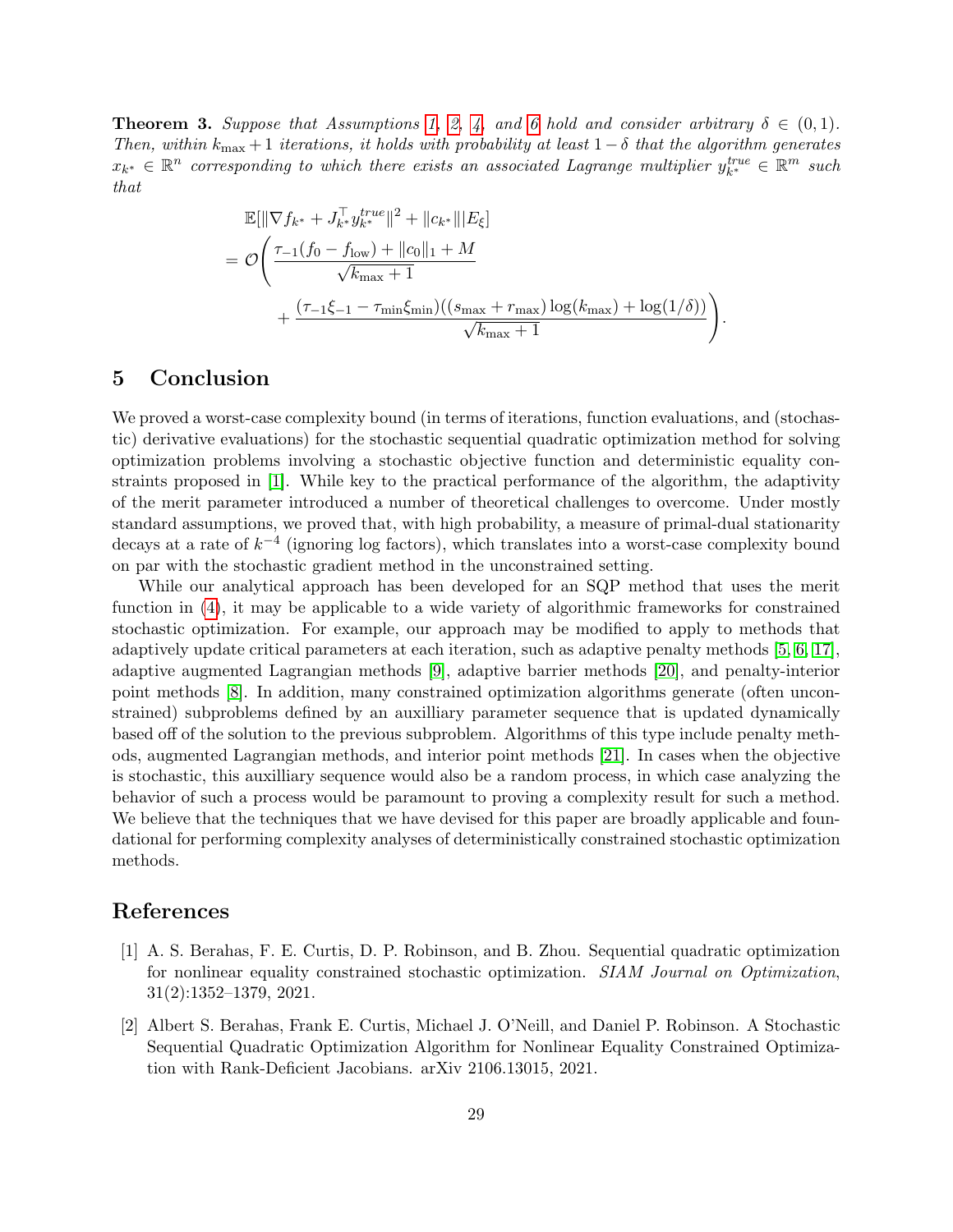- <span id="page-29-0"></span>[3] Dimitri P Bertsekas. Network optimization: continuous and discrete models. Athena Scientific Belmont, 1998.
- <span id="page-29-1"></span>[4] John T Betts. Practical methods for optimal control and estimation using nonlinear programming. SIAM, 2010.
- <span id="page-29-11"></span>[5] Richard H Byrd, Gabriel Lopez-Calva, and Jorge Nocedal. A line search exact penalty method using steering rules. Mathematical Programming, 133(1):39–73, 2012.
- <span id="page-29-12"></span>[6] Richard H Byrd, Jorge Nocedal, and Richard A Waltz. Steering exact penalty methods for nonlinear programming. Optimization Methods and Software, 23(2):197–213, 2008.
- <span id="page-29-3"></span>[7] Changan Chen, Frederick Tung, Naveen Vedula, and Greg Mori. Constraint-aware deep neural network compression. In Proceedings of the European Conference on Computer Vision (ECCV), pages 400–415, 2018.
- <span id="page-29-15"></span>[8] Frank E Curtis. A penalty-interior-point algorithm for nonlinear constrained optimization. Mathematical Programming Computation, 4(2):181–209, 2012.
- <span id="page-29-14"></span>[9] Frank E Curtis, Hao Jiang, and Daniel P Robinson. An adaptive augmented lagrangian method for large-scale constrained optimization. Mathematical Programming, 152(1):201–245, 2015.
- <span id="page-29-9"></span>[10] Frank E Curtis and Daniel P Robinson. Exploiting negative curvature in deterministic and stochastic optimization. Mathematical Programming, 176(1):69–94, 2019.
- <span id="page-29-6"></span>[11] Damek Davis and Dmitriy Drusvyatskiy. Stochastic model-based minimization of weakly convex functions. SIAM Journal on Optimization, 29(1):207–239, 2019.
- <span id="page-29-7"></span>[12] Saeed Ghadimi, Guanghui Lan, and Hongchao Zhang. Mini-batch stochastic approximation methods for nonconvex stochastic composite optimization. Mathematical Programming, 155(1- 2):267–305, 2016.
- <span id="page-29-5"></span>[13] S. P. Han and O. L. Mangasarian. Exact penalty functions in nonlinear programming. Math. Programming, 17(3):251–269, 1979.
- <span id="page-29-8"></span>[14] Elad Hazan and Haipeng Luo. Variance-reduced and projection-free stochastic optimization. In International Conference on Machine Learning, pages 1263–1271. PMLR, 2016.
- <span id="page-29-2"></span>[15] FS Kupfer and Ekkehard W Sachs. Numerical solution of a nonlinear parabolic control problem by a reduced sqp method. Computational Optimization and Applications, 1(1):113–135, 1992.
- <span id="page-29-10"></span>[16] Xiaoyu Li and Francesco Orabona. A high probability analysis of adaptive sgd with momentum. arXiv preprint 2007.14294, 2020.
- <span id="page-29-13"></span>[17] Marcel Mongeau and Annick Sartenaer. Automatic decrease of the penalty parameter in exact penalty function methods. European Journal of Operational Research, 83(3):686–699, 1995.
- <span id="page-29-4"></span>[18] Sen Na, Mihai Anitescu, and Mladen Kolar. An adaptive stochastic sequential quadratic programming with differentiable exact augmented lagrangians.  $a\overline{x}x\overline{w}$  preprint  $a\overline{x}x\overline{w}z\overline{z}z\overline{w}z\overline{z}z\overline{w}z$ 2021.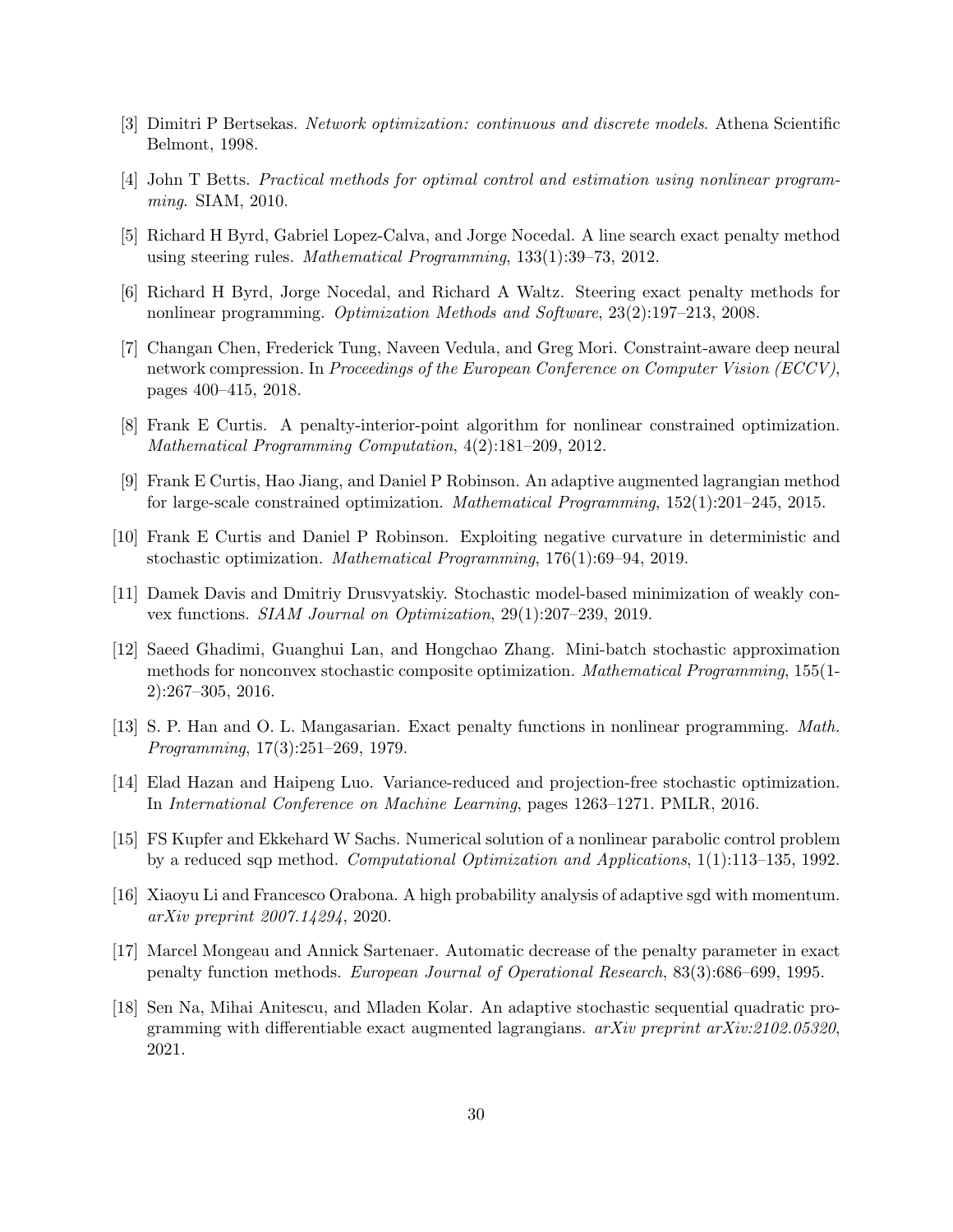- <span id="page-30-1"></span>[19] Yatin Nandwani, Abhishek Pathak, Mausam, and Parag Singla. A primal dual formulation for deep learning with constraints. In NeurIPS, 2019.
- <span id="page-30-6"></span>[20] Jorge Nocedal, Andreas W¨achter, and Richard A Waltz. Adaptive barrier update strategies for nonlinear interior methods. SIAM Journal on Optimization, 19(4):1674–1693, 2009.
- <span id="page-30-7"></span>[21] Jorge Nocedal and Stephen J. Wright. Numerical optimization. Springer Science & Business Media, 2006.
- <span id="page-30-0"></span>[22] Tyrone Rees, H Sue Dollar, and Andrew J Wathen. Optimal solvers for pde-constrained optimization. SIAM Journal on Scientific Computing, 32(1):271–298, 2010.
- <span id="page-30-2"></span>[23] Soumava Kumar Roy, Zakaria Mhammedi, and Mehrtash Harandi. Geometry aware constrained optimization techniques for deep learning. In *Proceedings of the IEEE Conference on* Computer Vision and Pattern Recognition, pages 4460–4469, 2018.
- <span id="page-30-10"></span>[24] David Stirzaker. Elementary probability. Cambridge University Press, 2003.
- <span id="page-30-3"></span>[25] Robert B Wilson. A simplicial algorithm for concave programming. Ph. D. Dissertation, Graduate School of Bussiness Administration, 1963.

## <span id="page-30-4"></span>6 Proof of Theorem [1](#page-4-1) (Deterministic Algorithm Complexity)

In this appendix, we prove Theorem [1,](#page-4-1) which states a worst-case complexity bound for Algorithm 2.1 of [\[1\]](#page-28-0). We refer to quantities defined and employed in the analysis in [\[1\]](#page-28-0). In particular, in this appendix, for all  $k \in \mathbb{N}$ , we suppose that  $g_k = \nabla f(x_k)$  and  $d_k = u_k + v_k$  with  $u_k \in Null(J_k)$  and  $v_k \in \text{Range}(J_k^{\top})$  is the search direction computed by solving the SQP subproblem with  $g_k = \nabla f(x_k)$ . As seen in [\[1\]](#page-28-0), the convergence properties of Algorithm 2.1 in that paper are driven by reductions in a model of the merit function in each iteration. Our first lemma proves a useful lower bound for such a reduction.

<span id="page-30-5"></span>**Lemma 14.** Define  $(\kappa_{uv}, \kappa_H, \kappa_v, \tau_{min}, \zeta, \sigma) \in (0, \infty)^5 \times (0, 1)$  as in [\[1\]](#page-28-0) and let

<span id="page-30-9"></span>
$$
\hat{\kappa} := \min\left\{1, \frac{1}{(1 + \kappa_{uv})\kappa_v \kappa_H^2}\right\} \quad and \quad \tilde{\kappa} := \frac{1}{4}\zeta \kappa_{uv}\kappa_v \hat{\kappa}.\tag{45}
$$

Then, for any  $\varepsilon \in (0,1)$ , if  $||g_k + J_k^{\top} y_k|| > \varepsilon$  and/or  $\sqrt{||c_k||_1} > \varepsilon$ , then

<span id="page-30-8"></span>
$$
\Delta q(x_k, \tau_k, g_k, H_k, d_k) \ge \min \{ \sigma \hat{\kappa}, \tau_{\min} \tilde{\kappa} \} \varepsilon^2.
$$
\n(46)

*Proof.* Consider arbitrary  $(\varepsilon, k) \in (0, 1) \times \mathbb{N}$  such that  $||g_k + J_k^{\top} y_k|| > \varepsilon$  and/or  $\sqrt{||c_k||_1} > \varepsilon$ . Let us consider two cases. First, suppose that  $||c_k||_1 > \hat{\kappa} \varepsilon^2$ . Then, by [\[1,](#page-28-0) equation (2.9)],

$$
\Delta q(x_k, \tau_k, g_k, H_k, d_k) \geq \frac{1}{2}\tau_k \max\{d_k^{\top}H_kd_k0\} + \sigma \|c_k\|_1 \geq \sigma \|c_k\|_1 \geq \sigma \hat{\kappa} \varepsilon^2,
$$

which implies [\(46\)](#page-30-8), as desired. Second, suppose that  $||c_k||_1 \leq \hat{\kappa} \varepsilon^2 \leq \varepsilon^2$ , which by the definition of  $(\varepsilon, k)$  implies that  $||g_k + J_k^{\top} y_k|| > \varepsilon$ . It follows from this fact that  $||d_k|| > \varepsilon/\kappa_H$ ; indeed, if  $||d_k|| \leq \varepsilon/\kappa_H$ , then by [\[1,](#page-28-0) equation (2.6) and Assumption 2.4] one would find

$$
||g_k + J_k^{\top} y_k|| = ||H_k d_k|| \le \kappa_H ||d_k|| \le \varepsilon,
$$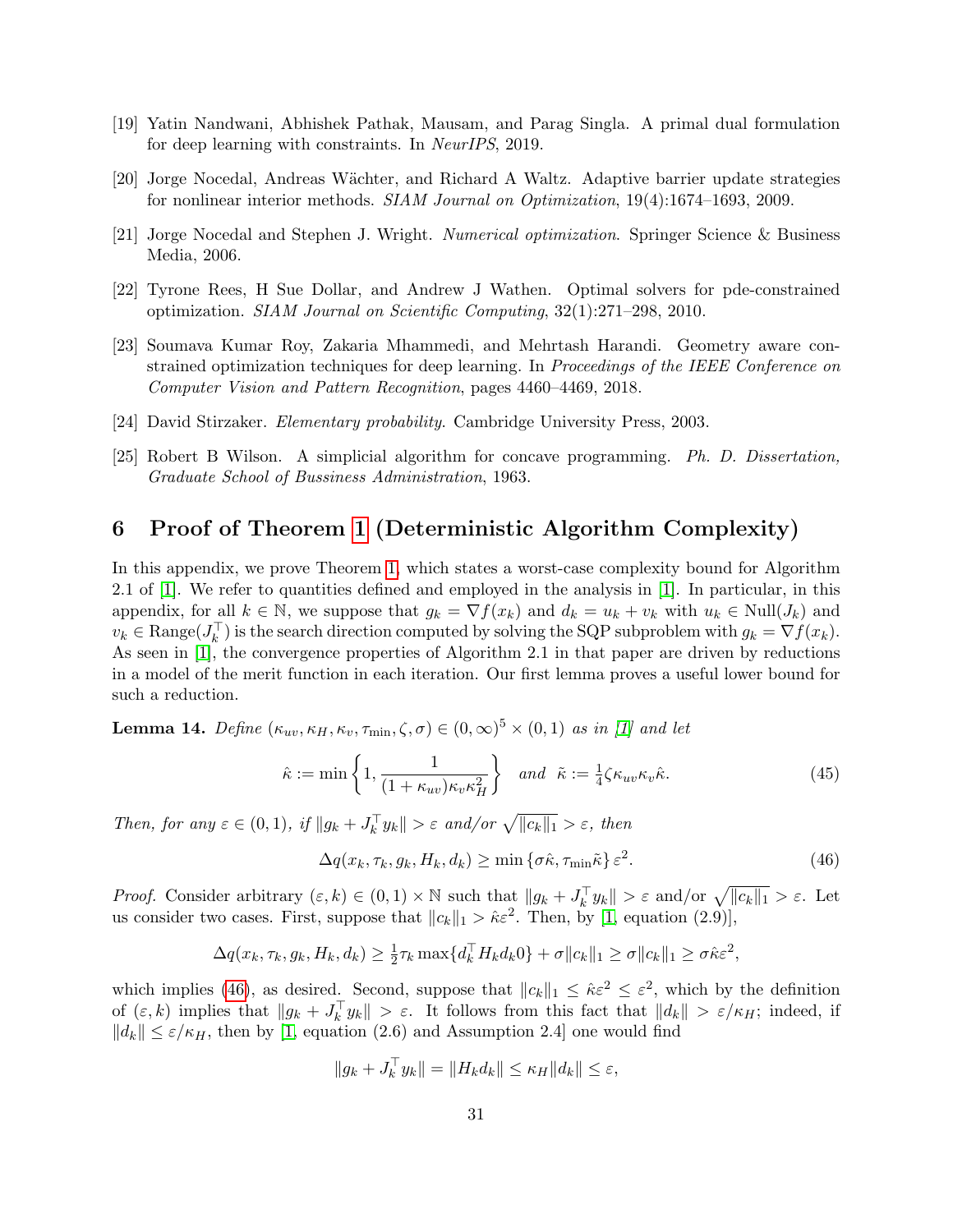which is a contradiction. Hence,  $||d_k|| > \varepsilon/\kappa_H$ , and by [\[1,](#page-28-0) Lemma 2.9], it follows that  $||v_k||^2 \le$  $\kappa_v ||c_k|| \leq \kappa_v ||c_k||_1 \leq \kappa_v \hat{\kappa} \varepsilon^2$ , which combined shows that

$$
\varepsilon^2 / \kappa_H^2 < \|d_k\|^2 = \|u_k\|^2 + \|v_k\|^2 \le \|u_k\|^2 + \kappa_v \hat{\kappa} \varepsilon^2.
$$

From this fact and the definition of  $\hat{\kappa}$ , it follows that

$$
||u_k||^2 > \frac{\varepsilon^2}{\kappa_H^2} - \kappa_v \hat{\kappa} \varepsilon^2 \ge \frac{\varepsilon^2}{\kappa_H^2} \left( 1 - \frac{1}{(1 + \kappa_{uv})} \right) = \frac{\kappa_{uv} \varepsilon^2}{(1 + \kappa_{uv}) \kappa_H^2} \ge \kappa_{uv} \kappa_v \hat{\kappa} \varepsilon^2 \ge \kappa_{uv} ||v_k||^2,
$$

which along with [\[1,](#page-28-0) Lemma 2.10] implies  $d_k^{\top} H_k d_k \geq \frac{1}{2}$  $\frac{1}{2}\zeta \|u_k\|^2 \geq \frac{1}{2}$  $\frac{1}{2}\zeta \kappa_{uv}\kappa_v \hat{\kappa} \varepsilon^2$ . Thus,

$$
\Delta q(x_k, \tau_k, g_k, H_k, d_k) \geq \frac{1}{2} \tau_k \max\{d_k^{\top} H_k d_k 0\} + \sigma \|c_k\|_1 \geq \frac{1}{4} \tau_{\min} \zeta \kappa_{uv} \kappa_v \hat{\kappa} \varepsilon^2,
$$

 $\Box$ 

which implies  $(46)$ , as desired.

We now prove Theorem [1,](#page-4-1) further details of which are provided in the statement below.

<span id="page-31-0"></span>**Theorem 4.** Define  $(\tau_{-1}, f_{\text{low}}, \alpha_{\text{min}}, \tau_{\text{min}}, \eta, \sigma) \in (0, \infty)^4 \times (0, 1)^2$  as in [\[1\]](#page-28-0) and  $(\hat{\kappa}, \tilde{\kappa}) \in (0, 1] \times$  $(0, \infty)$  as in [\(45\)](#page-30-9). Then, for any  $\varepsilon \in (0, 1)$  $\varepsilon \in (0, 1)$  $\varepsilon \in (0, 1)$ , Theorem 1 holds with [\(6\)](#page-4-3) given by

$$
\overline{K}_{\varepsilon} := \left( \frac{\tau_{-1}(f_0 - f_{\text{low}}) + ||c_0||_1}{\eta \alpha_{\min} \min \{ \sigma \hat{\kappa}, \tau_{\min} \tilde{\kappa} \}} \right) \varepsilon^{-2}.
$$

*Proof.* To derive a contradiction, suppose [\(5\)](#page-4-4) does not hold for all  $k \in \{0, \ldots, \overline{K}_{\varepsilon}\}.$  Then, along with Lemma [14](#page-30-5) and  $[1, \text{ equation } (2.10)$  and Lemma 2.17], it follows for all such k that

$$
\phi(x_k + \alpha_k d_k, \tau_k) - \phi(x_k, \tau_k) \le -\eta \alpha_k \Delta q(x_k, \tau_k, g_k, H_k, d_k) \le -\eta \alpha_{\min} \min\{\sigma \hat{\kappa}, \tau_{\min} \tilde{\kappa}\} \varepsilon^2.
$$

By the definition of  $\phi$ , this means for all such k that

$$
\tau_k f_{k+1} + ||c_{k+1}||_1 \leq \tau_k f_k + ||c_k||_1 - \eta \alpha_{\min} \min{\lbrace \sigma \hat{\kappa}, \tau_{\min} \tilde{\kappa} \rbrace} \varepsilon^2.
$$

Summing this inequality for all  $k \in \{0, \ldots, \overline{K}_{\varepsilon}\}\)$ , one can deduce that

$$
||c_{\overline{K}_{\varepsilon}+1}||_1 - ||c_0||_1 + \tau_{\overline{K}_{\varepsilon}} f_{\overline{K}_{\varepsilon}+1} - \tau_0 f_0 + \sum_{k=1}^{\overline{K}_{\varepsilon}} f_k(\tau_{k-1} - \tau_k) \leq -(\overline{K}_{\varepsilon}+1)\eta \alpha_{\min} \min\{\sigma \hat{\kappa}, \tau_{\min} \tilde{\kappa}\} \varepsilon^2.
$$

Since  $\{\tau_k\}$  is monotonically nonincreasing,  $||c_{\overline{K}_{\varepsilon}+1}||_1 \geq 0$ , and  $f_k \geq f_{\text{low}}$  for all  $k \in \mathbb{N}$ ,

$$
-\|c_0\|_1 + \tau_{\overline{K}_{\varepsilon}} f_{\text{low}} - \tau_0 f_0 + f_{\text{low}} (\tau_0 - \tau_{\overline{K}_{\varepsilon}}) \le -(\overline{K}_{\varepsilon} + 1) \eta \alpha_{\min} \min\{\sigma \hat{\kappa}, \tau_{\min} \tilde{\kappa}\} \varepsilon^2.
$$

Rearranging this inequality, one arrives at the conclusion that

$$
\overline{K}_{\varepsilon} + 1 \leq \left( \frac{\tau_0(f_0 - f_{\text{low}}) + ||c_0||_1}{\eta \alpha_{\min} \min\{\sigma \hat{\kappa}, \tau_{\min} \tilde{\kappa}\}} \right) \varepsilon^{-2} \leq \left( \frac{\tau_{-1}(f_0 - f_{\text{low}}) + ||c_0||_1}{\eta \alpha_{\min} \min\{\sigma \hat{\kappa}, \tau_{\min} \tilde{\kappa}\}} \right) \varepsilon^{-2} \equiv \overline{K}_{\varepsilon},
$$

which is a contradiction. Therefore, one arrives at the desired conclusion that Algorithm 2.1 yields an iterate satisfying [\(5\)](#page-4-4) in at most  $\overline{K}_{\varepsilon}$  iterations.  $\Box$  $\Box$ 

$$
\qquad \qquad \Box
$$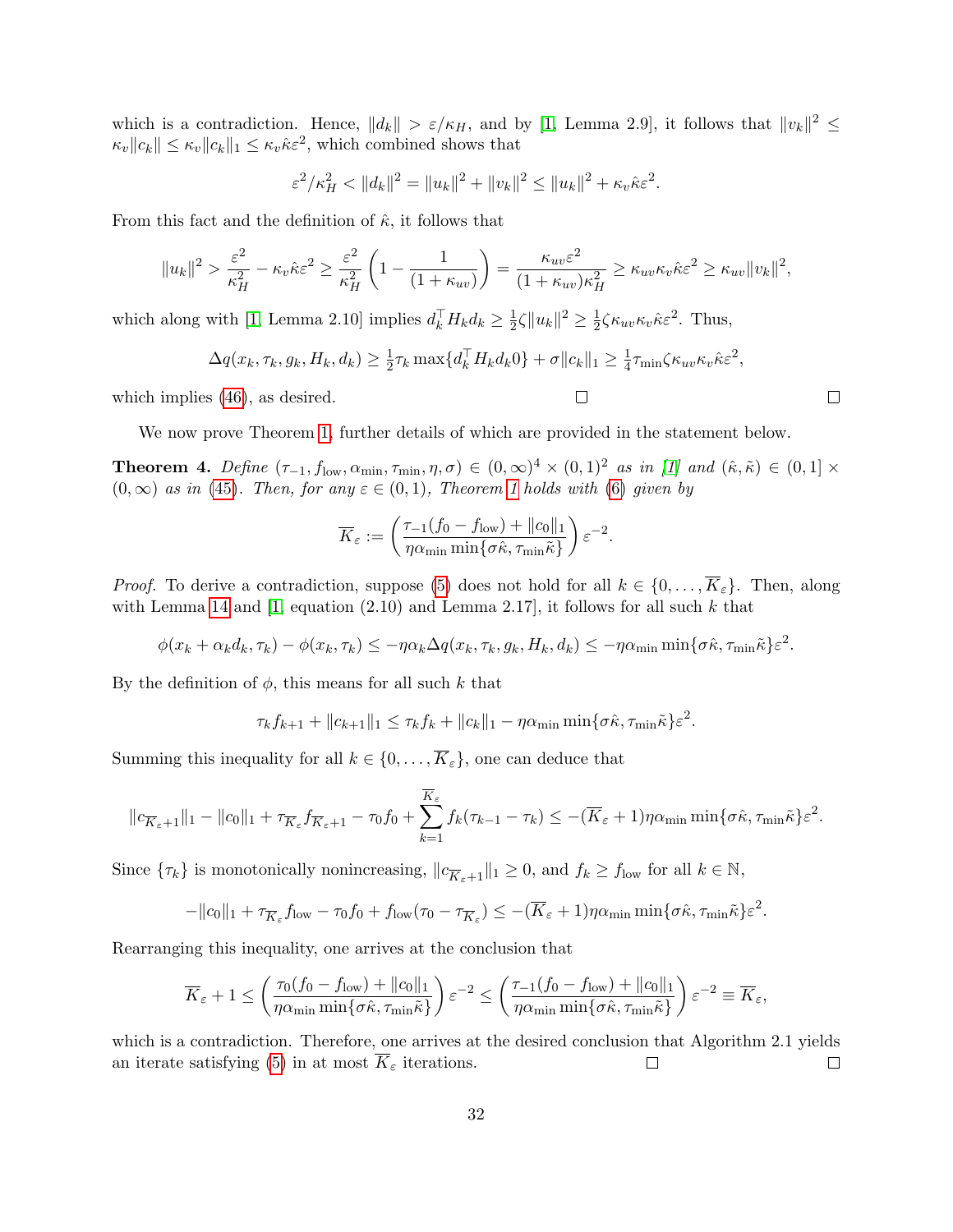## <span id="page-32-0"></span>7 Proofs of Lemmas [9](#page-19-0) and [10](#page-19-1)

In this appendix, we prove Lemmas [9](#page-19-0) and [10.](#page-19-1) Toward this end, we prove for any  $\delta \in (0,1)$  with  $\delta$ as defined in [\(32\)](#page-18-1) and  $\ell(s_{\text{max}}, \hat{\delta})$  as defined in [\(33\)](#page-18-2), one finds

<span id="page-32-1"></span>
$$
\mathbb{P}\left[\sum_{i=0}^{k_{\max}} \mathbb{P}[\mathcal{T}_i < \mathcal{T}_{i-1} | E, G_{[i-1]}] \le \ell(s_{\max}, \hat{\delta}) + 1 \middle| E\right] \ge 1 - \delta. \tag{47}
$$

We build to this result, ultimately proved as Lemma [5,](#page-42-0) with a series of preliminary lemmas.

As our first preliminary result, we state a particular form of Chernoff's bound in the following lemma, which will prove instrumental in deriving [\(47\)](#page-32-1).

<span id="page-32-3"></span>**Lemma 15.** For any  $k \in \mathbb{N}$ , let  $\{Y_0, \ldots, Y_k\}$  be independent Bernoulli random variables. Then, for any  $s \in \mathbb{N}$  and  $\overline{\delta} \in (0,1)$ , it follows that

<span id="page-32-2"></span>
$$
\mu := \sum_{j=0}^{k} \mathbb{P}[Y_j = 1] \ge \ell(s, \bar{\delta}) \quad \Longrightarrow \quad \mathbb{P}\left[\sum_{j=0}^{k} Y_j \le s\right] \le \bar{\delta}.\tag{48}
$$

*Proof.* Suppose that  $\mu \geq \ell(s, \overline{\delta})$ . By the multiplicative form of Chernoff's bound, it follows for  $\rho := 1 - s/\mu$  (which is in the interval  $(0, 1)$  by  $(48)$ ) that

$$
\mathbb{P}\left[\sum_{j=0}^{k} Y_j \le s\right] \le e^{-\frac{1}{2}\mu\rho^2} = e^{-\frac{1}{2}\mu(1-s/\mu)^2}.
$$

Hence, to prove the result, all that remains is to show that  $e^{-\frac{1}{2}}$  $\frac{1}{2}\mu(1-s/\mu)^2 \leq \bar{\delta}$ , i.e., that  $-\frac{1}{2}$  $rac{1}{2}\mu(1$  $s/\mu$ <sup>2</sup>  $\leq$  log( $\bar{\delta}$ ). Using log( $\bar{\delta}$ ) =  $-\log(1/\bar{\delta})$ , this inequality is equivalent to

$$
0 \le \frac{1}{2}\mu(1 - s/\mu)^2 - \log(1/\bar{\delta}) = \frac{1}{2\mu}(\mu - s)^2 - \log(1/\bar{\delta}),
$$

which holds if and only if  $\mu^2 - 2\mu(s + \log(1/\overline{\delta})) + s^2 \ge 0$ . Viewing the left-hand side of this inequality as a convex quadratic function in  $\mu$ , one finds that the inequality holds as long as  $\mu$  is greater than or equal to the positive root of the quadratic, i.e.,

$$
s + \log(1/\bar{\delta}) + \sqrt{(s + \log(1/\bar{\delta}))^2 - s^2} = s + \log(1/\bar{\delta}) + \sqrt{\log(1/\bar{\delta})^2 + 2s\log(1/\bar{\delta})}.
$$

 $\Box$ 

 $\Box$ 

This holds since  $\mu \geq \ell(s, \bar{\delta})$ ; hence, the result is proved.

Now, we turn our attention to proving [\(47\)](#page-32-1). For any realization of a run of the algorithm up to iteration  $k \in [k_{\text{max}}]$ , let  $w_k$  denote the number of times that the merit parameter has been decreased up to the beginning of iteration k and let  $\bar{p}_k$  denote the probability that the merit parameter is decreased during iteration k. The *signature* of a realization up to iteration  $k \in \mathbb{N}$  is  $(\bar{p}_0,\ldots,\bar{p}_k,w_0,\ldots,w_k)$ , which encodes all of the pertinent information regarding the behavior of the merit parameter sequence up to the start of iteration  $k$ .

One could imagine using all possible signatures to define a tree whereby each node contains a subset of all realizations of the algorithm. To construct such tree, one could first consider the root node, which could be denoted by  $\tilde{N}(\bar{p}_0, w_0)$ , where  $\bar{p}_0$  is uniquely defined by the starting conditions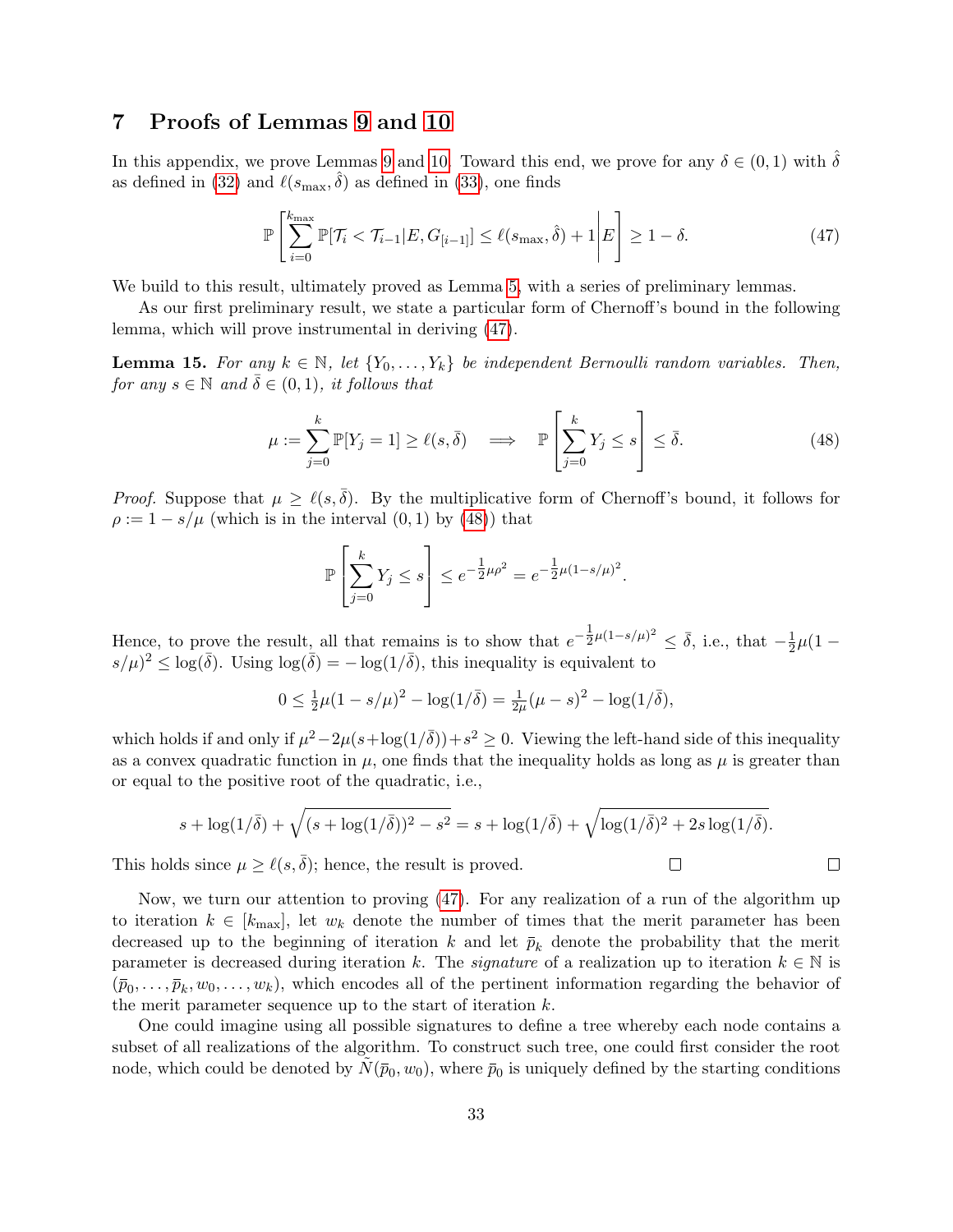of our algorithm and  $w_0 = 0$ . All realizations of our algorithm follow the same initialization, so  $\bar{p}_0$ and  $w_0$  would be in the signature of every realization. Now, one could define a node  $\tilde{N}(\bar{p}_{[k]}, w_{[k]})$  at depth  $k \in [k_{\text{max}}]$  (where the root node has a depth of 0) in the tree as the set of all realizations of our algorithm for which the signature of the realization up to iteration k is  $(\bar{p}_0, \ldots, \bar{p}_k, w_0, \ldots, w_k)$ . One could then define the edges in the tree by connecting nodes at adjacent levels, where node  $\tilde{N}(\bar{p}_{[k]}, w_{[k]})$  is connected to node  $\tilde{N}(\bar{p}_{[k]}, \bar{p}_{k+1}, w_{[k]}, w_{k+1})$  for any  $\bar{p}_{k+1} \in [0, 1]$  and  $w_{k+1} \in \{w_k, w_k +$  $1, \ldots$  }.

Unfortunately, the construction described in the previous paragraph may lead to nodes in the tree representing realizations with probability zero occurrence. In order to remedy this, we instead construct a tree where the nodes contain all realizations whose probability signatures fall within specified intervals. To define such intervals, consider arbitrary  $B \in \mathbb{N} \setminus \{0\}$  and let us restrict the sequence of values  $p_{[k]}$  used to define our nodes as those with

$$
p_{[k]} = (p_0, \dots, p_k) \in \left\{0, \frac{1}{B}, \dots, \frac{B-1}{B}\right\}^{k+1}.
$$
\n(49)

For  $p \in \{0, 1/B, \ldots, (B-1)/B\}$ , these define the open probability intervals  $\iota(p)$  given by

$$
\iota(p) = \begin{cases} \left[p, p + \frac{1}{B}\right) & \text{if } p \in \left\{0, \frac{1}{B}, \dots, \frac{B-2}{B}\right\},\\ \left[\frac{B-1}{B}, 1\right] & \text{if } p = \frac{B-1}{B}. \end{cases}
$$

Now, we can construct our tree as follows. As before, first consider the root node, which we denote by  $N(p_0, w_0)$ , where  $p_0 \in \{0, 1/B, \ldots, (B-1)/B\}$  is uniquely defined by the starting conditions of our algorithm so that  $\mathbb{P}[\mathcal{T}_0 < \tau_{-1}|E] \in \iota(p_0)$  and  $w_0 = 0$ . All realizations of our algorithm follow the same initialization, so with  $\bar{p}_0 = \mathbb{P}[\mathcal{T}_0 < \tau_{-1}|E]$  one finds that  $\bar{p}_0 \in \iota(p_0)$  and  $w_0$  are in the signature of every realization. We define a node  $N(p_{[k]}, w_{[k]})$  at depth  $k \in [k_{\text{max}}]$  as the set of all realizations for which the signature of the realization at iteration  $k$  exactly matches  $w_{[k]}$  and has probabilities that fall within the intervals defined by  $p_{[k]}$ ; i.e., a realization with signature  $(\bar{p}_{[k]}, w_{[k]})$  is a member of  $N(p_{[k]}, w_{[k]})$  if and only if, for all  $j \in [k]$ , one finds that  $\bar{p}_j \in \iota(p_j)$ . The edges in the tree connect nodes in adjacent levels, where  $N(p_{[k]}, w_{[k]})$  is connected to  $N(p_{[k]}, p_{k+1}, w_{[k]}, w_{k+1})$  for any  $p_{k+1} \in \{0, 1/B, \ldots, (B-1)/B\}$  and  $w_{k+1} \in \{w_k, w_k + 1, \ldots\}$ .

Notationally, since the behavior of a realization of the algorithm up to iteration  $k \in \mathbb{N}$  is completely determined by the initial conditions and the realization of  $G_{[k-1]}$ , we say that a realization described by  $G_{[k-1]}$  belongs in node  $N(p_{[k]}, w_{[k]})$  by writing that

$$
G_{[k-1]} \in N(p_{[k]}, w_{[k]}).
$$

The initial condition, denoted for consistency as  $G_{[-1]} \in N(p_0, w_0)$ , occurs with probability one. Based on the description above, the nodes of our tree satisfy: For any node at a depth of  $k \geq 2$ , the event  $G_{[k-1]} \in N(p_{[k]}, w_{[k]})$  occurs if and only if

<span id="page-33-0"></span>
$$
\mathbb{P}[\mathcal{T}_k < \mathcal{T}_{k-1} | E, G_{[k-1]}] \in \iota(p_k),
$$
\n
$$
S_{k-1} := \sum_{i=0}^{k-1} \mathcal{I}[\mathcal{T}_i < \mathcal{T}_{i-1}] = w_k,
$$
\nand 
$$
G_{[k-2]} \in N(p_{[k-1]}, w_{[k-1]}).
$$
\n
$$
(50)
$$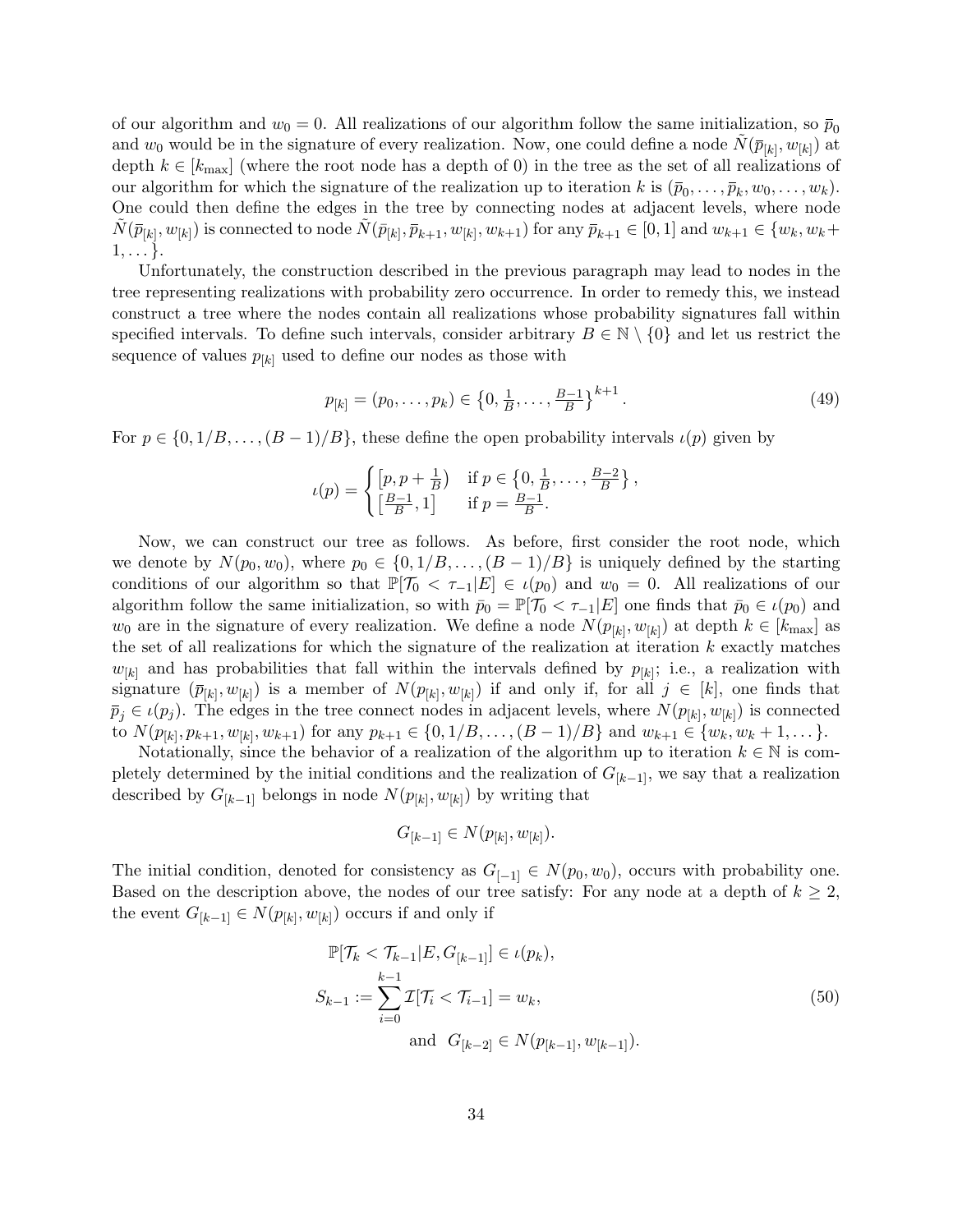Let us now define certain important sets of nodes in the tree. First, let

$$
\mathcal{L}_{\text{good}} := \left\{ N(p_{[k]}, w_{[k]}) : \left( \sum_{i=0}^{k} p_i \le \ell(s_{\text{max}}, \hat{\delta}) + 1 \right) \land (w_k = s_{\text{max}} \lor k = k_{\text{max}}) \right\}
$$

be the set of nodes at which the sum of the elements of  $p_{[k]}$  is sufficiently small and either  $w_k$  has reached  $s_{\text{max}}$  or k has reached  $k_{\text{max}}$ . Second, let

$$
\mathcal{L}_{\text{bad}} := \left\{ N(p_{[k]}, w_{[k]}) : \sum_{i=0}^{k} p_i > \ell(s_{\text{max}}, \hat{\delta}) + 1 \right\}
$$

be the nodes in the complement of  $\mathcal{L}_{\text{good}}$  at which the sum of the elements of  $p_{[k]}$  has exceeded the threshold  $\ell(s_{\text{max}}, \hat{\delta}) + 1$ . Going forward, we restrict attention to the tree defined by the root node and all paths from the root node that terminate at a node contained in  $\mathcal{L}_{\text{good}} \cup \mathcal{L}_{\text{bad}}$ . It is clear from this restriction and the definitions of  $\mathcal{L}_{good}$  and  $\mathcal{L}_{bad}$  that this tree is finite with the elements of  $\mathcal{L}_{\text{good}} \cup \mathcal{L}_{\text{bad}}$  being leaves.

Let us now define relationships between nodes. The parent of a node is defined as

$$
P(N(p_{[k]}, w_{[k]})) = N(p_{[k-1]}, w_{[k-1]}).
$$

On the other hand, the children of node  $N(p_{[k]}, w_{[k]})$  are defined as

$$
C(N(p_{[k]}, w_{[k]})) = \begin{cases} \{N(p_{[k]}, p_{k+1}, w_{[k]}, w_{k+1})\} & \text{if } N(p_{[k]}, w_{[k]}) \notin \mathcal{L}_{\text{good}} \cup \mathcal{L}_{\text{bad}} \\ \emptyset & \text{otherwise.} \end{cases}
$$

This ensures that paths down the tree terminate at nodes in  $\mathcal{L}_{good} \cup \mathcal{L}_{bad}$ , making these nodes the leaves of the tree. For convenience in the remainder of our discussions, let  $C(\emptyset) = \emptyset$ .

We define the height of node  $N(p_{[k]}, w_{[k]})$  as the length of the longest path from  $N(p_{[k]}, w_{[k]})$  to a leaf node, i.e., the height is denoted as

$$
h(N(p_{[k]}, w_{[k]})) := \left(\min\{j \in \mathbb{N} \setminus \{0\} : C^j(N(p_{[k]}, w_{[k]})) = \emptyset\}\right) - 1,
$$

where  $C^{j}(N(p_{[k]}, w_{[k]}))$  is shorthand for applying the mapping  $C(\cdot)$  consecutively j times. From this definition,  $h(N(p_{[k]}, w_{[k]})) = 0$  for all  $N(p_{[k]}, w_{[k]}) \in \mathcal{L}_{\text{good}} \cup \mathcal{L}_{\text{bad}}$ .

Next, let us define two more sets of nodes that will be useful later. Let  $C_{dec}(N(p_{[k]}, w_{[k]}))$  denote the set of children of  $N(p_{[k]}, w_{[k]})$  such that the merit parameter decreases and let  $C_{\text{dec}}^{\tilde{c}}(N(p_{[k]}, w_{[k]}))$ denote set of children of  $N(p_{[k]}, w_{[k]})$  such that it does not decrease, so

<span id="page-34-0"></span>
$$
C_{\text{dec}}(N(p_{[k]}, w_{[k]})) := \{ N(p_{[k]}, p_{k+1}, w_{[k]}, w_{k+1}) : (N(p_{[k]}, p_{k+1}, w_{[k]}, w_{k+1}) \in C(N(p_{[k]}, w_{[k]}))) \times (w_{k+1} = w_k + 1) \}
$$
\n
$$
(51)
$$

and

$$
C_{\text{dec}}^c(N(p_{[k]}, w_{[k]})) := \{ N(p_{[k]}, p_{k+1}, w_{[k]}, w_{k+1}) : (N(p_{[k]}, p_{k+1}, w_{[k]}, w_{k+1}) \in C(N(p_{[k]}, w_{[k]})))
$$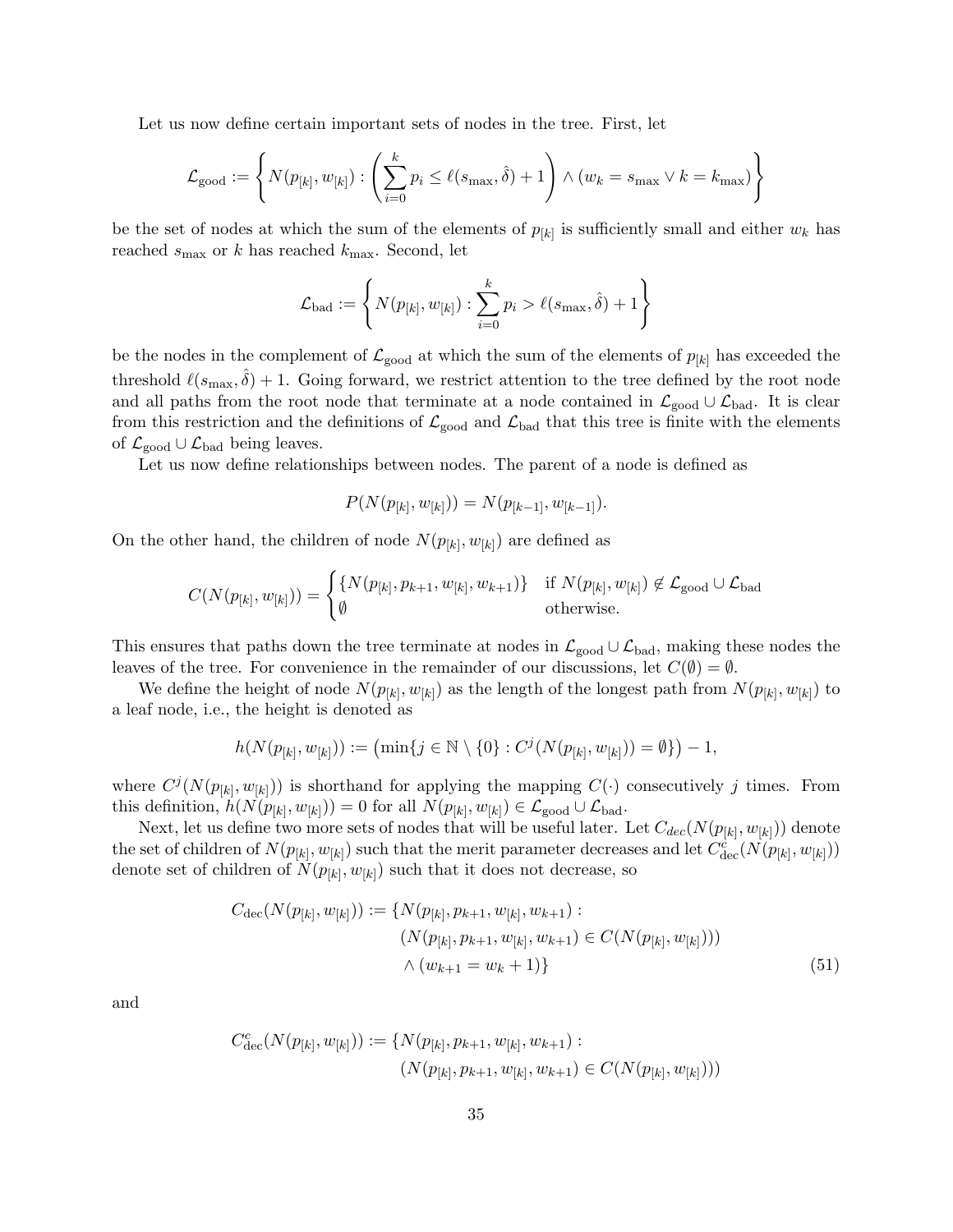$$
\wedge \left(w_{k+1} = w_k\right)\}.\tag{52}
$$

Finally, let us define the event  $E_{bad,B}$  as the event that for some  $j \in [k_{\text{max}}]$  one finds

<span id="page-35-1"></span>
$$
\left(\sum_{i=0}^{j} \mathbb{P}[\mathcal{T}_i < \mathcal{T}_{i-1} | E, G_{[i-1]}] > \ell(s_{\max}, \hat{\delta}) + \frac{k_{\max} + 1}{B} + 1\right). \tag{53}
$$

With respect to our goal of proving [\(47\)](#page-32-1), the event  $E_{bad,B}$  is of interest since it is the event that the given probabilities accumulated up to iteration  $j \in [k_{\text{max}}]$  (and beyond) exceed the threshold found in [\(47\)](#page-32-1) plus a factor that is inversely proportional to B.

Let us now prove some properties of the leaf nodes.

<span id="page-35-3"></span>**Lemma 16.** For any  $k \in [k_{\text{max}}]$  and  $(p_{[k]}, w_{[k]})$  with  $N(p_{[k]}, w_{[k]}) \in \mathcal{L}_{\text{good}}$ , one finds

$$
\mathbb{P}[G_{[k-1]} \in N(p_{[k]}, w_{[k]}) \wedge E_{\text{bad},B} | E] = 0.
$$

On the other hand, for all  $k \in [k_{\text{max}}]$  and  $(p_{[k]}, w_{[k]})$  with  $N(p_{[k]}, w_{[k]}) \in \mathcal{L}_{bad}$ , one finds

$$
\mathbb{P}[G_{[k-1]} \in N(p_{[k]}, w_{[k]}) \wedge E_{\text{bad},B} | E]
$$
\n
$$
\leq \hat{\delta} \prod_{i=1}^{k} \mathbb{P} \left[ \mathbb{P}[\mathcal{T}_i < \mathcal{T}_{i-1} | E, G_{[i-1]}] \in \iota(p_i) | E, S_{i-1} = w_i, G_{[i-2]} \in N(p_{[i-1]}, w_{[i-1]}) \right]
$$

*Proof.* Consider an arbitrary index  $k \in [k_{\text{max}}]$  and an arbitrary pair  $(p_{[k]}, w_{[k]})$  such that  $N(p_{[k]}, w_{[k]}) \in$  $\mathcal{L}_{\text{good}}$ . By the definition of  $\mathcal{L}_{\text{good}}$ , it follows that

<span id="page-35-0"></span>
$$
\sum_{i=0}^{k} p_i \le \ell(s_{\text{max}}, \hat{\delta}) + 1.
$$
\n(54)

<span id="page-35-2"></span>.

Since the maximum depth of a node is  $k_{\text{max}}$ , it follows from [\(54\)](#page-35-0) that

$$
\mathbb{P}\left[\sum_{i=0}^{k} \mathbb{P}[\mathcal{T}_i < \mathcal{T}_{i-1}|E, G_{[i-1]}] > \ell(s_{\max}, \hat{\delta}) + \frac{k_{\max}+1}{B} + 1 \Big| E, G_{[k-1]} \in N(p_{[k]}, w_{[k]}) \right] \\
\leq \mathbb{P}\left[\sum_{i=0}^{k} \left(p_i + \frac{1}{B}\right) > \ell(s_{\max}, \hat{\delta}) + \frac{k_{\max}+1}{B} + 1 \Big| E, G_{[k-1]} \in N(p_{[k]}, w_{[k]}) \right] \\
\leq \mathbb{P}\left[\ell(s_{\max}, \hat{\delta}) + \frac{k+1}{B} + 1 > \ell(s_{\max}, \hat{\delta}) + \frac{k_{\max}+1}{B} + 1 \Big| E, G_{[k-1]} \in N(p_{[k]}, w_{[k]}) \right] = 0.
$$

Therefore, for any  $j \in \{1, \ldots, k\}$ , one finds from conditional probability that

$$
\mathbb{P}\left[G_{[j-1]} \in N(p_{[j]}, w_{[j]}) \wedge (53) \text{ holds}|E\right]
$$
\n
$$
= \mathbb{P}\left[\sum_{i=0}^{j} \mathbb{P}[\mathcal{T}_i < \mathcal{T}_{i-1}|E, G_{[i-1]}] > \ell(s_{\max}, \hat{\delta}) + \frac{k_{\max}+1}{B} + 1 \Big| E, G_{[j-1]} \in N(p_{[j]}, w_{[j]}) \right]
$$
\n
$$
\cdot \mathbb{P}\left[G_{[j-1]} \in N(p_{[j]}, w_{[j]})|E\right] = 0.
$$

In addition, [\(53\)](#page-35-1) cannot hold for  $j = 0$  since  $\ell(s_{\text{max}}, \hat{\delta}) + 1 > 1$ . Hence, along with the conclusion above, it follows that  $E_{bad,B}$  does not occur in any realization whose signature up to iteration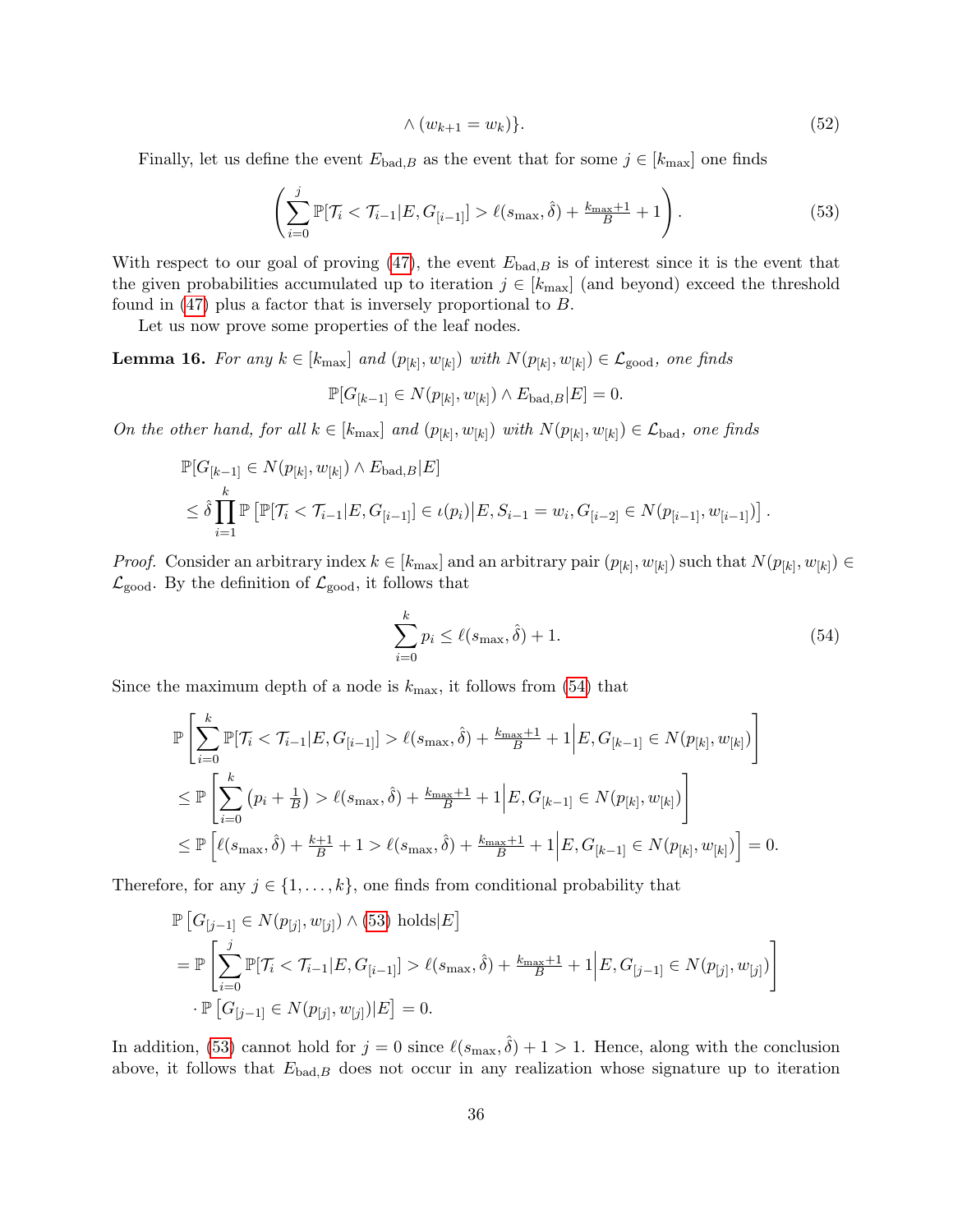$j \in \{1, \ldots, k\}$  falls into a node along any path from the root note to  $N(p_{[k]}, w_{[k]})$ . Now, by the definition of  $\mathcal{L}_{\text{good}}$ , at least one of  $w_k = s_{\text{max}}$  or  $k = k_{\text{max}}$  holds. Let us consider each case in turn. If  $k = k_{\text{max}}$ , then it follows by the preceding arguments that

$$
\mathbb{P}\left[\sum_{i=0}^{k_{\max}} \mathbb{P}[\mathcal{T}_i < \mathcal{T}_{i-1}|E, G_{[i-1]}] \leq \ell(s_{\max}, \hat{\delta}) + \frac{k_{\max}+1}{B} + 1 \Big| E, G_{[k-1]} \in N(p_{[k]}, w_{[k]}) \right] = 1.
$$

Otherwise, if  $w_k = s_{\text{max}}$ , then it follows by Assumption [3](#page-11-0) that  $\mathbb{P}[\mathcal{T}_i \leq \mathcal{T}_{i-1}|E, G_{[i-1]}] = 0$  for all  $i \in \{k, \ldots, k_{\text{max}}\}$ , and therefore the equation above again follows. Overall, it follows that  $\mathbb{P}[G_{[k-1]} \in N(p_{[k]}, w_{[k-1]}) \wedge E_{bad, B}|E] = 0$ , as desired.

Now consider arbitrary  $k \in \mathbb{N}$  and  $(p_{[k]}, w_{[k]})$  with  $N(p_{[k]}, w_{[k]}) \in \mathcal{L}_{bad}$ . One finds

$$
\mathbb{P}[G_{[k-1]} \in N(p_{[k]}, w_{[k]}) \wedge E_{\text{bad},B} | E]
$$
  
= 
$$
\mathbb{P}[E_{\text{bad},B} | E, G_{[k-1]} \in N(p_{[k]}, w_{[k]})] \cdot \mathbb{P}[G_{[k-1]} \in N(p_{[k]}, w_{[k]}) | E]
$$
  

$$
\leq \mathbb{P}[G_{[k-1]} \in N(p_{[k]}, w_{[k]}) | E].
$$

Hence, using the initial condition that  $G_{[-1]} \in N(p_0, w_0)$ , it follows that

$$
\mathbb{P}[G_{[k-1]} \in N(p_{[k]}, w_{[k]}) \wedge E_{\text{bad},B} | E]
$$
\n
$$
\leq \mathbb{P}[G_{[k-1]} \in N(p_{[k]}, w_{[k]}) | E] = \mathbb{P} \left[ (50) \text{ holds} | E \right]
$$
\n
$$
= \mathbb{P} \left[ \mathbb{P}[\mathcal{T}_{k} < \mathcal{T}_{k-1} | E, G_{[k-1]}] \in \iota(p_{k}) | E, S_{k-1} = w_{k}, G_{[k-2]} \in N(p_{[k-1]}, w_{[k-1]}) \right]
$$
\n
$$
\cdot \mathbb{P} \left[ S_{k-1} = w_{k} \wedge G_{[k-2]} \in N(p_{[k-1]}, w_{[k-1]}) | E \right]
$$
\n
$$
= \mathbb{P} \left[ \mathbb{P}[\mathcal{T}_{k} < \mathcal{T}_{k-1} | E, G_{[k-1]}] \in \iota(p_{k}) | E, S_{k-1} = w_{k}, G_{[k-2]} \in N(p_{[k-1]}, w_{[k-1]}) \right]
$$
\n
$$
\cdot \mathbb{P} \left[ S_{k-1} = w_{k} | E, G_{[k-2]} \in N(p_{[k-1]}, w_{[k-1]}) \right] \mathbb{P} \left[ G_{[k-2]} \in N(p_{[k-1]}, w_{[k-1]}) | E \right]
$$
\n
$$
= \mathbb{P}[G_{-1} \in N(p_{0}, w_{0})]
$$
\n
$$
\cdot \prod_{i=1}^{k} \left( \mathbb{P} \left[ \mathbb{P}[\mathcal{T}_{i} < \mathcal{T}_{i-1} | E, G_{[i-1]}] \in \iota(p_{i}) | E, S_{i-1} = w_{i}, G_{[i-2]} \in N(p_{[i-1]}, w_{[i-1]}) \right] \right)
$$
\n
$$
\cdot \mathbb{P} \left[ S_{i-1} = w_{i} | E, G_{[i-2]} \in N(p_{[i-1]}, w_{[i-1]}) \right]
$$
\n
$$
= \prod_{i=1}^{k} \left( \mathbb{P} \left[ \mathbb{P}[\mathcal{T}_{i} < \mathcal{T}_{i-1} | E, G_{
$$

Our goal is to bound [\(55\)](#page-36-0). Toward this end, define

 $\mathcal{I}_{\text{dec}} := \{i \in \{1, \ldots, k\} : w_i = w_{i-1} + 1\} \text{ and } \mathcal{I}_{\text{dec}}^c := \{i \in \{1, \ldots, k\} : w_i = w_{i-1}\},\$ 

which by the definition of  $w_{[k]}$  form a partition of  $\{1, \ldots, k\}$ . For any  $i \in \mathcal{I}_{\text{dec}}$ ,

<span id="page-36-0"></span>
$$
\mathbb{P}[S_{i-1} = w_i | E, G_{[i-2]} \in N(p_{[i-1]}, w_{[i-1]})]
$$
  
= 
$$
\mathbb{P}[\mathcal{T}_{i-1} < \mathcal{T}_{i-2} | E, G_{[i-2]} \in N(p_{[i-1]}, w_{[i-2]})] \leq p_{i-1} + \frac{1}{B}.
$$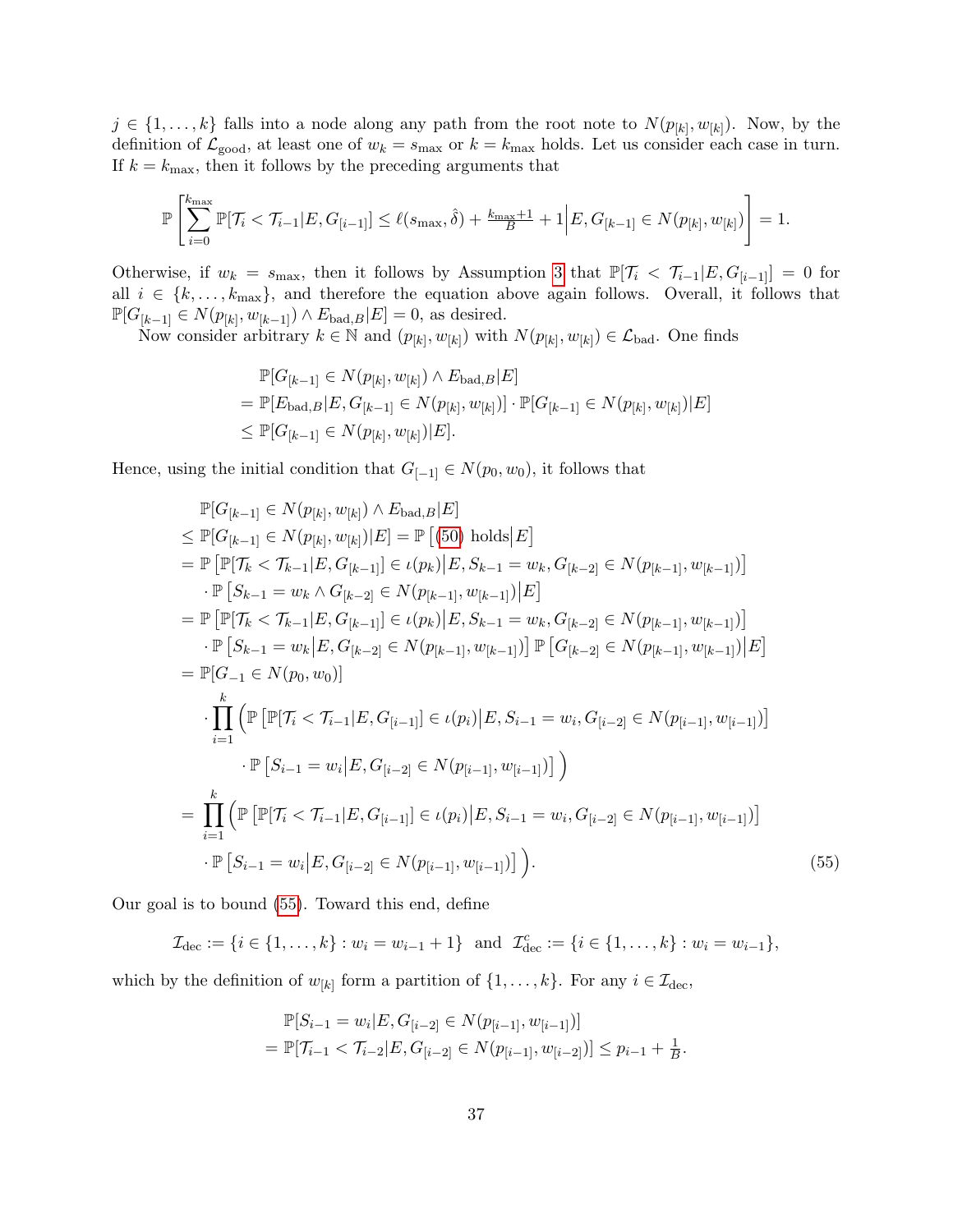On the other hand, for any  $i \in \mathcal{I}_{\text{dec}}^c$ ,

$$
\mathbb{P}[S_{i-1} = w_i | E, G_{[i-2]} \in N(p_{[i-1]}, w_{[i-1]})]
$$
  
= 
$$
\mathbb{P}[\mathcal{T}_{i-1} = \mathcal{T}_{i-2} | E, G_{[i-2]} \in N(p_{[i-1]}, w_{[i-1]})]
$$
  
= 
$$
1 - \mathbb{P}[\mathcal{T}_{i-1} < \mathcal{T}_{i-2} | E, G_{[i-2]} \in N(p_{[i-1]}, w_{[i-1]})] \le 1 - p_{i-1}.
$$

Thus, it follows that the latter term in [\(55\)](#page-36-0) satisfies

$$
\prod_{i=1}^k \mathbb{P}[S_{i-1} = w_i | E, G_{[i-2]} \in N(p_{[i-1]}, w_{[i-1]})] \leq \left(\prod_{i \in \mathcal{I}_{\text{dec}}} (p_{i-1} + \frac{1}{B})\right) \left(\prod_{i \in \mathcal{I}_{\text{dec}}^c} (1 - p_{i-1})\right).
$$

Now let us bound this term. By the definition of  $\mathcal{L}_{bad}$ , one finds that

<span id="page-37-0"></span>
$$
\sum_{i=0}^{k} p_i > \ell(s_{\max}, \hat{\delta}) + 1 \implies \sum_{i=0}^{k-1} p_i > \ell(s_{\max}, \hat{\delta}). \tag{56}
$$

In addition, by the definition of  $s_{\text{max}}$ , it follows that  $w_k \leq s_{\text{max}}$  for all  $k \in [k_{\text{max}}]$ , from which it follows that  $|\mathcal{I}_{\text{dec}}| \leq s_{\text{max}}$ . Now, let  $\{Z_0, \ldots, Z_{k-1}\}\$  be independent Bernoulli random variables such that, for all  $i \in \{0, \ldots, k-1\}$ , one has

$$
\mathbb{P}[Z_i = 1] = \begin{cases} p_i + \frac{1}{B} & \text{if } i + 1 \in \mathcal{I}_{\text{dec}} \\ p_i & \text{if } i + 1 \in \mathcal{I}_{\text{dec}}^c. \end{cases}
$$

By [\(56\)](#page-37-0), it follows from the definition of these random variables that  $\sum_{i=0}^{k-1} \mathbb{P}[Z_i = 1] \ge \ell(s_{\max}, \hat{\delta}).$ Then, it follows by Lemma [15](#page-32-3) and the preceding argument that

$$
\prod_{i \in \mathcal{I}_{\text{dec}}} \left( p_{i-1} + \frac{1}{B} \right) \prod_{i \in \mathcal{I}_{\text{dec}}^c} (1 - p_{i-1})
$$
\n
$$
= \mathbb{P} \left[ (Z_{i-1} = 1 \text{ for all } i \in \mathcal{I}_{\text{dec}}) \land (Z_{i-1} = 0 \text{ for all } i \in \mathcal{I}_{\text{dec}}^c) \right]
$$
\n
$$
= \mathbb{P} \left[ \left( \sum_{i=0}^{k-1} Z_i \le s_{\text{max}} \right) \land (Z_{i-1} = 1 \text{ for all } i \in \mathcal{I}_{\text{dec}}) \land (Z_{i-1} = 0 \text{ for all } i \in \mathcal{I}_{\text{dec}}^c) \right]
$$
\n
$$
\leq \mathbb{P} \left[ \sum_{i=0}^{k-1} Z_i \le s_{\text{max}} \right] \leq \hat{\delta}.
$$

Combining this with [\(55\)](#page-36-0), the desired conclusion follows.

 $\Box$ 

 $\Box$ 

Next, we present a lemma about nodes in the sets defined in [\(51\)](#page-34-0) and [\(52\)](#page-35-2). The lemma essentially states that a certain probability of interest, defined as the product of probabilities along a path to a child node, can be reduced to a product of probabilities to the child's parent node by partitioning the childen into those at which a merit parameter decrease has occurred and children at which a merit parameter decrease has not occurred.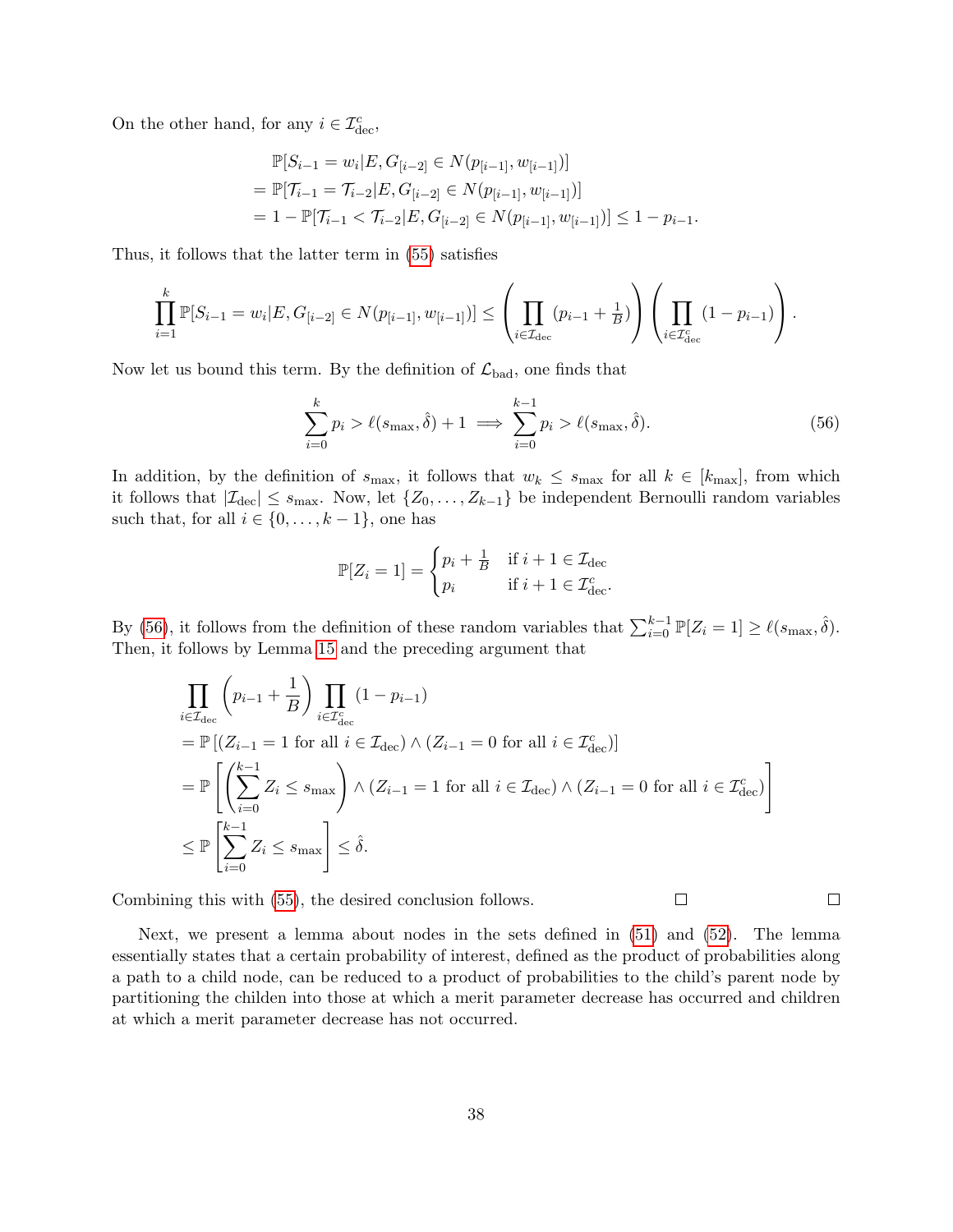<span id="page-38-0"></span>**Lemma 17.** For all  $k \in [k_{\text{max}}]$  and  $(p_{[k]}, w_{[k]})$ , one finds that

$$
\sum_{\{ (p_{k+1}, w_{k+1}): N(p_{[k+1]}, w_{[k+1]}) \in C_{\text{dec}}(N(p_{[k]}, w_{[k]})) \}}
$$
\n
$$
\prod_{i=1}^{k} \mathbb{P} \left[ \mathbb{P}[\mathcal{T}_i < \mathcal{T}_{i-1} | E, G_{[i-1]}] \in \iota(p_i) \middle| E, S_{i-1} = w_i, G_{[i-2]} \in N(p_{[i-1]}, w_{[i-1]}) \right]
$$
\n
$$
= \prod_{i=1}^{k} \mathbb{P} \left[ \mathbb{P}[\mathcal{T}_i < \mathcal{T}_{i-1} | E, G_{[i-1]}] \in \iota(p_i) \middle| E, S_{i-1} = w_i, G_{[i-2]} \in N(p_{[i-1]}, w_{[i-1]}) \right]
$$

and, similarly, one finds that

$$
\sum_{\substack{\{p_{k+1}, w_{k+1}\}: N(p_{[k+1]}, w_{[k+1]}) \in C_{\text{dec}}^{c}(N(p_{[k]}, w_{[k]})))\} \\ k+1}} \prod_{i=1}^{k+1} \mathbb{P}\left[\mathbb{P}[\mathcal{T}_i < \mathcal{T}_{i-1} | E, G_{[i-1]}] \in \iota(p_i) \middle| E, S_{i-1} = w_i, G_{[i-2]} \in N(p_{[i-1]}, w_{[i-1]})\right] \\ = \prod_{i=1}^{k} \mathbb{P}\left[\mathbb{P}[\mathcal{T}_i < \mathcal{T}_{i-1} | E, G_{[i-1]}] \in \iota(p_i) \middle| E, S_{i-1} = w_i, G_{[i-2]} \in N(p_{[i-1]}, w_{[i-1]})\right],
$$

where by the definitions of  $C_{\text{dec}}$  and  $C_{\text{dec}}^c$  it follows that the value of  $w_{k+1}$  in the sum in the former equation is one greater than the value of  $w_{k+1}$  in the sum in the latter equation.

Proof. One finds that

$$
\sum_{\{ (p_{[k+1]}, w_{[k+1]}) : N(p_{[k+1]}, w_{[k+1]}) \in C_{\text{dec}}(N(p_{[k]}, w_{[k]}))) \}} \prod_{i=1}^{k+1} \mathbb{P} \left[ \mathbb{P}[\mathcal{T}_i < \mathcal{T}_{i-1} | E, G_{[i-1]}] \in \iota(p_i) \Big| E, S_{i-1} = w_i, G_{[i-2]} \in N(p_{[i-1]}, w_{[i-1]}) \right]
$$
\n
$$
= \prod_{i=1}^{k} \mathbb{P} \left[ \mathbb{P}[\mathcal{T}_i < \mathcal{T}_{i-1} | E, G_{[i-1]}] \in \iota(p_i) \Big| E, S_{i-1} = w_i, G_{[i-2]} \in N(p_{[i-1]}, w_{[i-1]}) \right]
$$
\n
$$
\cdot \sum_{\{(p_{[k+1]}, w_{[k+1]}): N(p_{[k+1]}, w_{[k+1]}) \in C_{\text{dec}}(N(p_{[k]}, w_{[k]}))\}} \mathbb{P} \left[ \mathbb{P}[\mathcal{T}_{k+1} < \mathcal{T}_k | E, G_{[k]}] \in \iota(p_{k+1}) \Big| E, S_k = w_{k+1}, G_{[k-1]} \in N(p_{[k]}, w_{[k]}) \right].
$$

The desired conclusion follows since, by the definition of  $C_{\text{dec}}(N(p_{[k]}, w_{[k]}))$ , all elements in the latter sum have  $S_k = w_{k+1} = w_k + 1$ , meaning that the sum on the right-hand side is the sum of all conditional probabilities with the same conditions, and hence the sum is 1.

The proof of the second desired conclusion follows in the same manner with  $C_{\text{dec}}^c$  in place of  $C_{\text{dec}}$  and  $S_k = w_{k+1} = w_k$  in place of  $S_k = w_k = w_{k-1} + 1$ .  $\Box$  $\Box$ 

Next, we derive a result for certain nodes containing realizations with  $w_k = s_{\text{max}} - 1$ .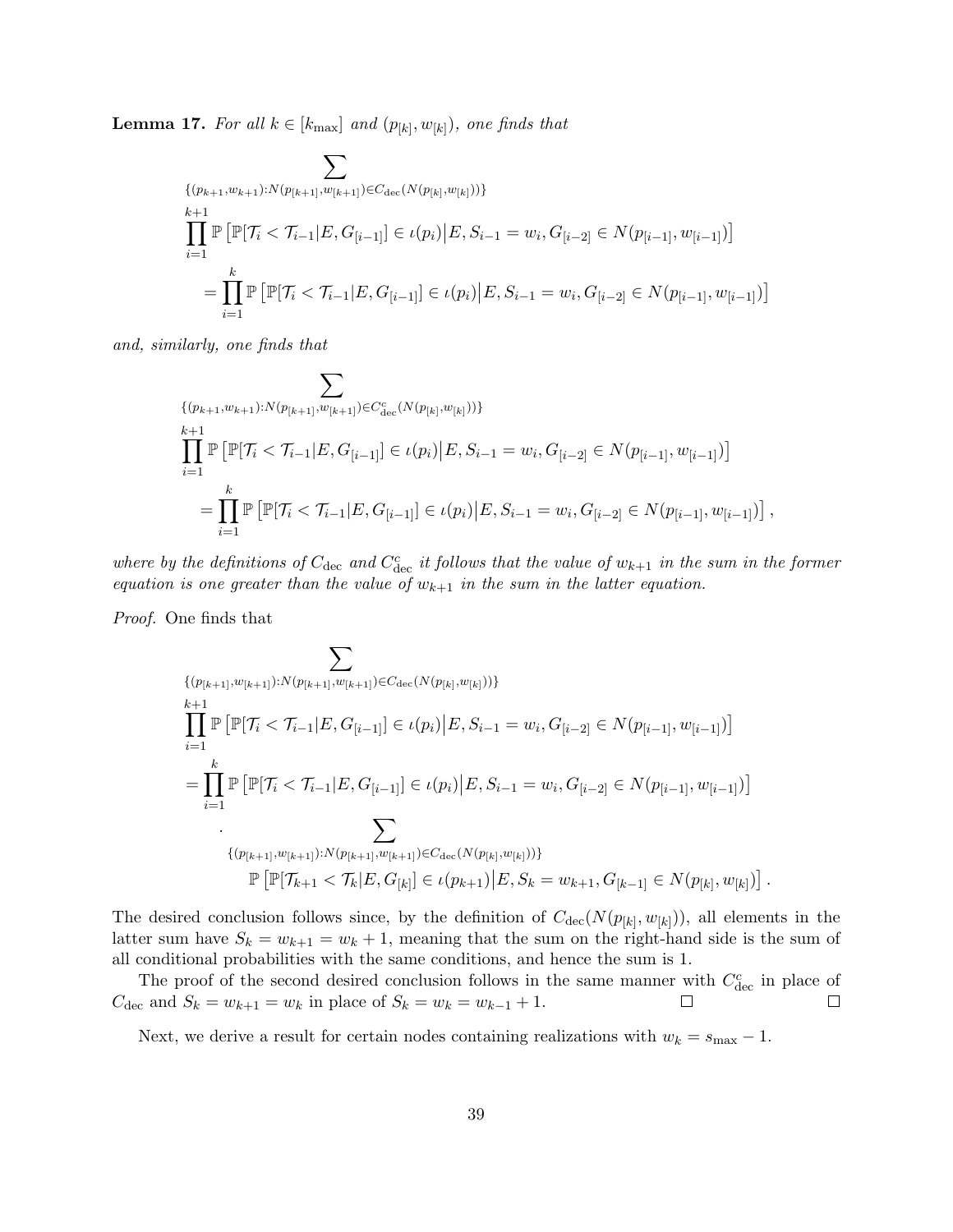<span id="page-39-0"></span>**Lemma 18.** For any  $k \in [k_{\text{max}}]$  and  $(p_{[k]}, w_{[k]})$  such that  $w_k = s_{\text{max}} - 1$  and  $N(p_{[k]}, w_{[k]}) \notin \mathcal{L}_{\text{good}}$ , it follows that

$$
\mathbb{P}[G_{[k-1]} \in N(p_{[k]}, w_{[k]}) \wedge E_{\text{bad},B} | E]
$$
\n
$$
\leq \hat{\delta} \prod_{i=1}^{k} \mathbb{P} \left[ \mathbb{P}[\mathcal{T}_i < \mathcal{T}_{i-1} | E, G_{[i-1]}] \in \iota(p_i) | E, S_{i-1} = w_i, G_{[i-2]} \in N(p_{[i-1]}, w_{[i-1]}) \right].
$$
\n(57)

*Proof.* By the supposition that  $N(p_{[k]}, w_{[k]}) \notin \mathcal{L}_{\text{good}}$ , it follows that any  $(p_{[k]}, w_{[k]})$  with  $h(N(p_{[k]}, w_{[k]})) =$ 0 has  $N(p_{[k]}, w_{[k]}) \in \mathcal{L}_{bad}$ , in which case the desired conclusion follows from Lemma [16.](#page-35-3) With this base case being established, we now prove the result by induction. Suppose that the result holds for all  $(p_{[k]}, w_{[k]})$  such that  $w_k = s_{\text{max}} - 1$ ,  $N(p_{[k]}, w_{[k]}) \notin \mathcal{L}_{\text{good}}$ , and  $h(N(p_{[k]}, w_{[k]})) \leq j$  for some  $j \in \mathbb{N}$ . Our goal is to show that the same statement holds with j replaced by  $j + 1$ . For this purpose, consider arbitrary  $(p_{[k]}, w_{[k]})$  such that  $w_k = s_{\text{max}} - 1$ ,  $N(p_{[k]}, w_{[k]}) \notin \mathcal{L}_{\text{good}}$ , and  $h(N(p_{[k]}, w_{[k]})) = j+1$ . Observe that by the definition of the child operators  $C, C_{\text{dec}}$ , and  $C_{\text{dec}}^c$ , it follows that

$$
\mathbb{P}[G_{[k-1]} \in N(p_{[k]}, w_{[k]}) \wedge E_{\text{bad},B} | E]
$$
\n
$$
= \sum_{\{(p_{k+1}, w_{k+1}): N(p_{[k+1]}, w_{[k+1]}) \in C(N(p_{[k]}, w_{[k]}))\}} \mathbb{P}[G_{[k]} \in N(p_{[k+1]}, w_{[k+1]}) \wedge E_{\text{bad},B} | E]
$$
\n
$$
= \sum_{\{(p_{k+1}, w_{k+1}): N(p_{[k+1]}, w_{[k+1]}) \in C_{\text{dec}}(N(p_{[k]}, w_{[k]})))\}} \mathbb{P}[G_{[k]} \in N(p_{[k+1]}, w_{[k+1]}) \wedge E_{\text{bad},B} | E]
$$
\n
$$
+ \sum_{\{(p_{k+1}, w_{k+1}): N(p_{[k+1]}, w_{[k+1]}) \in C_{\text{dec}}^c(N(p_{[k]}, w_{[k]})))\}} \mathbb{P}[G_{[k]} \in N(p_{[k+1]}, w_{[k+1]}) \wedge E_{\text{bad},B} | E].
$$

Since  $w_k = s_{\text{max}}-1$ , it follows from the definition of  $C_{\text{dec}}$  that for any  $(p_{k+1}, w_{k+1})$  with  $N(p_{[k+1]}, w_{[k+1]}) \in$  $C_{\text{dec}}(N(p_{[k]}, w_{[k]}))$ , one finds that  $w_{k+1} = w_k + 1 = s_{\text{max}}$ . By the definition of  $s_{\text{max}}$ , this implies that  $\mathbb{P}[\mathcal{T}_{k+1} < \mathcal{T}_k | E, G_{[k]}] = 0$ , so  $p_{k+1} = 0$ . In addition, since  $N(p_{[k]}, w_{[k]}) \notin \mathcal{L}_{bad}$  since  $C(N(p_{[k]}, w_{[k]})) \neq \emptyset$ , it follows that  $\sum_{i=0}^{k+1} p_{k+1} \leq \ell(s_{\max}, \hat{\delta}) + 1$ , meaning  $N(p_{[k+1]}, w_{[k+1]}) \in \mathcal{L}_{\text{good}}$ . Consequently, from above and Lemma [16,](#page-35-3) one finds

$$
\mathbb{P}[G_{[k-1]} \in N(p_{[k]}, w_{[k]}) \wedge E_{\text{bad},B} | E] \n= \sum_{\{(p_{k+1}, w_{k+1}): N(p_{[k+1]}, w_{[k+1]}) \in C_{\text{dec}}^c(N(p_{[k]}, w_{[k]})))\}} \mathbb{P}[G_{[k]} \in N(p_{[k+1]}, w_{[k+1]}) \wedge E_{\text{bad},B} | E].
$$

Since  $h(N(p_{[k]}, w_{[k]}) = j + 1$ , it follows that  $h(N(p_{[k+1]}, w_{[k+1]})) \leq j$  for any  $(p_{[k+1]}, w_{[k+1]})$  with  $h(N(p_{[k+1]}, w_{[k+1]})) \in C^c_{\text{dec}}(N(p_{[k]}, w_{[k]})).$  Therefore, by the induction hypothesis and the result of Lemma [17,](#page-38-0) it follows that

$$
\mathbb{P}[G_{[k-1]} \in N(p_{[k]}, w_{[k]}) \wedge E_{\text{bad}, B} | E]
$$
\n
$$
= \sum_{\{(p_{k+1}, w_{k+1}): N(p_{[k+1]}, w_{[k+1]}) \in C_{\text{dec}}^c(N(p_{[k]}, w_{[k]})))\}}
$$
\n
$$
\hat{\delta} \prod_{i=1}^{k+1} \mathbb{P} \left[ \mathbb{P}[\mathcal{T}_i < \mathcal{T}_{i-1} | E, G_{[i-1]}] \in \iota(p_i) | E, S_{i-1} = w_i, G_{[i-2]} \in N(p_{[i-1]}, w_{[i-1]}) \right]
$$
\n
$$
\leq \hat{\delta} \prod_{i=1}^k \mathbb{P} \left[ \mathbb{P}[\mathcal{T}_i < \mathcal{T}_{i-1} | E, G_{[i-1]}] \in \iota(p_i) | E, S_{i-1} = w_i, G_{[i-2]} \in N(p_{[i-1]}, w_{[i-1]}) \right],
$$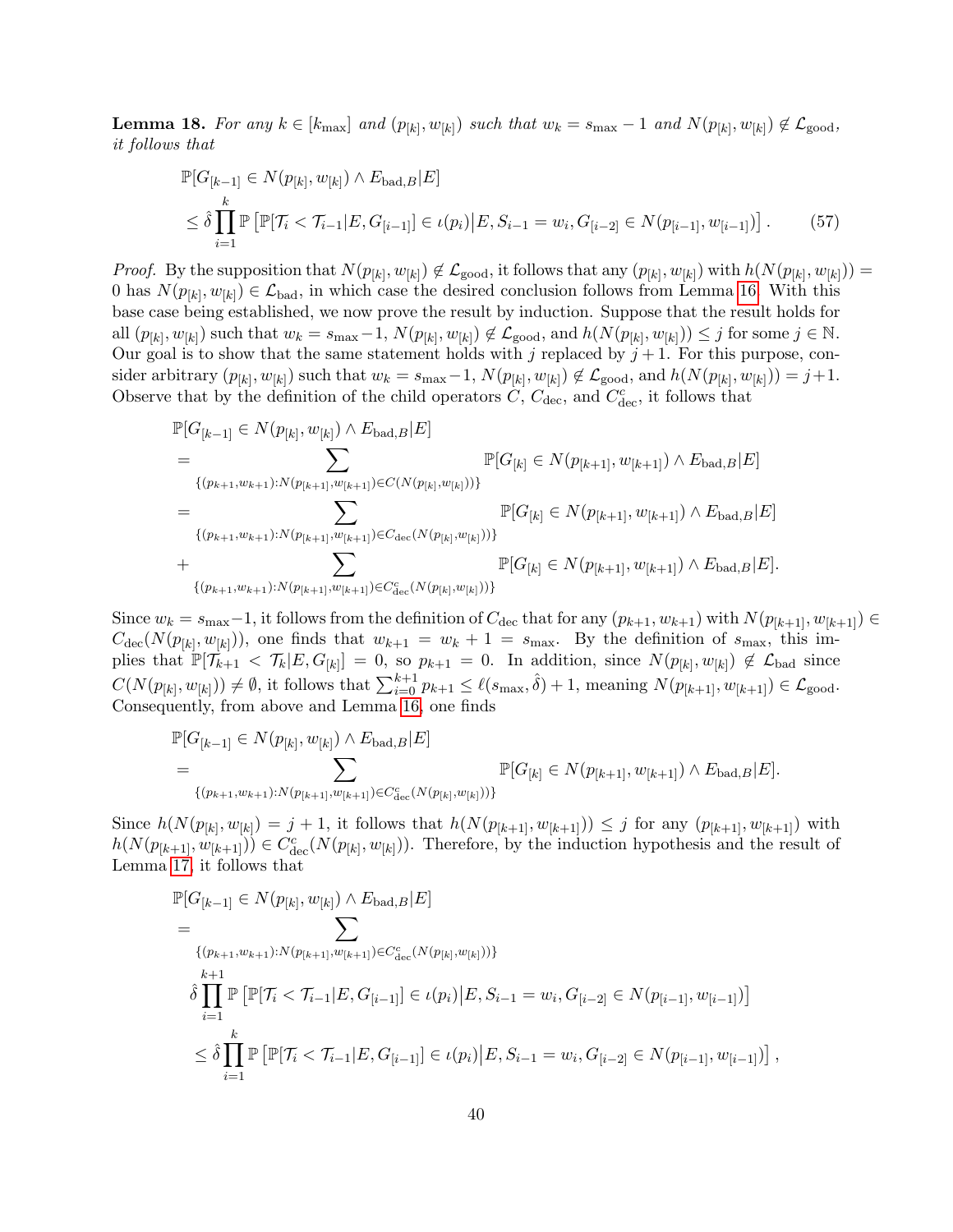which completes the proof.

Using the preceding lemma as a base case, we now perform induction on the difference  $s_{\text{max}}-w_k$ to prove a similar result for arbitrary  $s_{\text{max}}$ .

<span id="page-40-0"></span>**Lemma 19.** For any  $k \in [k_{\text{max}}]$  and  $(p_{[k]}, w_{[k]})$  with  $N(p_{[k]}, w_{[k]}) \notin \mathcal{L}_{\text{good}}$ , it follows that

$$
\mathbb{P}[G_{[k-1]} \in N(p_{[k]}, w_{[k]}) \wedge E_{\text{bad}, B} | E] \n= \hat{\delta} \cdot \sum_{j=0}^{\min\{s_{\max} - w_k - 1, h(N(p_{[k]}, w_{[k]}))\}} \binom{h(N(p_{[k]}, w_{[k]}))}{j} \n\cdot \prod_{i=1}^k \mathbb{P}[\mathbb{P}[\mathcal{T}_i < \mathcal{T}_{i-1} | E, G_{[i-1]}] \in \iota(p_i) | E, S_{i-1} = w_i, G_{[i-2]} \in N(p_{[i-1]}, w_{[i-1]})].
$$

*Proof.* For all  $(p_{[k]}, w_{[k]})$  such that  $N(p_{[k]}, w_{[k]}) \notin \mathcal{L}_{\text{good}}$  and  $h(N(p_{[k]}, w_{[k]})) = 0$ , it follows that  $N(p_{[k]}, w_{[k]}) \in \mathcal{L}_{bad}$ . The result holds in this case according to Lemma [16](#page-35-3) since one finds that  $\sum_{j=0}^{\min\{s_{\max}-w_k-1,h(N(p_{[k]},w_{[k]}))\}}\binom{h(N(p_{[k]},w_{[k]}))}{j}$  $\binom{k}{j}^{,w_{[k]}))}=\binom{0}{0}$  $\binom{0}{0}$  = 1. On the other hand, for all  $(p_{[k]}, w_{[k]})$  such that  $N(p_{[k]}, w_{[k]}) \notin \mathcal{L}_{\text{good}}$  and  $s_{\text{max}} - w_k = 1$ , the result follows from Lemma [18.](#page-39-0) Hence, to prove the remainder of the result by induction, one may assume that it holds for all  $(p_{[k]}, w_{[k]})$  such that  $N(p_{[k]}, w_{[k]}) \notin \mathcal{L}_{\text{good}}, h(N(p_{[k]}, w_{[k]})) \leq t \text{ for some } t \in \mathbb{N}, \text{ and } s_{\text{max}} - w_k = r \text{ for some } r \in \mathbb{N} \setminus \{0\},$ and show that it holds for all  $(p_{[k]}, w_{[k]})$  such that  $N(p_{[k]}, w_{[k]}) \notin \mathcal{L}_{\text{good}}, h(N(p_{[k]}, w_{[k]})) = t + 1$ , and  $s_{\text{max}} - w_k = r$ .

Consider arbitrary  $(p_{[k]}, w_{[k]})$  such that  $N(p_{[k]}, w_{[k]}) \notin \mathcal{L}_{\text{good}}$ ,  $h(N(p_{[k]}, w_{[k]})) = t + 1$ , and  $s_{\text{max}} - w_k = r$ . By the definitions of C,  $C_{\text{dec}}$ , and  $C_{\text{dec}}^c$ , it follows that

$$
\mathbb{P}[G_{[k-1]} \in N(p_{[k]}, w_{[k]}) \wedge E_{\text{bad},B} | E]
$$
\n
$$
= \sum_{\{(p_{[k+1]}, w_{[k+1]}): N(p_{[k+1]}, w_{[k+1]}) \in C(N(p_{[k]}, w_{[k]})))\}} \mathbb{P}[G_{[k]} \in N(p_{[k+1]}, w_{[k+1]}) \wedge E_{\text{bad},B} | E]
$$
\n
$$
= \sum_{\{(p_{[k+1]}, w_{[k+1]}): N(p_{[k+1]}, w_{[k+1]}) \in C_{\text{dec}}(N(p_{[k]}, w_{[k]})))\}} \mathbb{P}[G_{[k]} \in N(p_{[k+1]}, w_{[k+1]}) \wedge E_{\text{bad},B} | E]
$$
\n
$$
+ \sum_{\{(p_{[k+1]}, w_{[k+1]}): N(p_{[k+1]}, w_{[k+1]}) \in C_{\text{dec}}^c(N(p_{[k]}, w_{[k]})))\}} \mathbb{P}[G_{[k]} \in N(p_{[k+1]}, w_{[k+1]}) \wedge E_{\text{bad},B} | E].
$$

Further by the definition of  $C_{\text{dec}}$ , it follows that  $w_{k+1} = w_k + 1$  (thus  $s_{\text{max}} - w_{k+1} = r - 1$ ) for all terms in the former sum on the right-hand side, whereas by the definition of  $C_{\text{dec}}^c$  it follows that  $w_{k+1} = w_k$  (thus  $s_{\text{max}} - w_{k+1} = r$ ) for all terms in the latter sum on the right-hand side. Moreover, from  $h(N(p_{[k]}, w_{[k]})) = t + 1$ , it follows that  $h(N(p_{[k+1]}, w_{[k+1]})) \le t$  for all terms on the right-hand side. Therefore, by the induction hypothesis, it follows that

$$
\mathbb{P}[G_{[k-1]} \in N(p_{[k]}, w_{[k]}) \wedge E_{\text{bad}, B} | E] \n\leq \sum_{\{(p_{[k+1]}, w_{[k+1]}): N(p_{[k+1]}, w_{[k+1]}) \in C_{\text{dec}}(N(p_{[k]}, w_{[k]}))\}} \hat{\delta} \sum_{j=0}^{\min\{r-2, t\}} {t \choose j} \n\cdot \prod_{i=1}^{k+1} \mathbb{P}[\mathbb{P}[\mathcal{T}_i < \mathcal{T}_{i-1} | E, G_{[i-1]}] \in \iota(p_i) | E, S_{i-1} = w_i, G_{[i-2]} \in N(p_{[i-1]}, w_{[i-1]})]
$$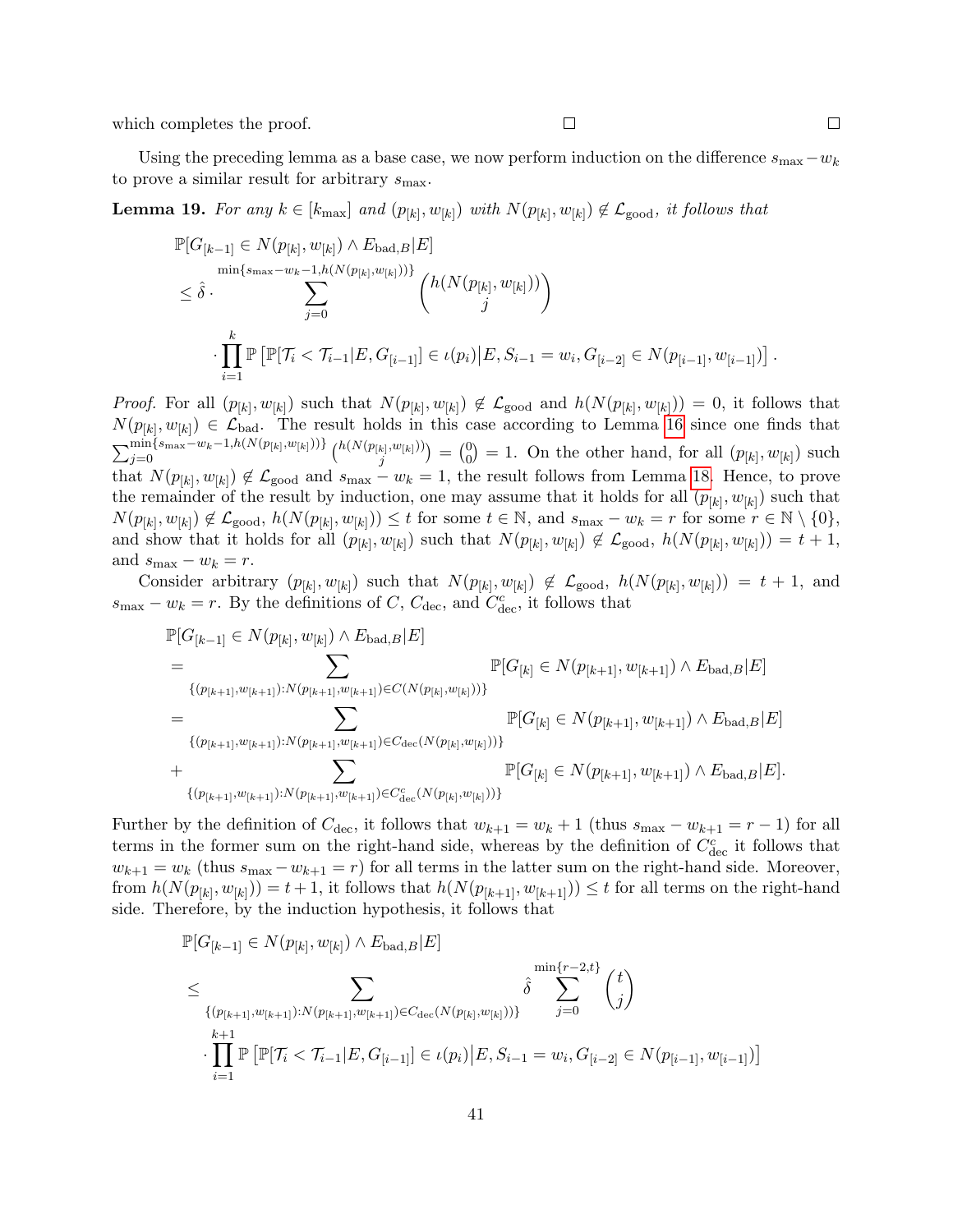+
$$
\sum_{\{(p_{[k+1]},w_{[k+1]}):N(p_{[k+1]},w_{[k+1]})\in C_{\text{dec}}^c(N(p_{[k]},w_{[k]}))\}} \hat{\delta} \sum_{j=0}^{\min\{r-1,t\}} \binom{t}{j}
$$
  
...
$$
\prod_{i=1}^{k+1} \mathbb{P}\left[\mathbb{P}[\mathcal{T}_i < \mathcal{T}_{i-1}|E,G_{[i-1]}] \in \iota(p_i) \middle| E, S_{i-1} = w_i, G_{[i-2]} \in N(p_{[i-1]},w_{[i-2]})\right],
$$

which by Lemma [17](#page-38-0) implies that

<span id="page-41-0"></span>
$$
\mathbb{P}[G_{[k-1]} \in N(p_{[k]}, w_{[k]}) \wedge E_{\text{bad}, B} | E] \n\leq \hat{\delta} \left( \sum_{j=0}^{\min\{r-2, t\}} \binom{t}{j} + \sum_{j=0}^{\min\{r-1, t\}} \binom{t}{j} \right) \n\cdot \prod_{i=1}^{k} \mathbb{P} \left[ \mathbb{P}[\mathcal{T}_i < \mathcal{T}_{i-1} | E, G_{[i-1]}] \in \iota(p_i) | E, S_{i-1} = w_i, G_{[i-2]} \in N(p_{[i-1]}, w_{[i-1]}) \right].
$$
\n(58)

To complete the proof, we need only consider two cases on the relationship between  $t$  and  $r$ . First, if  $t ≤ r - 2$ , then Pascal's rule implies that

$$
\sum_{j=0}^{\min\{r-2,t\}} \binom{t}{j} + \sum_{j=0}^{\min\{r-1,t\}} \binom{t}{j} = 2 \sum_{j=0}^t \binom{t}{j} \n= \binom{t}{t} + \binom{t}{0} + \sum_{j=1}^t \binom{t}{j} + \binom{t}{j-1} \n= \binom{t+1}{t+1} + \binom{t+1}{0} + \sum_{j=1}^t \binom{t+1}{j} \n= \sum_{j=0}^{t+1} \binom{t+1}{j} = \sum_{j=0}^{h(N_{p_{[k]},w_{[k]}})} \binom{h(N_{p_{[k]},w_{[k]}})}{j}.
$$

Since  $t \leq r-2$ , it follows that  $h(N_{p_{[k]},w_{[k]}}) = t+1 \leq r-1 = s_{\max}-w_k-1$ , which combined with [\(58\)](#page-41-0) proves the result in this case. Second, if  $t > r - 2$ , then similarly

$$
\sum_{j=0}^{\min\{r-2,t\}} \binom{t}{j} + \sum_{j=0}^{\min\{r-1,t\}} \binom{t}{j} = \sum_{j=0}^{r-2} \binom{t}{j} + \sum_{j=0}^{r-1} \binom{t}{j}
$$

$$
= \binom{t}{0} + \sum_{j=1}^{r-1} \binom{t}{j} + \binom{t}{j-1}
$$

$$
= \binom{t+1}{0} + \sum_{j=1}^{r-1} \binom{t+1}{j}
$$

$$
= \sum_{j=0}^{r-1} \binom{t+1}{j} = \sum_{j=0}^{s_{\max} - w_k - 1} \binom{h(N_{p_{[k]},w_{[k]}})}{j}
$$

.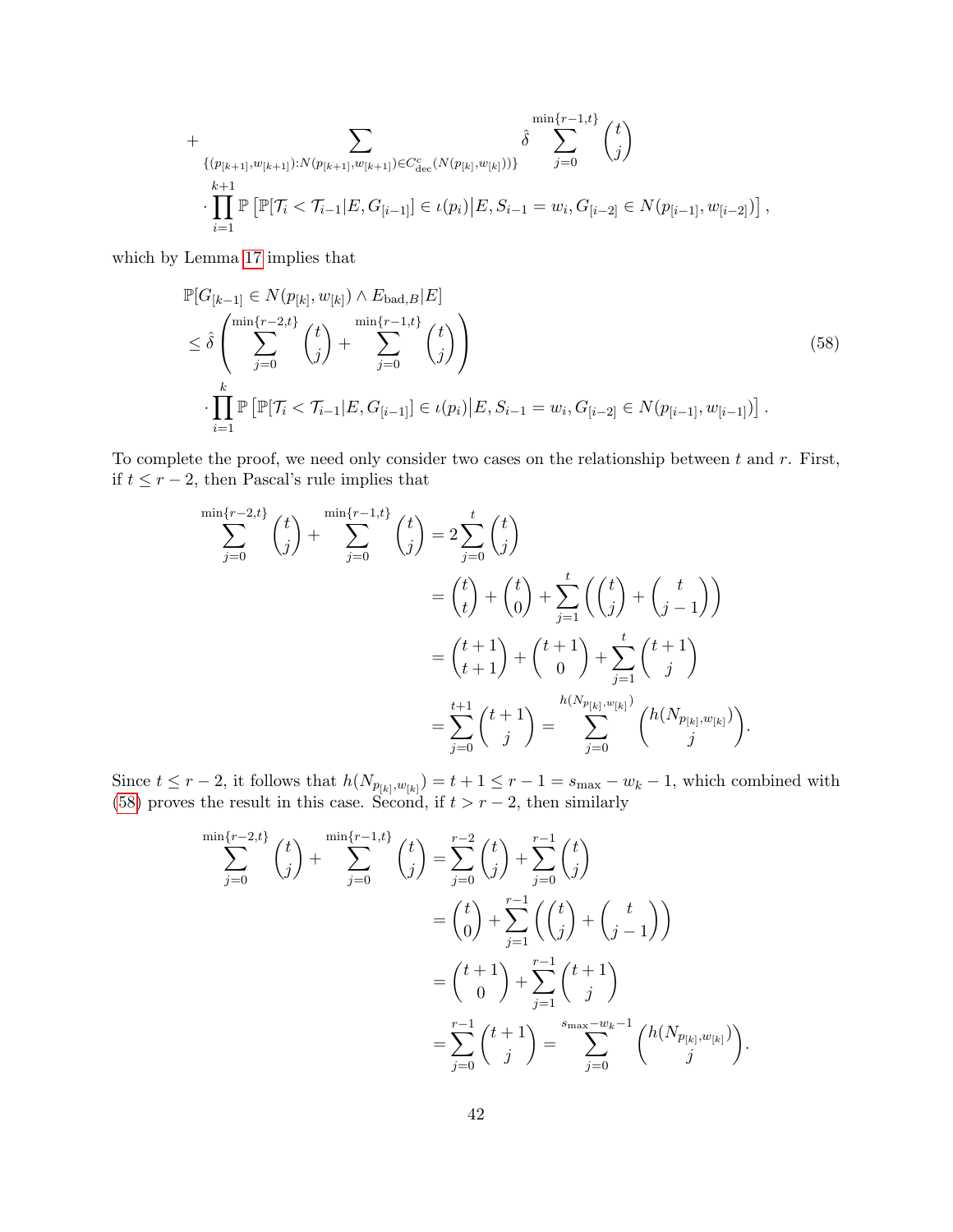Since  $t > r - 2$ ,  $h(N_{p_{[k]}, w_{[k]}}) = t + 1 > r - 1 = s_{\text{max}} - w_{k-1} - 1$ , which combined with [\(58\)](#page-41-0) proves the result for this case as well.  $\Box$  $\Box$ 

We now prove our first main result of this section.

<span id="page-42-0"></span>**Theorem 5.** For any  $\delta \in (0,1)$  with  $\hat{\delta}$  as defined in [\(32\)](#page-18-1) and  $\ell(s_{\text{max}}, \hat{\delta})$  as defined in [\(33\)](#page-18-2), one finds that [\(47\)](#page-32-1) holds.

*Proof.* First, consider the case where  $s_{\text{max}} = 0$ . Then, by the definition of  $s_{\text{max}}$ ,

$$
\mathbb{P}[\mathcal{T}_k < \mathcal{T}_{k-1} | E, G_{[k-1]}] = 0,
$$

for all  $k = [k_{\text{max}}]$ , so the result holds trivially.

Now, let  $s_{\text{max}} \in \mathbb{N}_{>0}$ . By construction of our tree and the definitions of  $\mathcal{L}_{\text{good}}$  and  $\mathcal{L}_{\text{bad}}$ , one finds that  $h(N(p_0, w_0)) \leq k_{\text{max}}$ . In addition, by the definition of  $s_{\text{max}}$ ,  $s_{\text{max}} - 1 < k_{\text{max}}$ , so  $\min\{s_{\max} - w_0 - 1, h(N(p_0, w_0))\} = s_{\max} - 1 \geq 0$ . Consider arbitrary  $B \in \mathbb{N} \setminus \{0\}$  (see [\(53\)](#page-35-1)). By Lemma [19](#page-40-0) and  $(32)$ ,

$$
\mathbb{P}[E_{\text{bad},B}|E] = \mathbb{P}[G_{[-1]} \in N(p_0, w_0) \land E_{\text{bad},B}|E] \leq \hat{\delta} \sum_{j=0}^{\min\{s_{\text{max}}-1, k_{\text{max}}\}} {k_{\text{max}} \choose j} = \delta.
$$

Therefore, by the definition of  $E_{bad,B}$  (see [\(53\)](#page-35-1)), it follows that

$$
\mathbb{P}\left[\sum_{i=0}^{k_{\max}} \mathbb{P}[\mathcal{T}_i < \mathcal{T}_{i-1} | E, G_{[i-1]}] \le \ell(s_{\max}, \hat{\delta}) + \frac{k_{\max}+1}{B} + 1 \middle| E\right] \ge 1 - \delta.
$$

Now, let us define the event  $E_{\text{good},B}$  for  $B \in \mathbb{N} \setminus \{0\}$  as the event that

$$
\sum_{i=0}^{k_{\max}} \mathbb{P}[\mathcal{T}_i < \mathcal{T}_{i-1} | E, G_{[i-1]}] \le \ell(s_{\max}, \hat{\delta}) + \frac{k_{\max}+1}{B} + 1,
$$

One sees that  $E_{\text{good},B} \supseteq E_{\text{good},B+1}$  for all such B. Therefore, by the properties of a decreasing sequence of events (see, for example [\[24,](#page-30-10) Section 1.5]), it follows that

$$
\mathbb{P}\left[\sum_{i=0}^{k_{\max}} \mathbb{P}[\mathcal{T}_i < \mathcal{T}_{i-1}|E, G_{[i-1]}] \leq \ell(s_{\max}, \hat{\delta}) + 1 \middle| E\right]
$$
\n
$$
= \mathbb{P}\left[\lim_{B \to \infty} \left(\sum_{i=0}^{k_{\max}} \mathbb{P}[\mathcal{T}_i < \mathcal{T}_{i-1}|E, G_{[i-1]}] \leq \ell(s_{\max}, \hat{\delta}) + \frac{k_{\max} + 1}{B} + 1\right) \middle| E\right]
$$
\n
$$
= \lim_{B \to \infty} \mathbb{P}\left[\sum_{i=0}^{k_{\max}} \mathbb{P}[\mathcal{T}_i < \mathcal{T}_{i-1}|E, G_{[i-1]}] \leq \ell(s_{\max}, \hat{\delta}) + \frac{k_{\max} + 1}{B} + 1 \middle| E\right] \geq 1 - \delta,
$$

 $\Box$ 

 $\Box$ 

as desired.

Now, we are prepared to prove Lemma [9.](#page-19-0)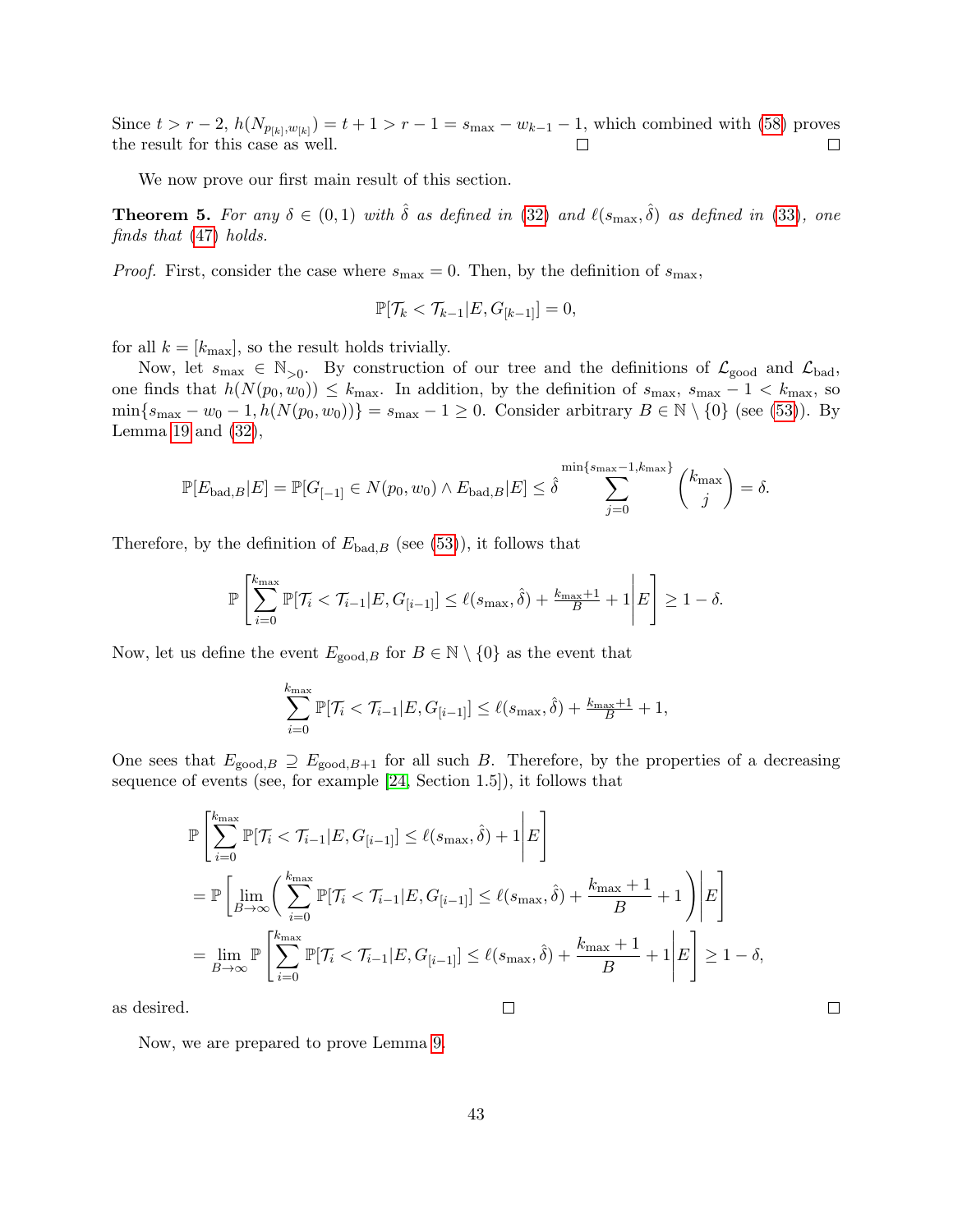Lemma [9.](#page-19-0) Observe that, for any  $k \in [k_{\text{max}}]$ , by the defintion of  $E_{k,3}$ , the event  $\mathcal{T}_k < \mathcal{T}_{k-1}$  must occur whenever  $E_{k,3}$  occurs. Therefore, for any  $k \in [k_{\text{max}}]$ , one finds

$$
\mathbb{P}[\mathcal{T}_k < \mathcal{T}_{k-1} | E, \mathcal{F}_k] \geq \mathbb{P}[E_{k,3} | E, \mathcal{F}_k].
$$

The result then follows directly from Theorem [5.](#page-42-0)

Now, we turn our attention to Lemma [10.](#page-19-1) Let a realization of the random index set  $\mathcal{K}_{\tau}$  defined in [\(35\)](#page-19-2) be denoted by  $k_{\tau}$ . Our next lemma shows an important property about any iteration  $k \in [k_{\text{max}}]$  in which  $k \in k_{\tau}$  for a given realization  $k_{\tau}$ .

<span id="page-43-0"></span>**Lemma 20.** For any  $k \in [k_{\text{max}}]$  and  $g_{k-1}$  such that  $k \in k_{\tau}$  for some realization  $k_{\tau}$  of the random index set  $\mathcal{K}_{\tau}$ , one finds that  $\mathbb{P}[\mathcal{T}_{k} < \tau_{k-1} | E, g_{k-1}, k \in k_{\tau}] \geq p_{\tau}$ .

*Proof.* In any iteration during which  $\tau_k^{\text{trial,true}} < \tau_{k-1}$ , it follows that  $\tau_k^{\text{trial,true}} < \infty$ , so

$$
\tau_k^{\text{trial,true}} = \frac{(1-\sigma) \|c_k\|_1}{\nabla f(x_k)^\top d_k^{\text{true}} + \max\{ (d_k^{\text{true}})^\top H_k d_k^{\text{true}}, 0 \}}
$$

and thus

$$
(1 - \sigma) \|c_k\|_1 < (\nabla f(x_k)^\top d_k^{\text{true}} + \max\{(d_k^{\text{true}})^\top H_k d_k^{\text{true}}, 0\})\tau_{k-1}.
$$

By the definition of  $\tau_k$ , if

$$
g_k^{\top} d_k + \max\{d_k^{\top} H_k d_k, 0\} \geq \nabla f(x_k)^{\top} d_k^{\text{true}} + \max\{(d_k^{\text{true}})^{\top} H_k d_k^{\text{true}}, 0\}
$$

in an iteration such that  $\tau_k^{\text{trial,true}} < \tau_{k-1}$ , then

$$
(1 - \sigma) \|c_k\|_1 < (g_k^\top d_k + \max\{d_k^\top H_k d_k, 0\}) \tau_{k-1},
$$

meaning that  $\tau_k < \tau_{k-1}$ . Noting that the event  $k \in k_{\tau}$  is conditionally independent of  $G_k$  given E and  $g_{[k-1]}$ , it follows from Assumption [4](#page-11-3) that

$$
\mathbb{P}[\mathcal{T}_{k} < \tau_{k-1} | E, g_{[k-1]}, k \in k_{\tau}]
$$
\n
$$
\geq \mathbb{P}[G_{k}^{\top} D_{k} + \max\{D_{k}^{\top} H_{k} D_{k}, 0\} \geq \nabla f(x_{k})^{\top} d_{k}^{\text{true}} + \max\{(d_{k}^{\text{true}})^{\top} H_{k} d_{k}^{\text{true}}, 0\} | E, g_{[k-1]}, k \in k_{\tau}]
$$
\n
$$
= \mathbb{P}[G_{k}^{\top} D_{k} + \max\{D_{k}^{\top} H_{k} D_{k}, 0\} \geq \nabla f(x_{k})^{\top} d_{k}^{\text{true}} + \max\{(d_{k}^{\text{true}})^{\top} H_{k} d_{k}^{\text{true}}, 0\} | E, g_{[k-1]}] \geq p_{\tau},
$$

 $\Box$ 

as desired.

The previous lemma guarantees that in any iteration in which  $\tau_k^{\text{trial,true}} < \tau_{k-1}$ , the probability is at least  $p_{\tau}$  that the merit parameter decreases. By scheme for setting  $\tau_k$ ,

$$
\mathbb{P}[\tau_k^{\text{trial,true}} < \tau_k | E, g_{[k-1]}, \tau_k^{\text{trial,true}} \ge \tau_{k-1}] = 0,\tag{59}
$$

so one must have  $\tau_k^{\text{trial,true}} < \tau_{k-1}$  in any iteration when  $\hat{\tau}_k < \tau_k$ . Thus, we can obtain a bound on the number of iterations at which  $\tau_k^{\text{trial,true}} < \tau_k$  by bounding the number of iterations at which  $\tau_k^{\text{trial,true}} < \tau_{k-1}$ . Now we prove a result relating  $|\mathcal{K}_{\tau}|$  to the probabilities of decreasing the merit paremeter over all iterations.

 $\Box$ 

 $\Box$ 

 $\Box$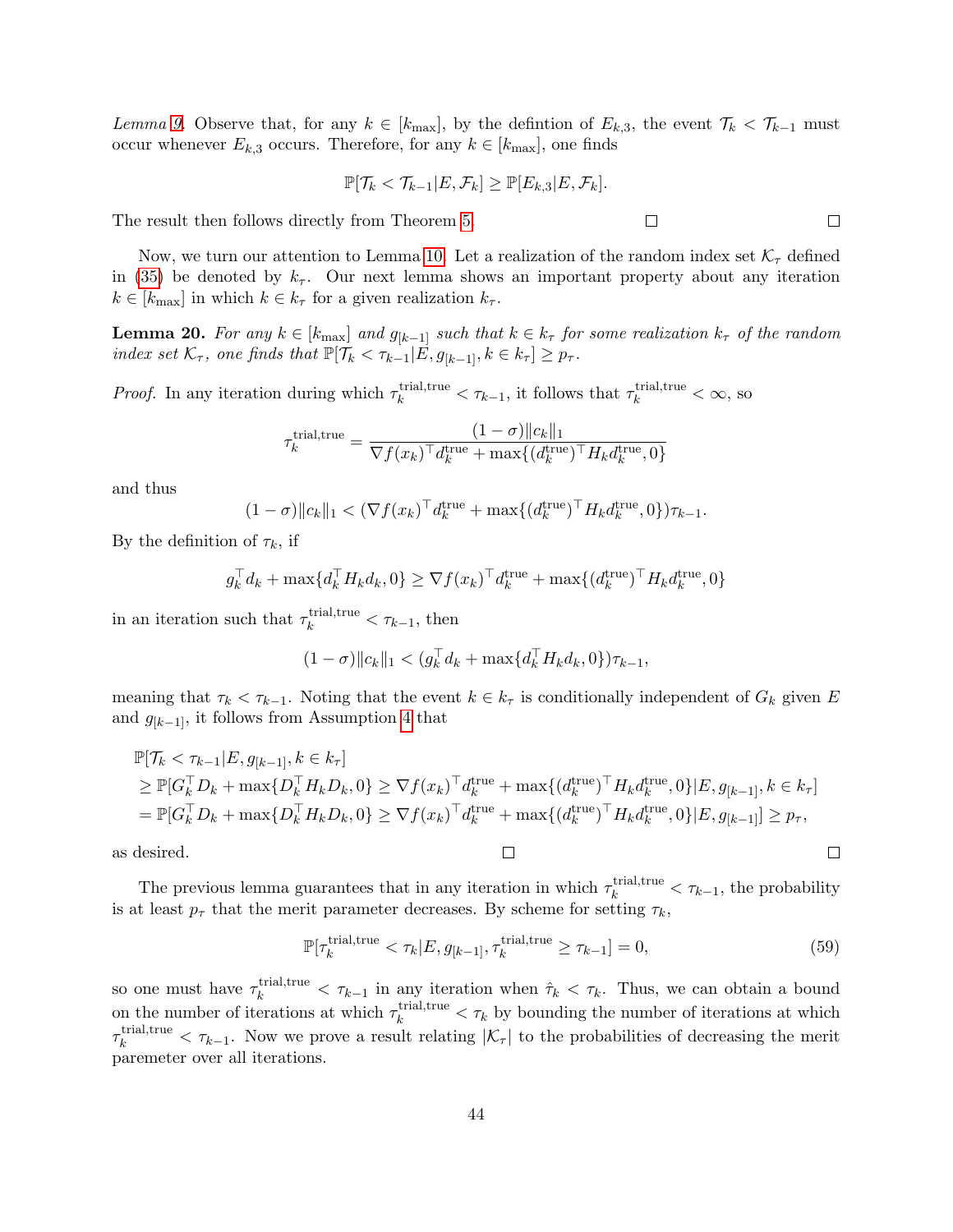<span id="page-44-1"></span>Lemma 21. One finds that

$$
\sum_{k=0}^{k_{\max}} \mathbb{P}[\mathcal{T}_k < \mathcal{T}_{k-1} | E, \mathcal{F}_k] \geq |\mathcal{K}_{\tau}| p_{\tau}.
$$

*Proof.* Consider arbitrary  $g_{k_{\text{max}}}$  and the corresponding realization  $k_{\tau}$  of the random index set  $\mathcal{K}_{\tau}$ . By Lemma [20,](#page-43-0) it follows for all  $k \in [k_{\text{max}}]$  that

$$
\mathbb{P}[\mathcal{T}_k < \tau_{k-1} | E, g_{[k-1]}] \ge \mathbb{P}[\mathcal{T}_k < \tau_{k-1} \land k \in k_\tau | E, g_{[k-1]}]
$$
\n
$$
= \mathbb{P}[\mathcal{T}_k < \tau_{k-1} | E, g_{[k-1]}, k \in k_\tau] \cdot \mathbb{P}[k \in k_\tau | E, g_{[k-1]}]
$$
\n
$$
= \mathbb{P}[\mathcal{T}_k < \tau_{k-1} | E, g_{[k-1]}, k \in k_\tau] \cdot \mathcal{I}[k \in k_\tau]
$$
\n
$$
\ge \mathcal{I}[k \in k_\tau] p_\tau,
$$

where  $\mathcal{I}[k \in k_{\tau}]$  is the indicator function for the event  $k \in k_{\tau}$  and the second equality follows due to the fact that the event  $k \in k_{\tau}$  is deterministically known when conditioned on  $g_{[k-1]}$ . Summing this inequality over  $k \in [k_{\text{max}}]$ , one finds that

$$
\sum_{k=0}^{k_{\max}} \mathbb{P}[\mathcal{T}_k < \tau_{k-1} | E, g_{[k-1]}] \geq \sum_{k=0}^{k_{\max}} \mathcal{I}[k \in k_{\tau}] p_{\tau} = |k_{\tau}| p_{\tau}.
$$

Letting  $f_{G_{[k_{\text{max}}]}}$  denote the probability density function of  $G_{[k_{\text{max}}]}$ , the fact that the bound above holds *deterministically* for any realization  $g_{[k_{\text{max}}]}$  that

$$
\mathbb{P}\left[\sum_{k=0}^{k_{\max}} \mathbb{P}[\mathcal{T}_{k} < \mathcal{T}_{k-1}|E, \mathcal{F}_{k-1}] \geq |\mathcal{K}_{\tau}|p_{\tau} | E \right]
$$
\n
$$
= \int_{g_{[k_{\max}]}\in \mathcal{F}_{k_{\max}+1}} \mathbb{P}\left[\sum_{k=0}^{k_{\max}} \mathbb{P}[\mathcal{T}_{k} < \mathcal{T}_{k-1}|E, g_{[k-1]}] \geq |k_{\tau}|p_{\tau} | E, g_{[k_{\max}]} \right] f_{G_{[k_{\max}]}}(g_{[k-1]}) dg_{[k_{\max}]}
$$
\n
$$
= \int_{g_{[k_{\max}]}\in \mathcal{F}_{k_{\max}+1}} 1 \cdot f_{G_{[k_{\max}]}}(g_{[k-1]}) dg_{[k_{\max}]} = 1.
$$

 $\Box$ 

Therefore, the desired result holds as well.

We now claim that Lemma [10](#page-19-1) follows.

Lemma [10.](#page-19-1) The proof follows by combining Theorem [5](#page-42-0) and Lemma [21.](#page-44-1)

We conclude this appendix by showing that the order notation result in  $(7a)$  and  $(7b)$  holds, as required in the proof of Corollary [1.](#page-24-0)

<span id="page-44-0"></span>**Lemma 22.** Let  $\delta \in (0,1)$ ,  $\hat{\delta}$  be defined in [\(32\)](#page-18-1),  $s_{\text{max}} \in \mathbb{N}_{>0}$  and  $\ell(s_{\text{max}}, \hat{\delta})$  be defined in [\(33\)](#page-18-2). Then,

$$
\ell(s_{\max}, \hat{\delta}) = \mathcal{O}(s_{\max} \log(k_{\max}) + \log(1/\delta)).
$$

 $\Box$ 

 $\Box$ 

 $\Box$